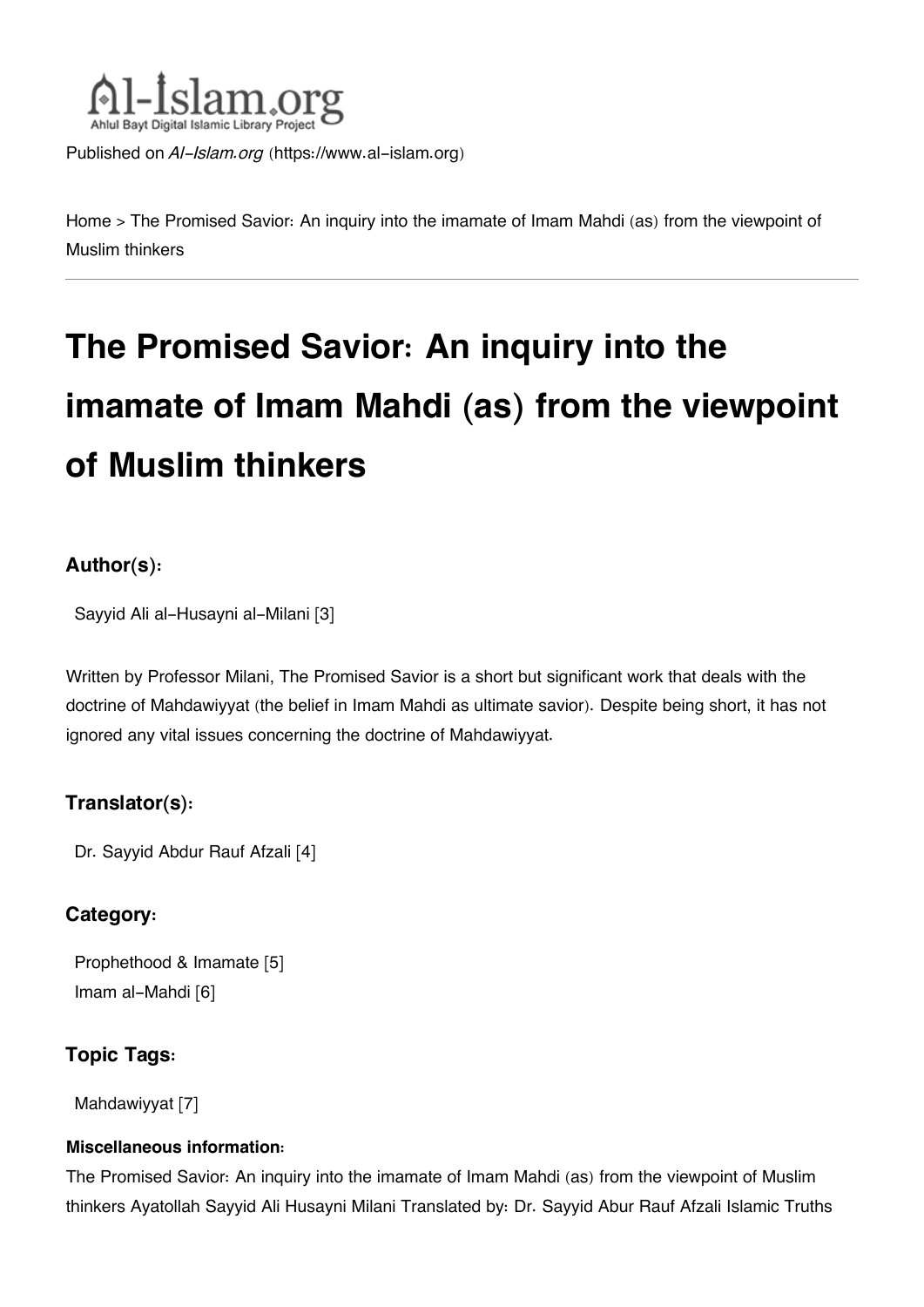Center A Series of Ideological Researches n. 33

### **Featured Category:**

[Resources for Further Research](https://www.al-islam.org/feature/resources-further-research) [8] [Responses to Misconceptions](https://www.al-islam.org/feature/responses-misconceptions) [9] Shi['a beliefs explained](https://www.al-islam.org/feature/shia-beliefs-explained) [10]

# **Foreword**

#### *In the Name of God the Beneficent the Merciful*

With the prophetic mission of Prophet Muhammad (S), the seal of the prophets, the last and the most perfect divine religion was conveyed to humanity and prophethood came to an end.

The religion of Islam emerged in Mecca but after twenty three years of arduous efforts made by the Messenger Allah (S) and a handful of his loyal companions it spread all over the Arabian Peninsula.

The continuation of this divine mission was a task that was entrusted publicly on Dhul Hijja, the eighteenth, by Allah, the Glorious, to Ali (a.s), the commander of the faithful and the first personality after the Holy Prophet (S) in the world of Islam.

With the proclamation of Hazrat Ali's guardianship and succession on this day, divine blessings were completed and the religion of Islam was perfected, being announced as the only religion chosen by Allah. That was how unbelievers and pagans got disappointed from destroying Islam.

Soon after [the demise of the Messenger of Allah (S)], some of the companions of the Holy Prophet (S) based on their pre-hatched conspiracies, brought deviation in the course of guidance and leadership. They closed the gate of the city of knowledge putting Muslims in perplexity. From the very beginning of their rule, they placed the truths of Islam – that were like shinning sun – behind the dark clouds of doubt and skepticism by putting a ban on recording prophetic traditions , spreading fabricated traditions , casting doubts and using hypocrisy and deception.

Obviously, in spite of all conspiracies hatched by the enemies of Islam, the truths of Islam and noble sayings of the Messenger of Allah (S) were promulgated by the Commander of the Faithful, Ali (a.s.), his successors and a few of his devout companions and those truths kept flowing and manifesting themselves in one way or the other in the course of history. By explaining the truths, they did away with the doubts, hesitation, illusions, and unfounded beliefs inculcated by the enemies of Islam, making truths clear to all.

In this respect, great scholars and men of knowledge such as Sheikh Mufid, Sayyid Murtadha, Khaja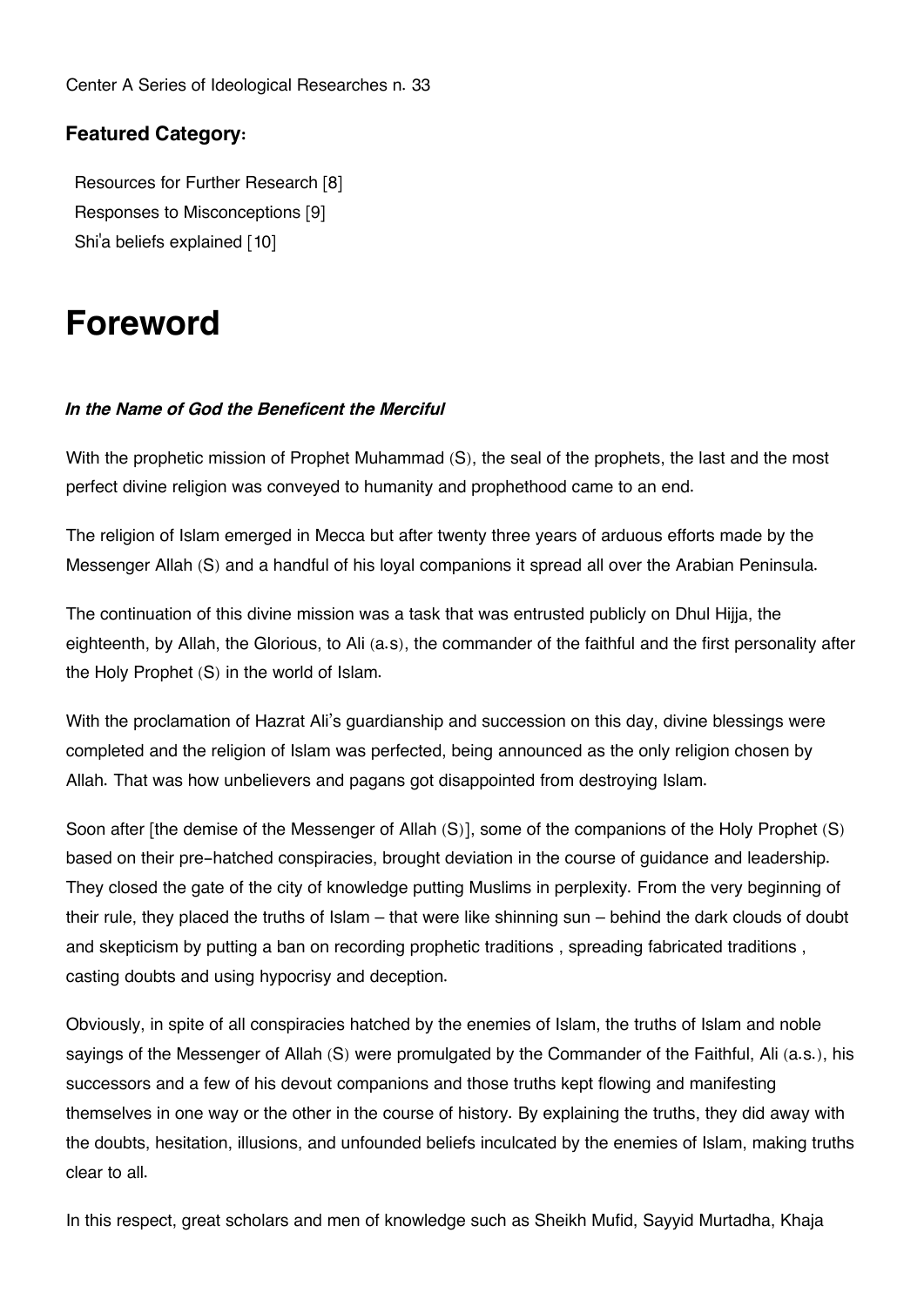Nasir, Allamah Hilli, Qadhi Nurullah, Mir Hamid Husayn, Sayyid Sharafuddin, Allamah Amini etc. are like shining stars for they are the ones who defended Islamic truths, explained the realities of the school of Ahlulbayt (a.s.) and dealt with spurious arguments using their tongues and pens.

In our era, one of the of the scholars and researchers who has, with his eloquent pen and expressive writing, explained the truths of the religion of Islam and astutely defended the leadership and wilayah (guardianship) of the Commander of the Faithful, Ali (a.s.) is Ayatollah Sayyid Ali Husayni Milani.

The Islamic Truths Center is proud to embark on reviving the fruitful and precious works of that great researcher by reviewing, translating and publishing them in a bid to make them available to students, scientific figures and those who are in search for Islamic truths.

The book in your hand is a translation of one of his works, intended to acquaint the English audience with Islamic truths. It is expected that this humble effort will earn the pleasure of the Remnant of Allah, the Imam of Time [the twelfth Shiite Imam] may Allah hasten his reappearance.

#### **Islamic Truths Center**

# **Translator's Note**

#### *In the Name of God the Beneficent the Merciful*

Written by Professor Milani, *The Promised Savior* is a short but significant work that deals with the doctrine of Mahdawiyyat (the belief in Imam Mahdi as ultimate savior).

Despite being short, it has not ignored any vital issues concerning the doctrine of Mahdawiyyat. It is composed of three main parts.

The first part is devoted to introducing Mahdi and that the belief in his existence is not restricted to Shias alone. Based on authentic prophetic traditions, all Islamic sects accept the doctrine of Mahdawiyyat in one way or the other.

As to the second part, it treats traditions that are apparently opposed to the traditions that prove the question of Mahdivyat as an essential article of Islamic faith.

The last part sheds light on issues concerning Imam's life, his residence, the exact time of his reappearance, his methodology of judgment etc.

The top peculiarity of this work is that it deals with the issue in a particularly scholarly and impartial manner. It approaches the issue not only from a Shiite perspective but also from a Sunnite angle.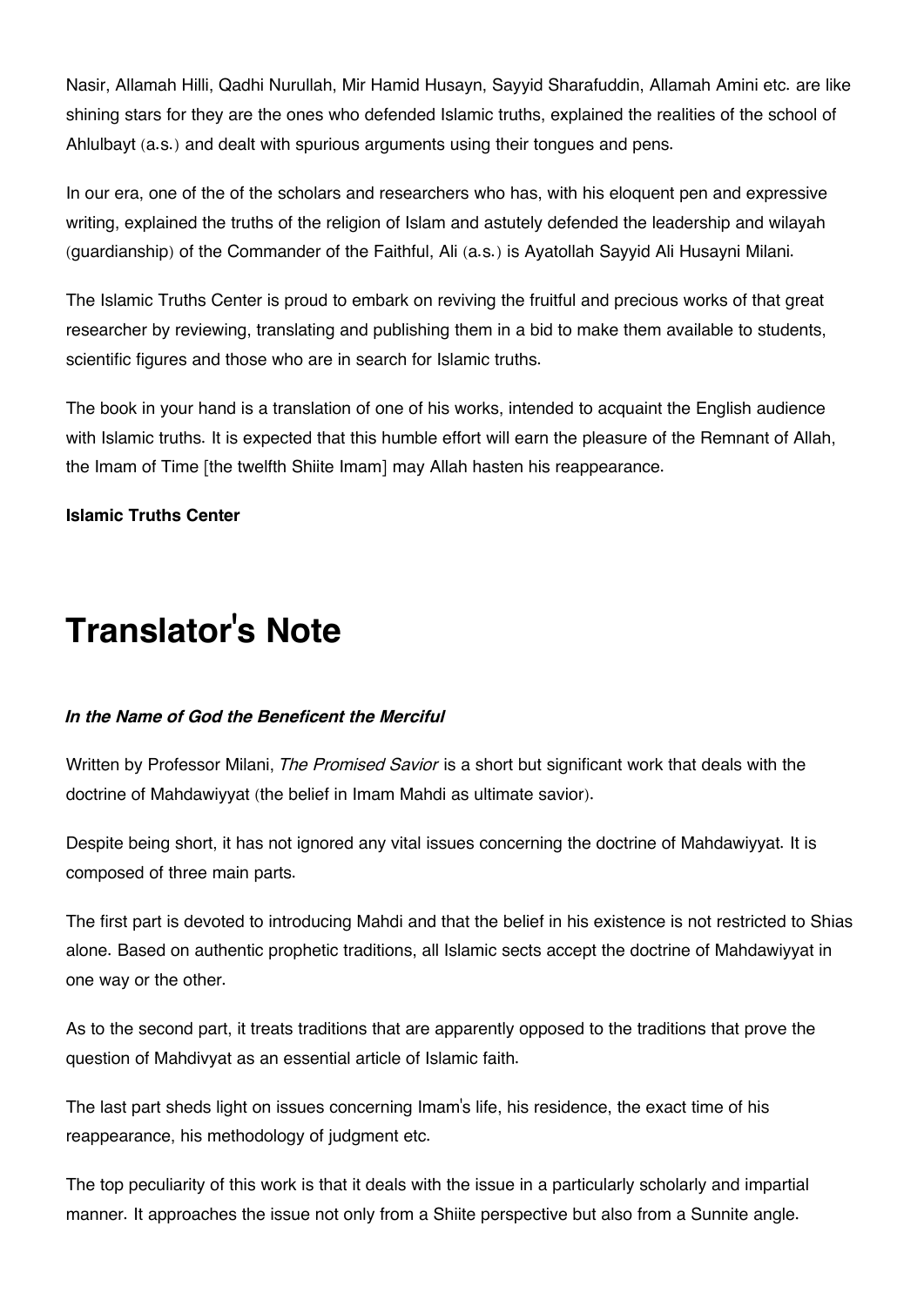Though the time for translation was very limited and the translator was also faced with certain limitations, rendering was made with extensive care and many terminologies and phrases were replaced by new ones when the work was carefully reviewed. It was accomplished on Ramadan 21st, 1435 AH in Qom, Iran. May Allah accept this humble work.

#### **Sayyid Abdur Rauf Afzali**[1](#page--1-0)

[1.](#page--1-0) rauf [afzali@yahoo.com](mailto:afzali@yahoo.com) [11]

# **Introduction**

#### *In the name of Allah, the Beneficent, the Merciful*

**All praise is due to Allah, the Lord of the worlds and may prayer and peace be upon our master and Prophet, Muhammad, and his pure progeny, and may Allah's curse be upon all their enemies from the first to the last one.**

We Twelver Shias believe that Imam Mahdi, son of Imam Hasan 'Askari (a.s)and from the descendants of Imam Husayn (a.s) is the twelfth infallible imam from the progeny of the Holy Prophet (S).

We believe that he is born and is alive though he lives away from people. This belief is among our essential religious beliefs and any Shia who casts doubts on it is no longer considered as a Shia.

In order to be able to hold dialogue with the followers of other religious sects and to invited them to accept this belief we need to make use of [generally] accepted arguments and valid methodologies. It is on the basis of such an approach that we can hold talks with fair-minded and impartial scholars of other religious sects. There are however people who do not pay heed to sound arguments and friendly admonitions. It is thus useless to engage in dialogue with such type of people. It seems as if the followers of Ibn Taymiyya, to cite an example, are among such people. Instead of paying attentions to sound arguments they use foul language and level accusations.

In his *Minhaj al-Sunna*, Ibn Taymiyya, mentor of such kind of Sunnis, commenting on Shias' belief in Imam Mahdi, says very rudely: "One of the stupid acts done by Shias is that they have devoted to awaited Mahdi particular places where they keep waiting for him. The basement (sardab) of Samarra considered by Shias as a place where Mahdi has disappeared is among such locations. They sometimes put animals such as mule, horse etc. over there so that the awaited imam would ride on them after reappearing. They commissioned a person to stand by the basement and keep calling on awaited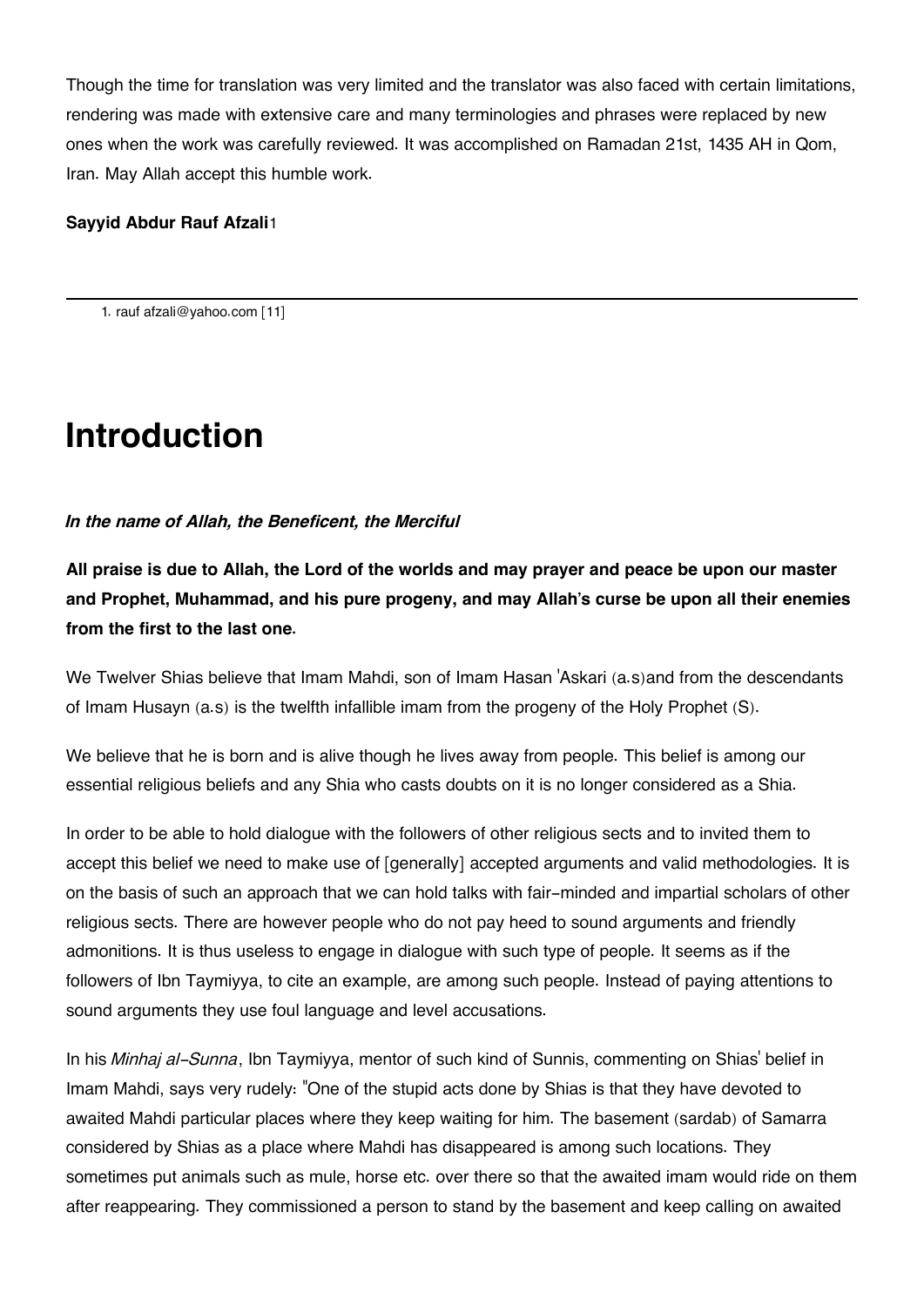Mahdi to reappear. They carry weapons whereas there is no one they need to fight with. Among Shias there are people who do not offer their prayer lest they are not deprived from helping their imam if he reappears, due to getting engaged in prayer. This is while they live in cities like Medina that is far away from the place where he is likely to reappear. During the last ten days of the month of Ramadan or days that are better off than these days they turn their faces towards the east asking him earnestly to reappear.

Obviously, if there is a Mahdi and Allah orders him to reappear he will reappear, whether or not the Shias make any requests. [And if there is a Mahdi but] Allah does not allow him to reappear he will not reappear whether or not they make any request. In either case, what Shias do is futile. In addition, if he reappears, Allah will help him, providing him with vehicle and supporters. Thus it is not necessary for some misguided people who are struggling in vain, thinking they are doing something good, to keep waiting for him.

In the *Holy Quran*, Allah reproaches those who address in their prayers people and things that do not respond them… In the age of ignorance, they worshiped idols that were accessible to them and that sometimes contained evils that talked to them.

Obviously, the condition of those who communicate with a none-existing thing is far worse than that of those who communicate with an existing thing – though it is not alive.

Shias may possibly say, in response, that they believe in the existence of Mahdi, but they have to be reminded that their word is similar to that of idol worshipers. This is because they were also of the view that the idols they worshiped were able to intercede for them with Allah. Addressing them, Allah the Almighty says:

وَيَعْبُدُونَ مِن دُونِ اللَّهِ مَا لَا يَنفَعُهُمْ وَلَا يَضُرُّهُمْ وَكَانَ الْكَافِرُ عَلَى رَبِّهِ ظَهِيرًا

## *And they serve besides Allah that which neither profits them nor causes them harm; and the unbeliever is a partisan against his Lord.* [1](#page--1-0)

In short, both idol worshipers and Shias ask for assistance from those who are unable to help them. There is however a minor difference between the two. Idol worshipers regard idols as their intercessors and their objects of worship. Shias however believe that Mahdi is an infallible imam. They go so far that they regard their Mahdi as the standard of love and hatred just as idol worshipers deem their idols as such.

Just as some polytheists consider believing in gods as a basic article of their faith, Shias regard believing in Mahdi as a basic article of their faith, assuming that without such a belief no one's religion is perfect".[2](#page--1-0)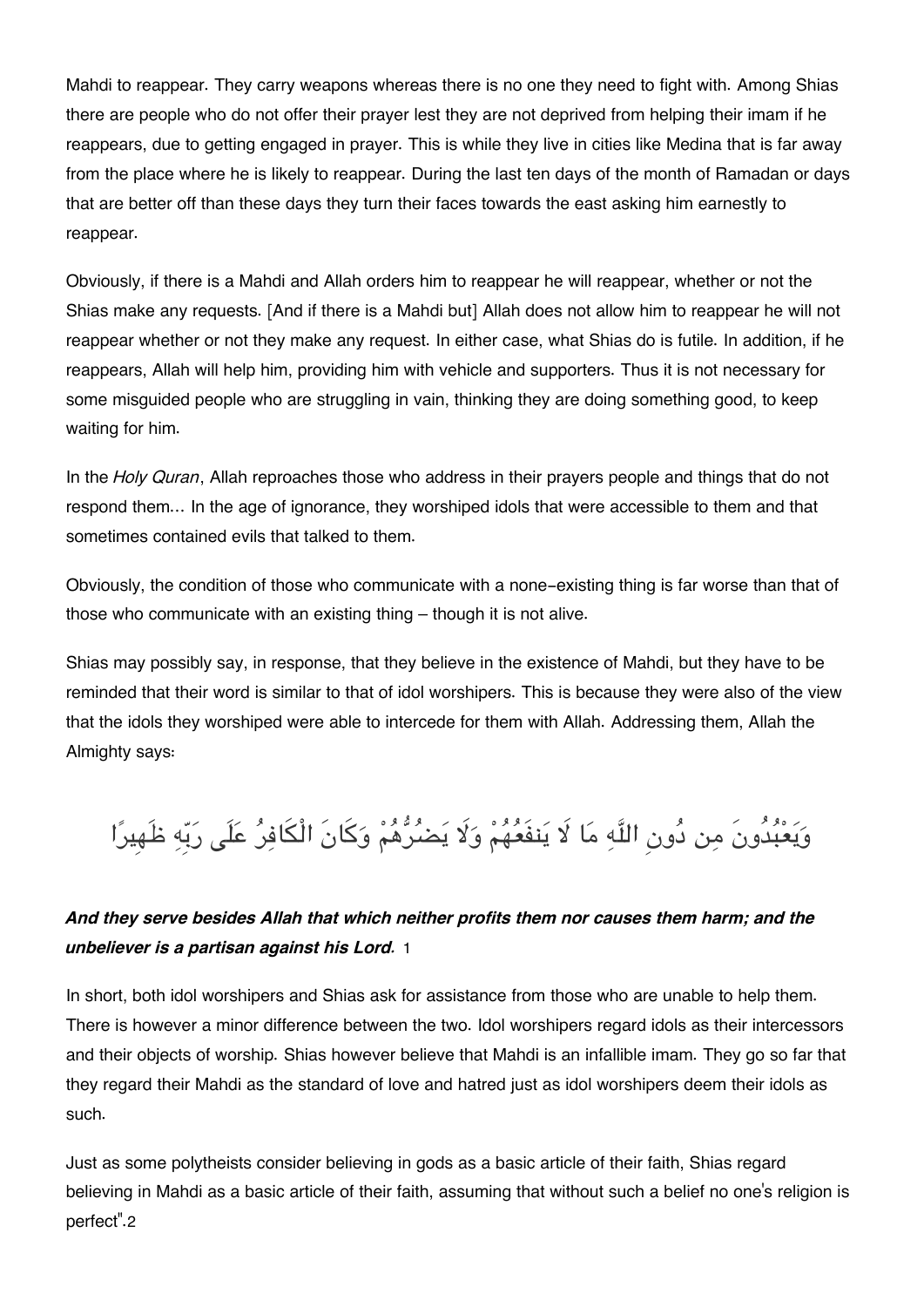Elsewhere he states: "Similarly it is not possible for anyone to know about the commandments and prohibitions of the Mahdi whom we should obey according to them. Thus if a Muslim will not achieve happiness except through obeying someone whose commandments and prohibitions are not clear and accessible, then such an obligation will be a clear example of unbearable obligations, but Shias try more than anyone else to prescribe such obligations both for themselves as well as for others.

If it is said that Mahdi's commandments are not anything other than the beliefs and rulings existing currently among Twelver Shias, it must be said in response that in such a case there is no need for believing in the existence of Mahdi. This is because Shia's religious commandments are known to everybody and his life or death, presence or absence will not change anything….

Shias are however among the most ignorant people. This is because to do intellectual and religious duties and not to do intellectually or religiously rejected things is either dependent on the commandment and prohibitions of this awaited imam or not.

If they are dependent on his commandments and prohibitions then we are obliged to do an unbearable obligation. In such a case to perform or not to perform an obligation is conditioned to something that is beyond the ability of anyone. This is because no one has honestly claimed to have seen him or heard him say anything in in the entire world.

If they are not dependent on knowing his commandments it will be possible to perform intellectual and religious obligations and to avoid intellectually or religious unwanted things without relying on this awaited imam. In such a case there is no need for his presence and existence…"[3](#page--1-0)

Elsewhere he mentions: "Some great Shias like Ibn Ud Hill[4](#page--1-0) are of the view that whenever Shias differed on any issue and the holders of one opinion are known whereas the holders of another opinion are not known the correct opinion is the opinion whose holders are not known, for the awaited imam is likely to be present among them.

This is the extremity of ignorance and misguidance. This is because even if there is such a person as the awaited infallible imam, it is not clear if he cherishes such an opinion, for he is not quoted directly or indirectly as having said such a thing. How can thus one make sure that he really cherishes such an opinion?

It can thus be concluded that Shia's religion is based on something that is unknown and non-existing".[5](#page--1-0)

Elsewhere he says: "Any supposed imam who is useful in religious or worldly matters is far better than an imam who is not useful at all…

Can one thus find anyone more distanced from the objective of imamate and from goodness and dignity than Shias who follow a destination that brings them regret?"[6](#page--1-0)

Commenting on Shias he points out: "No one benefited from him- neither those who believed in him nor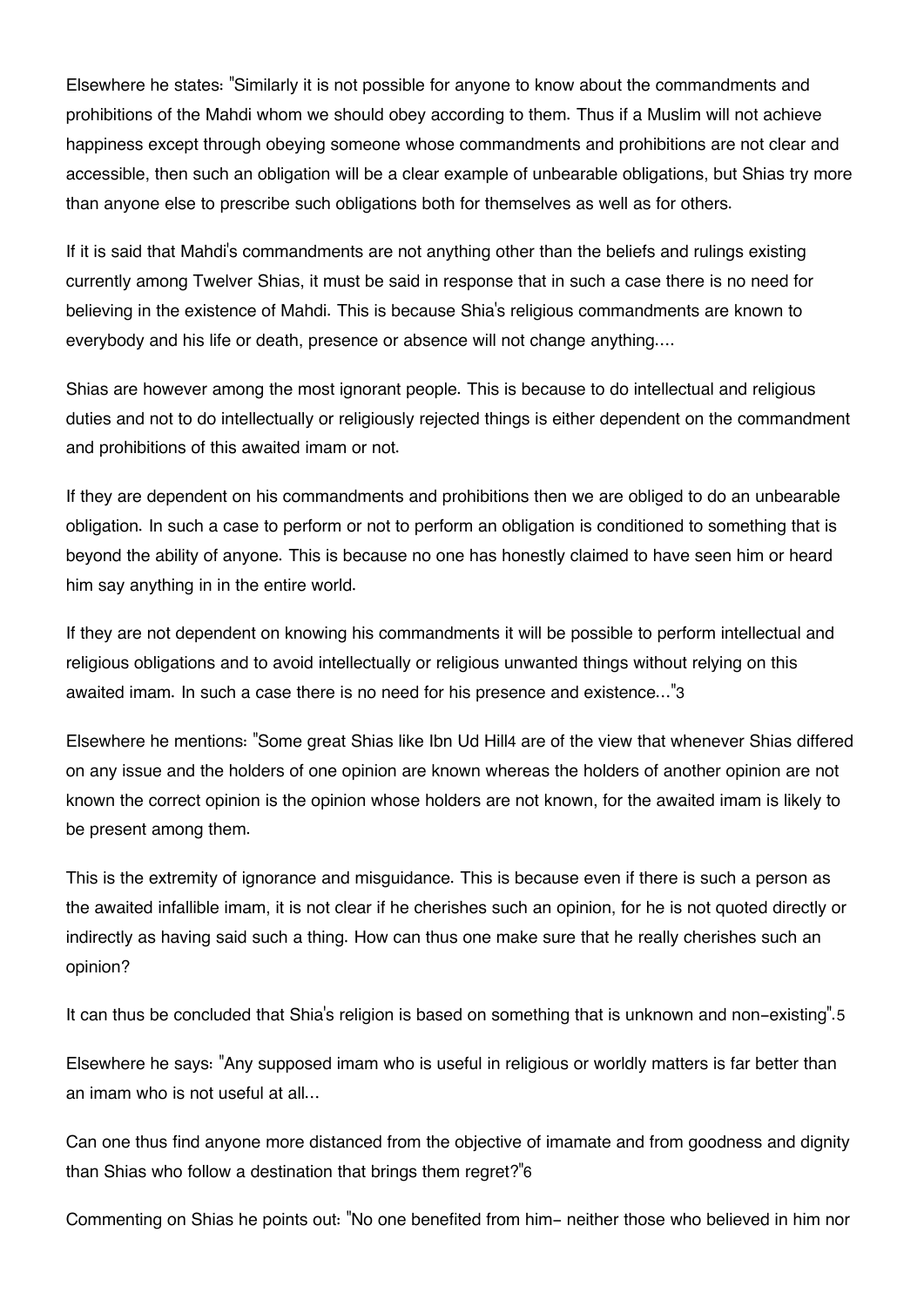those who denied him".[7](#page--1-0)

Likewise he states that it is plain that this awaited imam – who has passed away according to general Muslim opinion and is alive according to Shiite opinion – is of no avail to any human being. His predecessors were also like him not being able to do anything an infallible imam is supposed to do for Muslims…[8](#page--1-0)

Elsewhere he maintains that anyone who takes over people's affairs is far better than the non-existing awaited imam whom Shias introduce as [prophet's] successor having divine authority.[9](#page--1-0)

He says that from among some religious sects some have claimed to be the promised Messiah, among whom are Qarmatiyan Mahdi, Ibn Tumert's Mahdi etc. The said claimants are however far better than Shias' Mahdi. This is because their Mahdi can never be traced…[10](#page--1-0)

According to him, the belief in Mahdi has, in addition, caused numerous evils of which only Allah is aware.[11](#page--1-0)

On his opinion, Muhammad bin Jarir Tabari, Abd al-Baqi bn Qani'a and other historians are of the view that Hasan bin Ali Askari had no child.[12](#page--1-0)

Explaining Shias' beliefs about Imam Mahdi (may Allah hasten his reappearance), the book in your hand studies the doubts and skepticisms raised about Imam Mahdi. This study is divided into three parts:

Part One: Mahdawiyyat and Imam Mahdi from the view point of Muslim thinkers

Part Two: Counter traditions

Part Three: Question of Mahdawiyyat and doubts about it

It is hoped that this humble effort will be accepted by Imam Mahdi (may Allah hasten his reappearance).

#### **Sayyid Ali Husayni Milani**

- [4.](#page--1-0) Abu al-Qasim Najib al-Din bin Husayn bin Ud Hilli (H.d. 679 AH. See 'Ayan al-Shi'a, vol. 10, p. 296.
- [5.](#page--1-0) Mihaj al-Sunna, vol. 1, pp. 89 90.
- [6.](#page--1-0) Ibid, pp. 100 101.
- [7.](#page--1-0) Ibid, p. 133.
- [8.](#page--1-0) Ibid, vol. 3, p. 378.
- [9.](#page--1-0) Ibid, vol. 1, p. 548.
- [10.](#page--1-0) Ibid, vol. 8, pp. 258 and 259.
- [11.](#page--1-0) Ibid, p. 259.

[<sup>1.</sup>](#page--1-0) Quran, Yunus, 18.

[<sup>2.</sup>](#page--1-0) Mihaj al-Sunna, vol. 1, pp. 44 47.

[<sup>3.</sup>](#page--1-0) Ibid,, pp. 87 88.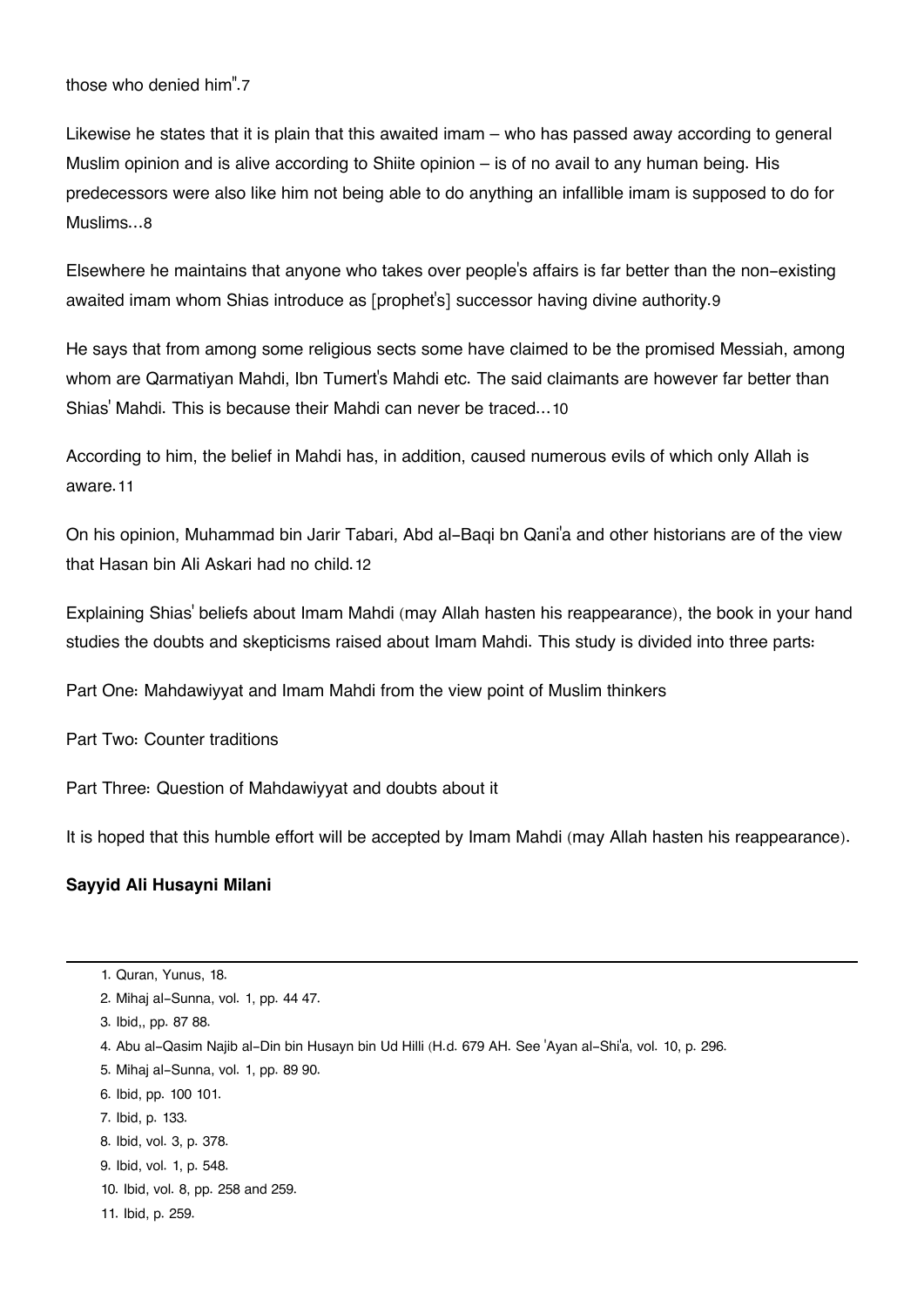# **Part 1: Mahdawiyyat and Imam Mahdi from the view point of Muslim thinkers**

Here we will discuss about Mahdawiyyat and Imam Mahdi from the viewpoint of Muslim thinkers from different perspectives.

# **[1. Muslim Community and Imam Mahdi](#page--1-0)**

All Muslims believe that Muslim community has a Mahdi. There is no difference among Muslims about it. The Holy Prophet (S) informed Muslims about his reappearance, telling his names, attributes, appellations and peculiarities.

The traditions narrated in this regard in Shiite and Sunni sources are far above the standard of succession (tawatur). That is the reason why there is no difference among Muslims in this connection. Anyone who is aware of such traditions and their accuracy and despite that refutes the doctrine of Mahdawiyyat, rejects the words said by the Holy Prophet (S).

Shiite and Sunni hadith collections contain traditions in this regard. Great present and past scholars have compiled works on this issue, touching the traditions said by the Holy Prophet (S) concerning Imam Mahdi (a.s.).

Moreover, there are numerous verses in the *Holy Quran* that on some interpretations deal with Imam Mahdi (a.s.).

Given all these, one cannot pay heed to what a few historians such as Ibn Khaldun have pinpointed.[1](#page--1-0) Ibn Khaldun's opinion in this regard is so queer and strange that even some Sunni scholars have also rejected it.

#### **[Imam Mahdi and famous Sunni writers](#page--1-0)**

Here are the names of some of the most famous Sunni writers who have recorded traditions concerning Imam Mahdi throughout history.

- Abu Bakr bin Abi Khaithama (d. 279 AH)
- Na'aeem bin Hamad Maruzi (d. 288 AH)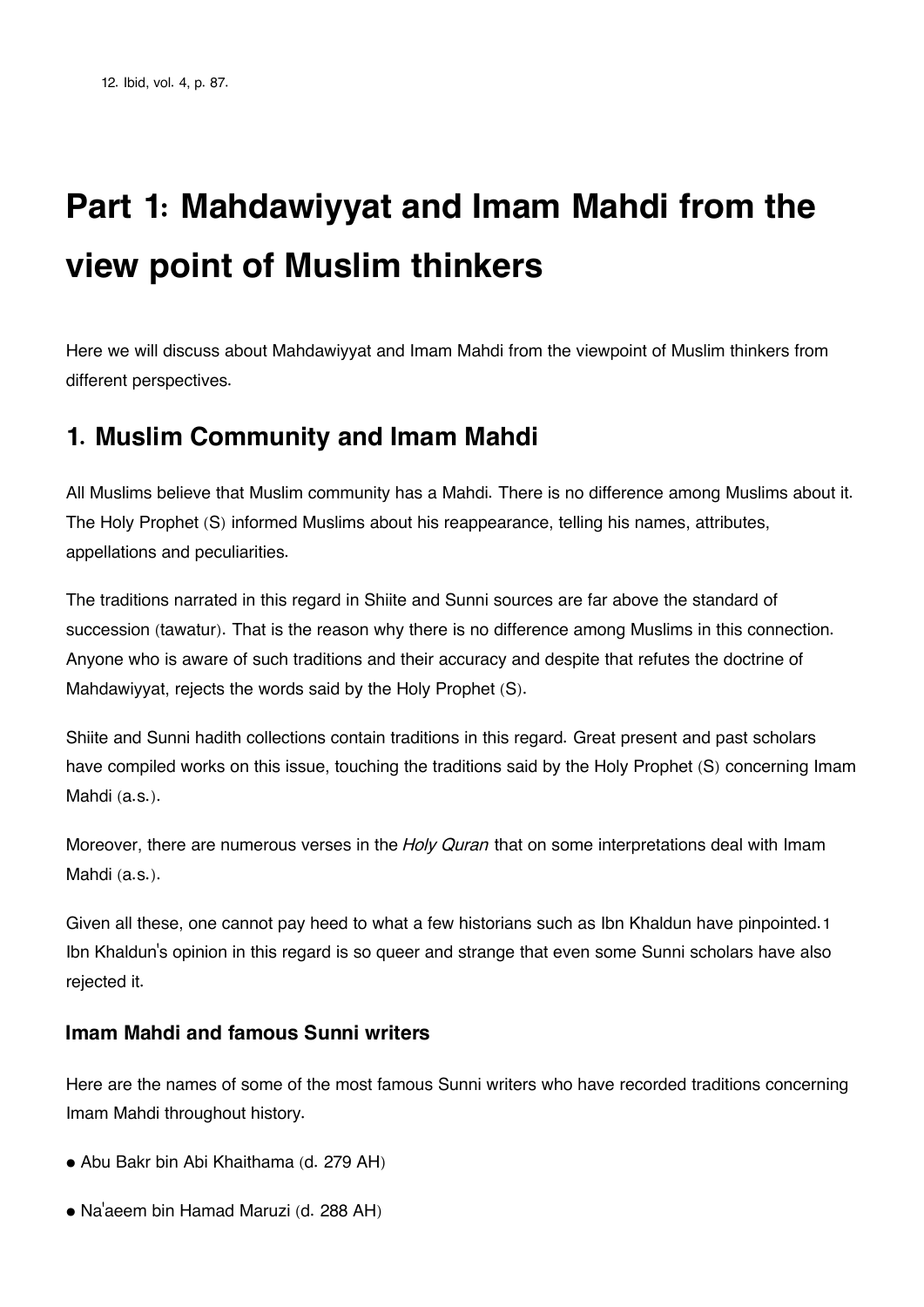- Abu Husayn bin Munadi (d. 336 AH)
- Abu Na'aeem Isfahani (d. 430 AH)
- Abu Ula 'Attar Hamadani (d. 569 AH)
- Abd al-Ghani Maqdisi (d. 600 AH).
- Ibn 'Arabi Andulusi (d. 638 AH)
- Sa'ad al-Din Hamuvi (d. 650 AH)
- Abu Abdullah Ganji Sha'fi'ai (d. 658 AH)
- Yusuf bin Yahya Maqdisi (d.658 AH)
- Ibn Qayyim Jawziyya (d. 685 AH)
- Ibn Kathir Demishqi (d. 774 AH)
- Jalal al-Din Suyuti (d. 911 AH)
- Shahab al-Din Ibn Hajar Makki (d. 974 AH)
- Ali bin Hisam al-Din Muttaqi Hindi (d. 975 AH)
- Nur al-Din Ali Qari Hiravi (d. 1014 AH)
- Muhammad bin Ali Shukani Qazi (1250 AH)
- Ahmad bin Saddiq Ghamari (d. 1380 AH)

These are some of the most popular Sunni writers who have written books on traditions concerning Imam Mahdi (a.s). At present as well, there are writers who have written books on this issue. There is however no need to mention these books.

#### **[Companions as narrators of traditions on Imam Mahdi](#page--1-0)**

As mentioned above, there are traditions said by the Messenger of Allah (S) on Mahdawiyyat and imamate of Imam Mahdi (a.s). These traditions are reported by many of his great companions. Muslim scholars have narrated these traditions from the companions of the Apostle of Allah. Since their names are too many, we suffice to mentioning some of them.

- Imam Ali, commander of the faithful (a.s)
- Fatima al-Zahra (daughter of the Holy Prophet)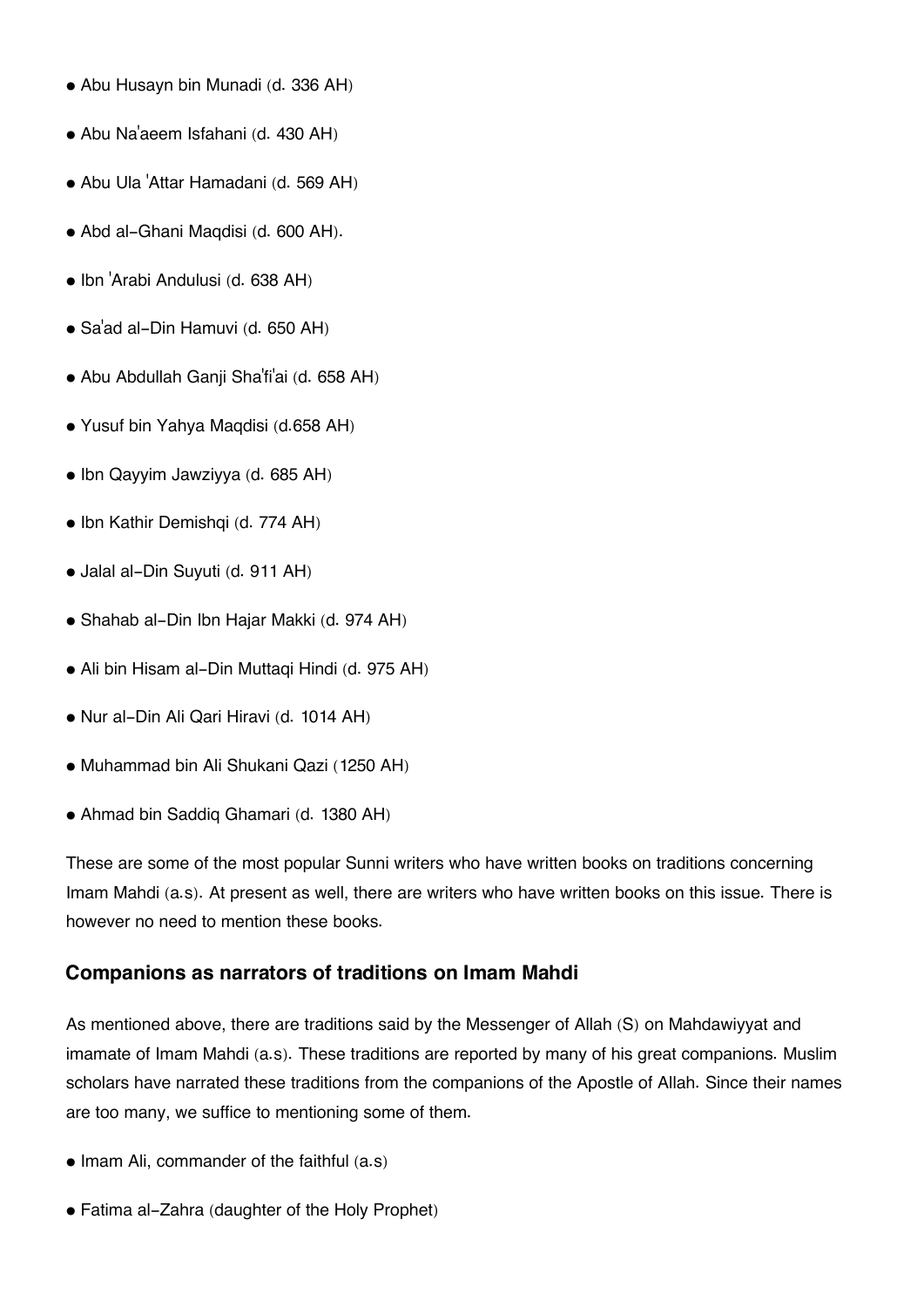- Imam Hasan Mujtaba (Prophet's grandson)
- Imam Husayn (Prophet's grandson)
- Abdullah bin Mas'ud
- Abudar Ghaffari
- Abu Ayyub Ansari
- Abdullah bin Abbas
- 'Ammar bin Yasir
- Abu Sa'aeed Khadri
- Hudayfa bin Yaman
- Umar bin Khattab
- Abd al-Rahman bin 'Awf
- Uthman bin 'Afan
- Talha bin Ubaidullah
- Jabir bin Abdullah Ansari
- Umm al-Mu'amineen Umm Salama
- 'Aisha, daughter of Abu Bakr

#### **[Sunni Scholars and the successively reported traditions on Imam Mahdi](#page--1-0)**

There are many Sunni scholars who have dealt with the issue of the succession of traditions on Imam Mahdi (a.s), throughout different centuries in history. Below are the names of some of these scholars:

- Hafiz Jamal al-Din Mazzi (d. 742 AH)[2](#page--1-0)
- Qurtubi, a great jurist and exegete (d. 671 AH)[3](#page--1-0)
- Ibn Qayyim Jawziyya (d. 751 AH)[4](#page--1-0)
- Ibn Hajar 'Asqalani (d. 852 AH)[5](#page--1-0)
- Jalal al-Din Suyuti (d. 911 AH)[6](#page--1-0)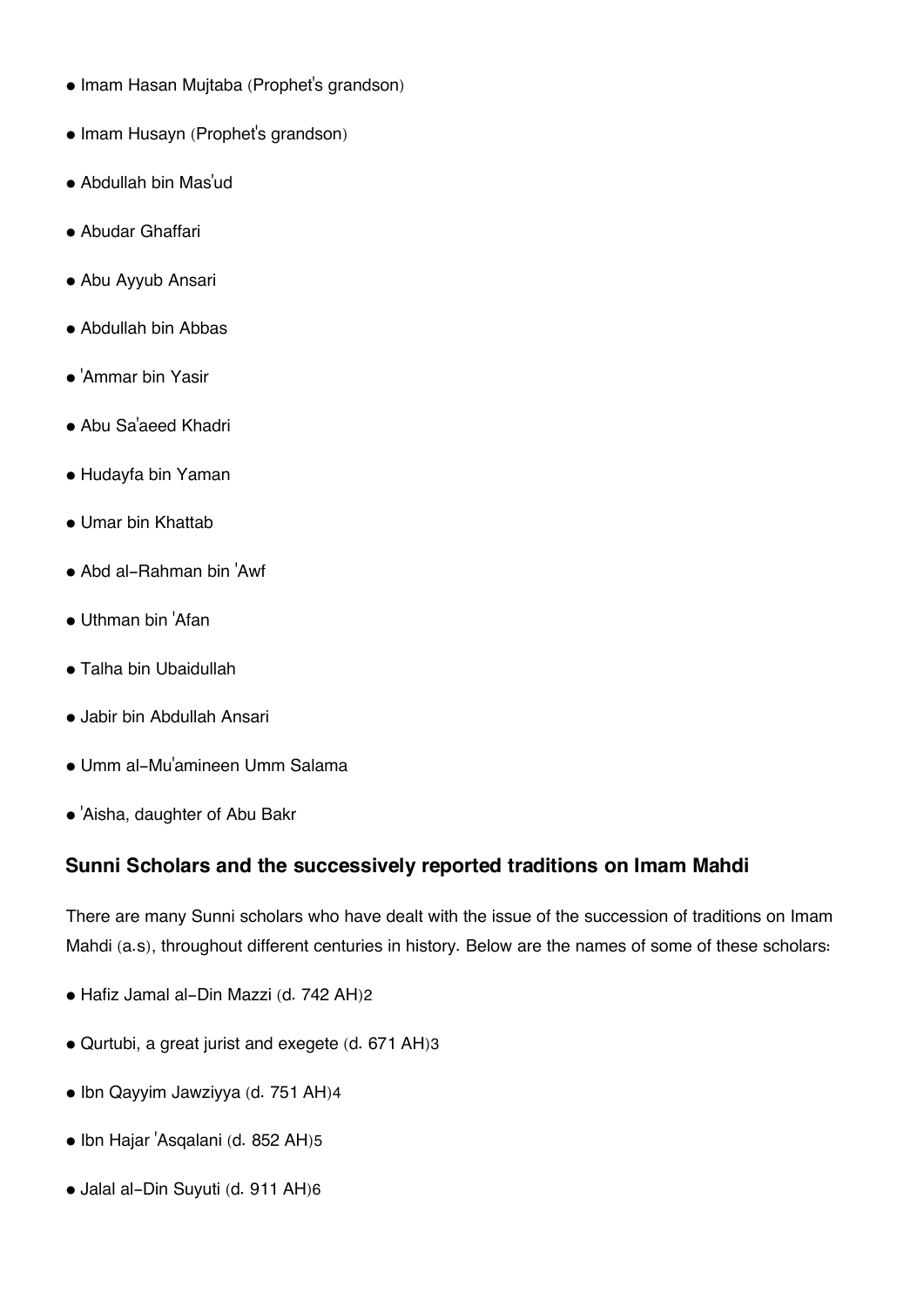- Ibn Hajar Makki (d. 974 AH)[7](#page--1-0)
- Sheikh Ali Muttaqi Hindi (d.975 AH)[8](#page--1-0)
- Faqih Ahmad Zaini Dahlan Shaf'ae (d. 1304 AH)[9](#page--1-0)

#### **[Sunni scholars and authenticity of traditions on Mahdi](#page--1-0)**

There are other Sunni scholars who (have not narrated these traditions in their books but) have however confirmed that these traditions are authentic. Among such scholars are:

- Timidhi, author of *al-Sunan*, one the six sahih collections.
- Muhammad bin Husayn Abri (d. 363 AH)
- Abu Bakr Baihaqi, author of *al-Sunanal-Kubra*
- Farra Baghvi Muhyi al-Sunna
- Ibn Athir Jazari
- Shams al-Din Dahabi
- Nur al-Din Haithami

Given all these, there is no place for controversy over the doctrine of Mahdawiyyat in Islam. Thus anyone who denies the existence of Imam Mahdi (a.s) is no longer according to all, a Muslim.

# **[2. Imam Mahdi and Mahdawiyyat in successively reported](#page--1-0) [traditions](#page--1-0)**

Every time there has to be an Imam who is acceptable to people and people follow him in every matter, considering him as an authority between themselves and Allah.

رَسَلاً مّبَشّرِينَ وَمَنذرينَ لِنَلاّ يَكونَ لِلنّاسِ عَلَى اللّهِ حَجّةً بَعْدَ الرّسَلَ وَكانَ اللّهَ عَزِيزَا حَكِيمَا

*(We sent) apostles as the givers of good news and as warners, so that people should not have a plea against Allah after the (coming of) apostles; and Allah is Mighty, Wise.* [10](#page--1-0)

Elsewhere the *Holy Quran* maintains: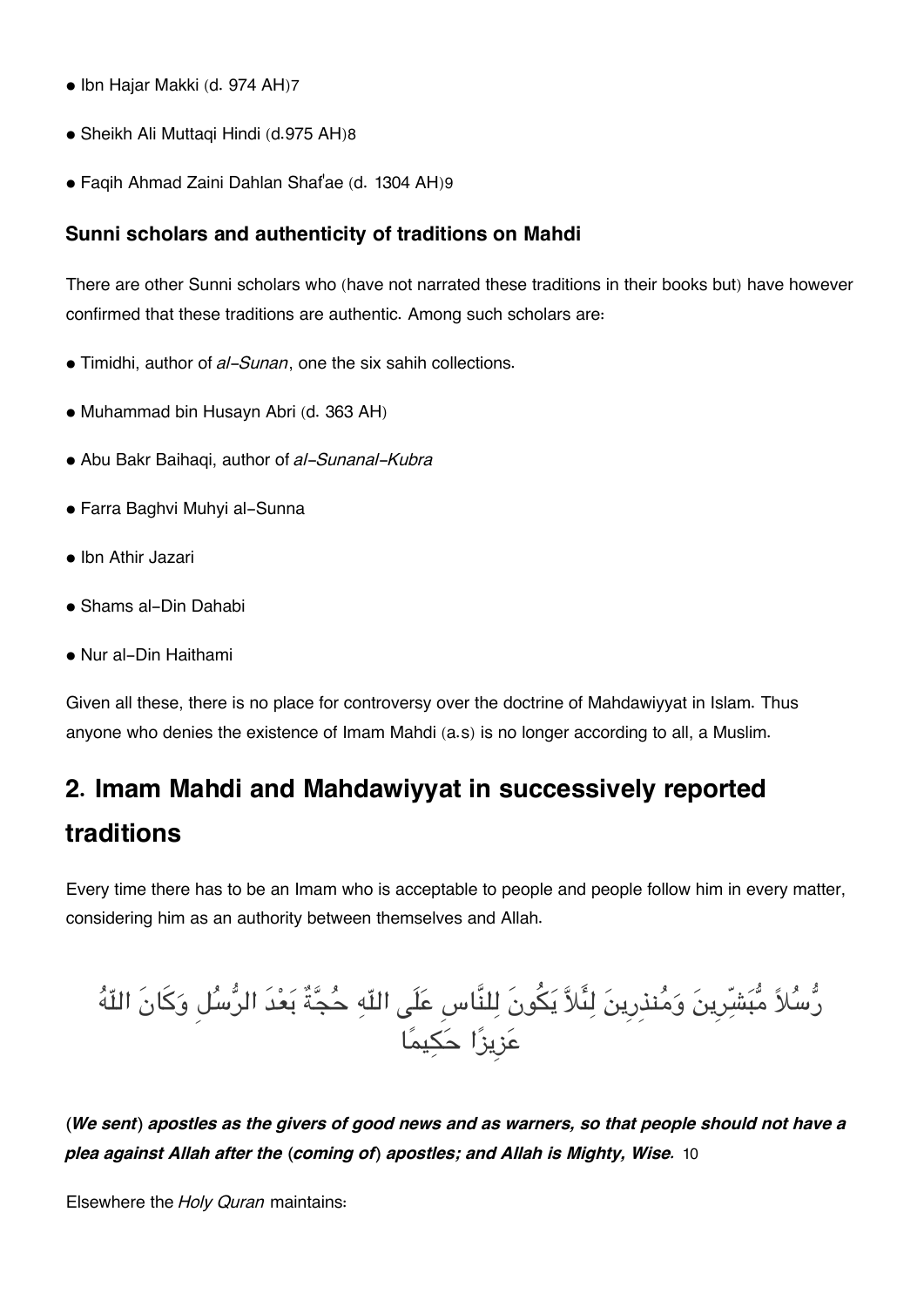إِذْ أَنتُم بِالْعُدْوَةِ الدُّنْيَا وَهُم بِالْعُدْوَةِ الْقُصوْىَ وَالرَّكْبُ أَسْفَلَ مِنكُمْ وَلَوْ تَوَاعَدتَّمْ لأَخْتَلَفْتُمْ فِي الْمِيعَادِ وَلَـكِنْ لِيَقْضِيَ اللّهَ امْراً كانَ مَفْعُولاً لِيَهْلِكَ مَنْ هَلَكَ عَن بَيِّنَةٍ وَيَحْيَى مَنْ حَيَّ عَن بَيِّنَةٍ وَإِنَّ اللَّهَ لَسَمِيعٌ عَلِيم

*When you were on the nearer side (of the valley) and they were on the farthest side, while the caravan was in a lower place than you; and if you had mutually made an appointment, you would certainly have broken away from the appointment, but—in order that Allah might bring about a matter which was to be done, that he who would perish might perish by clear proof, and he who would live might live by clear proof; and most surely Allah is Hearing, Knowing.* [11](#page--1-0)

*Quran* again says:

سيقُول الَّذِين اشْركواْ لَو شَاء اله ما اشْركنَا ولا آباونَا ولا حرمنَا من شَء كذَلِكَ كذَّبَ الَّذِينَ مِن قَبْلِهِم حَتَّى ذَاقُواْ بَأْسَنَا قُلْ هَلْ عِندَكم مِّنْ عِلْم فَتُخْرِجُوهَ لَنَا إِن تَتَّبِعُونَ إِلاَّ الظَّنَّ وَإِنْ أَنتُمْ إَلاَّ تَخْرُصُونَ.

*Those who are polytheists will say: If Allah had pleased we would not have associated (aught with Him) nor our fathers, nor would we have forbidden (to ourselves) anything; even so did those before them reject until they tasted Our punishment. Say: Have you any knowledge with you so you should bring it forth to us? You only follow a conjecture and you only tell lies.* [12](#page--1-0)

Referring to reliable prophetic traditions, we come across three successively reported traditions that deal with the issue of imamate. These three traditions prove that there is a perpetual need for an imam and declare that the number of imams does not exceed twelve.

#### **[A. Necessity of knowing the imam of the time](#page--1-0)**

According to the first tradition (from among the said three successively reported traditions), everyone who dies without knowing the imam of his time dies the death of ignorance.

Every time there is a need for an imam. It is necessary for all to know him, believe in his imamate and it is obligatory for every Muslim to follow

him. If a Muslim dies without knowing the imam of his time he dies the death of ignorance.

This has been reported through numerous chains from reliable transmitters. I do not think there is anyone who dares cast doubt on the chain or meaning of these traditions.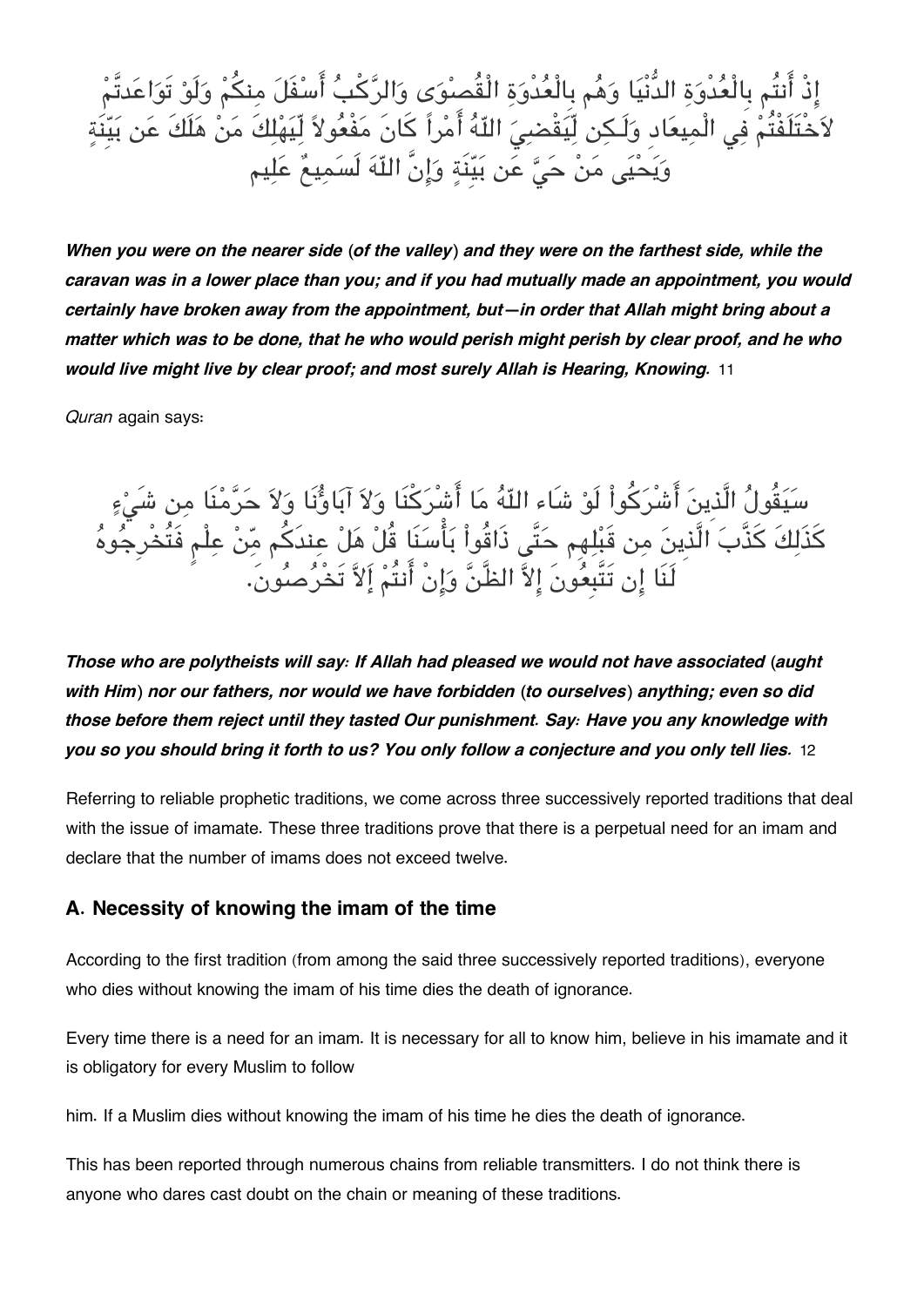These traditions have appeared in *Sahih Bukhari*, *Sahih Muslim*, *Musnad*, *Sunan* and other tradition books. They are accepted by Shias and Sunnis alike.

Muslims unanimously agree that the Holy Prophet (S) said:

# من مات و لم یعرف امام زمانه مات میته جاهلیه

#### **He who dies without knowing the imam of his time dies the death of ignorance.**

This tradition has appeared with the same wording in some reference books. Taking it for granted, Sheikh Sa'ad al-Din Taftazani centers his discussions on imamate in his *Sharh al-Maqasi* on this tradition.[13](#page--1-0)

This tradition has appeared (in tradition books) in other wordings as well, but we believe that all conveys the same message. The Holy Prophet (S) intends to say that Muslims are always in need of an imam who guides them and it is obligatory upon all Muslims to follow him and seek guidance from him.

In his *Musnad*, Ahmad for example quotes the Holy Prophet (S) as having said:

من مات بغیر امام مات میته جاهلیه

#### **He who dies without having an imam dies the death of ignorance.** [14](#page--1-0)

The same is reported by by Abu Dawood Tiyalisi in his *Musnad* and Tabarani in his *al-Mu'ajam al-Kabir*. Ibn Hayyan in his *Sahih* maintains:

من مات و لیس له امام مات میته جاهلیه

#### **He who dies without having an imam dies the death of ignorance.** [15](#page--1-0)

There are also books that have added something to this tradition saying:

من مات و لم یعرف امام زمانه فلیمت ان شاء یهودیا و ان شاء نصرانیا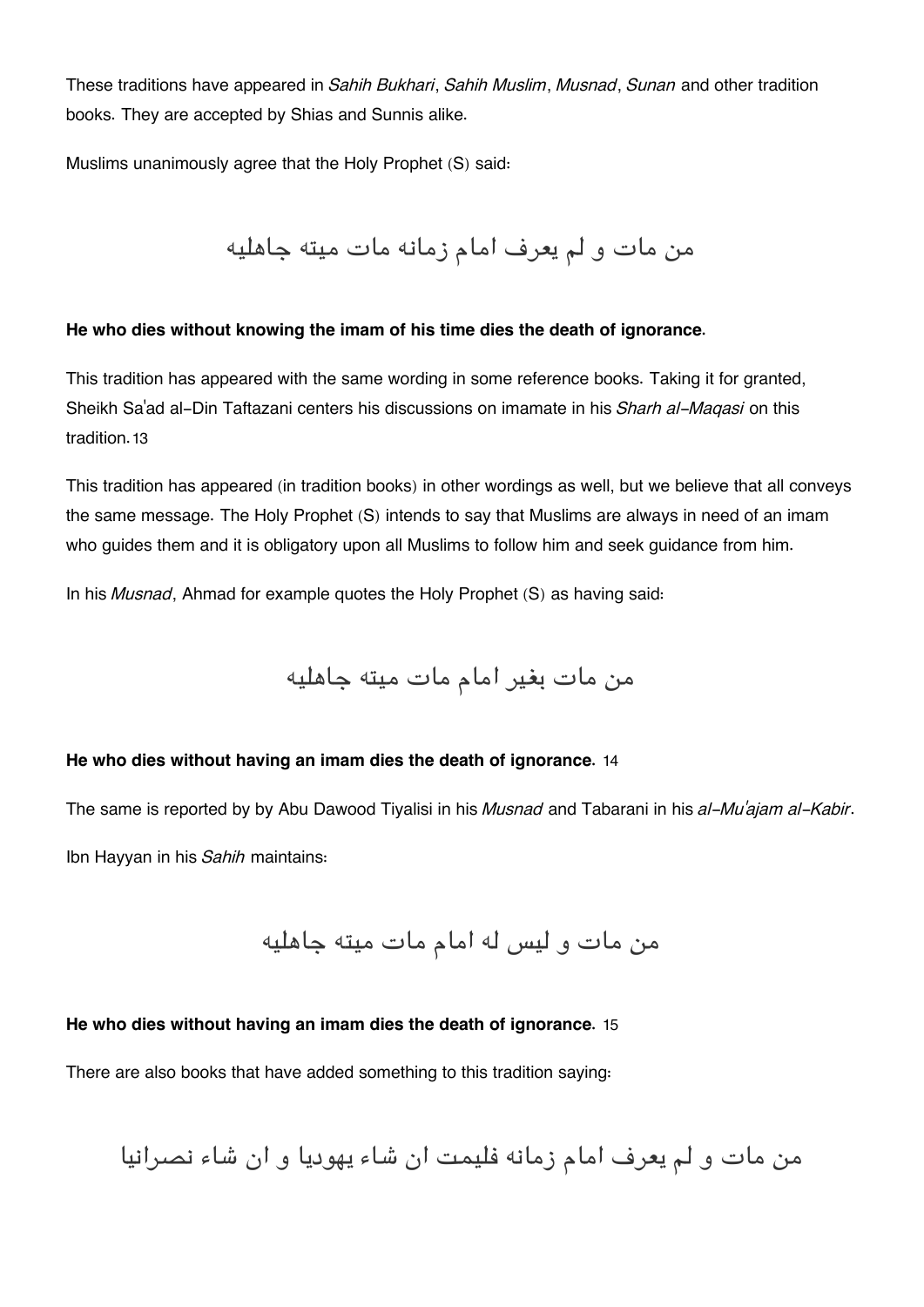### **He who dies without knowing the imam of his time should die as he wishes – as a Jew or as a Christian.** [16](#page--1-0)

A number of scholars have reported this tradition with this wording from *al-Masael al-Khamsun* written by Fakhr Razi.

Though this tradition has also appeared in other wordings as well in *Sahih*, *Sunan* and *Musnad* hadith collections we suffice to what we have thus far reported. We will however elaborate on some of the peculiarities of the text of this tradition.

The phrase 'یعرف لم و مات من' 'he who dies without knowing..' shows that knowing the imam is an article of faith, for the lack of such knowledge causes one to die the death of ignorance. Thus we must translate this tradition as 'he who dies without believing in imam'…

It is likewise clear that the term 'imam' does not include anyone who is practically leading his society. It includes only a righteous imam who is appointed by Allah, the Almighty.

Thus, according to this tradition, he who dies without recognizing the imam of his time together with the peculiarities mentioned dies the death of ignorance.

The term 'imam' thus does not (as mentioned) include all rulers, for it is not obligatory to know them and not knowing them does not lead one to Hell nor does it cause one to die the death of ignorance.

Thus the imam we are obliged to know, obey and believe in has to be righteous appointed by shari'a laws. It is such an imam whom we must consider an intermediary authority between ourselves and Allah. If one dies without believing in such an imam he dies the death of ignorance.

In other words, he who dies without knowing the imam of his time should die as he wishes – as a Jew or as a Christian.

#### **[The tradition of knowing the imam and its historical instances](#page--1-0)**

According to historians, Abdullah bin Umar did not pay allegiance to Imam Ali (a.s). As the night fell, he met Hajjaj in his house to pay allegiance to him as Abd al-Malik's deputy. Abdullah bin Umar did not want to pass one night without having an imam. As he himself mentions, he went to Hajjaj's house in order to act on the tradition that says: He who dies without having an imam dies the death of ignorance.

As the night fell, he went to Hajjaj's house. He knocked at his door, entered his house and asked Hajjaj to accept his allegiance. Addressing Hajjaj, he said that he had heard the Holy Prophet (S) say:

من مات و لا امام له مات میته جاهلیه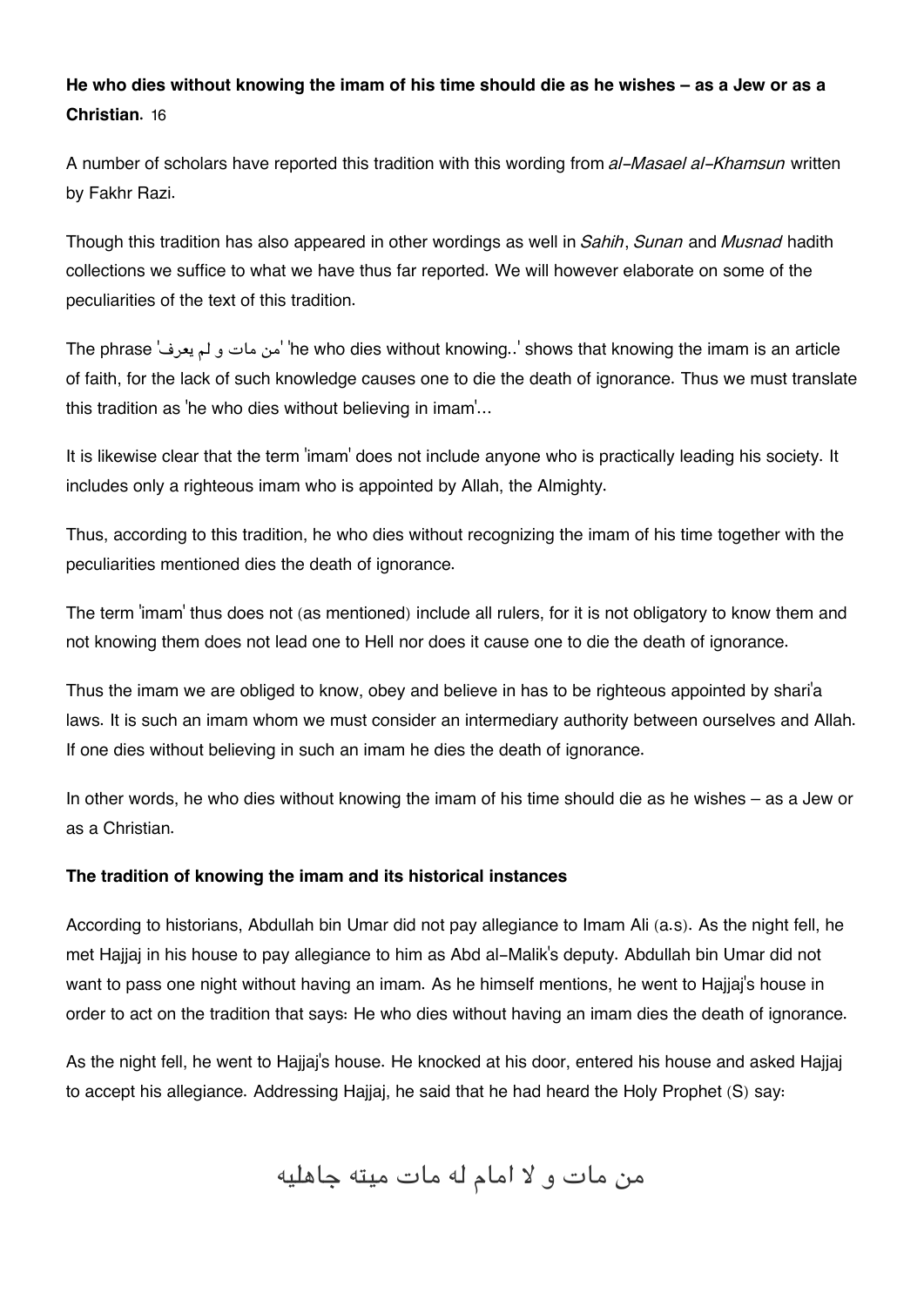He who dies without having an imam dies the death of ignorance.

Hajjaj however insulted him and stretching his foot (instead of his hand), he said: Pay allegiance to my foot. Abdullah bin Umar did what he was asked to do and thus he paid allegiance to him.

The story of Abdullah bin Umar is not surprising. This is because he did not pay allegiance to an important person like Imam Ali, commander of the faithful. He [who behaves so irresponsibly] must get humiliated and pay allegiance in such an embarrassing way to a person like Hajjaj.

In another instance, in the event of Hurra, Yazid bin Mu'awiyya put Medina for three days at the disposal of his army, allowing it to do whatever it wanted to the people of Medina.

It is well-known that in this event tens of thousands of ordinary people and hundreds of the Holy Prophet's companions were killed. They raped numerous Muslim women and as a result hundreds of illegitimate children were born.

Commenting on Abdullah bin Umar and the event of Hurra, historians point out that during the event of Hurra Abdullah bin Umar met Abdullah bin Muti'a. Abdullah bin Mut'a ordered his servant to bring a pillow for Abu Abd al-Rahman (Abdullah bin Umar). Abdullah bin Umar said that he had not come to sit. Instead, he said, he had come to tell him a tradition which

he had heard from the Holy Prophet (S). He said he had heard the Holy Prophet (S) say:

من خلع یدا من طاعه لقی الله یوم القیامه لا حجه له و من مات و لیس فی عنقه بیعه مات میته جاهلیه.

He who gives up obeying [his imam] will meet Allah on the Day of Judgment without having any authority. He who dies without paying allegiance to an imam dies the death of ignorance.[17](#page--1-0)

Thus it is an indisputable fact that it is obligatory to know the imam of time, believe in his leadership and remain loyal to him. Traditions and the conduct of the companions of the Holy Prophet (S) testify to its truth. As mentioned before, the behavior of Abdullah bin Umar (whom Sunnis accept as a model) as an instance, indicates that it is necessary to know an imam and obey him.

It is said that this Abdullah bin Umar (finally) regretted over why he did not pay allegiance to Imam Ali, commander of the faithful and why he did not fight against Qasiteen (a rebellious group that fought against Imam Ali).

To know about the truth of the above-mentioned word, reference has to be made to books such as Ibn Sa'ad's *al-Tabaqat al-Kubra*[18](#page--1-0), Hakim's *al-Mustadrak 'Ala al-Sahihayn*[19](#page--1-0).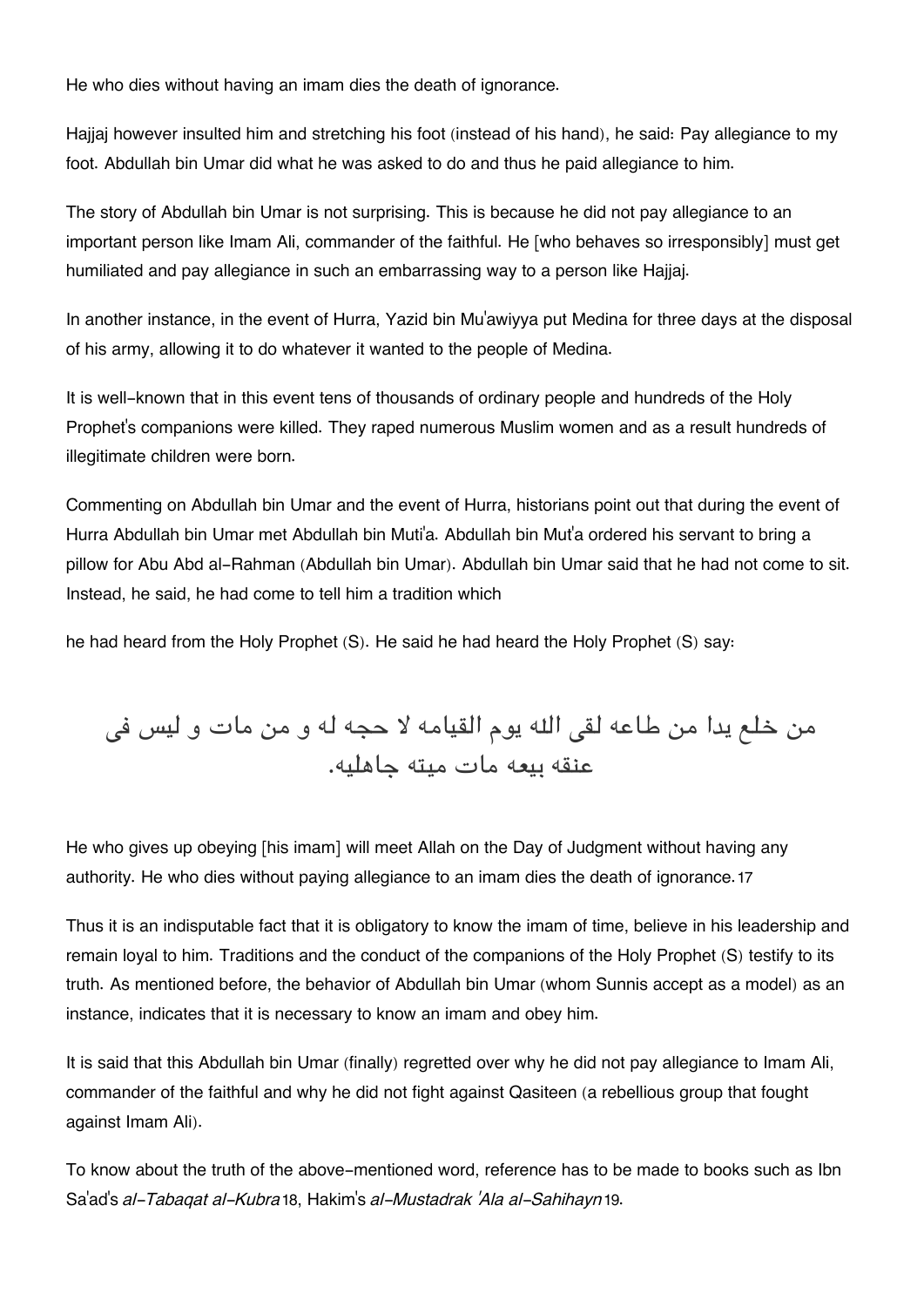Our aim is not to elaborate on Abdullah bin Umar or others. Our aim, instead, is to bring instances from *Quran*, tradition and companions' conduct to show that imamate is an essential article of Islamic faith. In every time, there is a righteous imam who is appointed by Allah. It is obligatory on all Muslims to believe in his imamate and regard him as the authority between themselves and Allah.

In a tradition that is accepted by Shias and Sunnis alike, Imam Ali (a.s) says:

ِ اللَّهُمَّ بَلَى لا تَخْلُو الأَرْضُ مِنْ قَائِمٍ لِلَّهِ بِحَجَّةٍ إِمَّا ظَاهِراً مَشْهُوراً وَ إِمَّا خَائِفاً مَغْمُوراً لِنَّلًا تَبْطُلُ حَجَجُ اللَّهِ وَ بَيِّنَاتُه

But this earth will never be without those persons who will prove the universality of truth as disclosed by Allah, they may be well-known persons, openly and fearlessly declaring the things revealed to them or they may, under fear of harm, injury or deaths hide themselves from the public gaze and may carry on their mission privately so that the reasons proving the reality of truth as preached by religion and as demonstrated by His Prophet may not totally disappear. [20](#page--1-0)

Speaking in this regard, Ibn Hajar says:

و في صلاه عیسی علیه السلام خلف رجل من هذه الامه مع کونه في آخر الزمان و قرب قیام الساعه دلاله للصحیح من الاقوال ان الارض لا تخلو من قائم له بحجه

The fact that Prophet Isa offers prayer after a man belonging to this community and the fact that he is in the end of the world and is close to resurrection confirm the tradition 'this earth will never be without those persons who will prove the universality of truth as disclosed by Allah'. [21](#page--1-0)

Commenting on the words of Imam Ali, commander of the faithful, Ibn Abi al-Hadid says that the reason why the earth is not devoid of such persons is that the earth must not be devoid of persons who lead people for the sake of divine order. According to him, this portion of Imam Ali's word, confirms the opinion expressed by Shias, though his co-thinkers are of the view that this refers to 'abdal' (a group of people who are righteous and truthful. Their number does not decrease. If one of them dies Allah replaces him with another one).[22](#page--1-0)

The co-thinkers of Ibn Abi al-Hadid did not know that the term 'hujja' does not include all sorts of rulers; it includes only an infallible ruler. No one has described abdal or pious people as infallible.

His co-thinkers did not either notice the final portion of this tradition that links the existence of imam to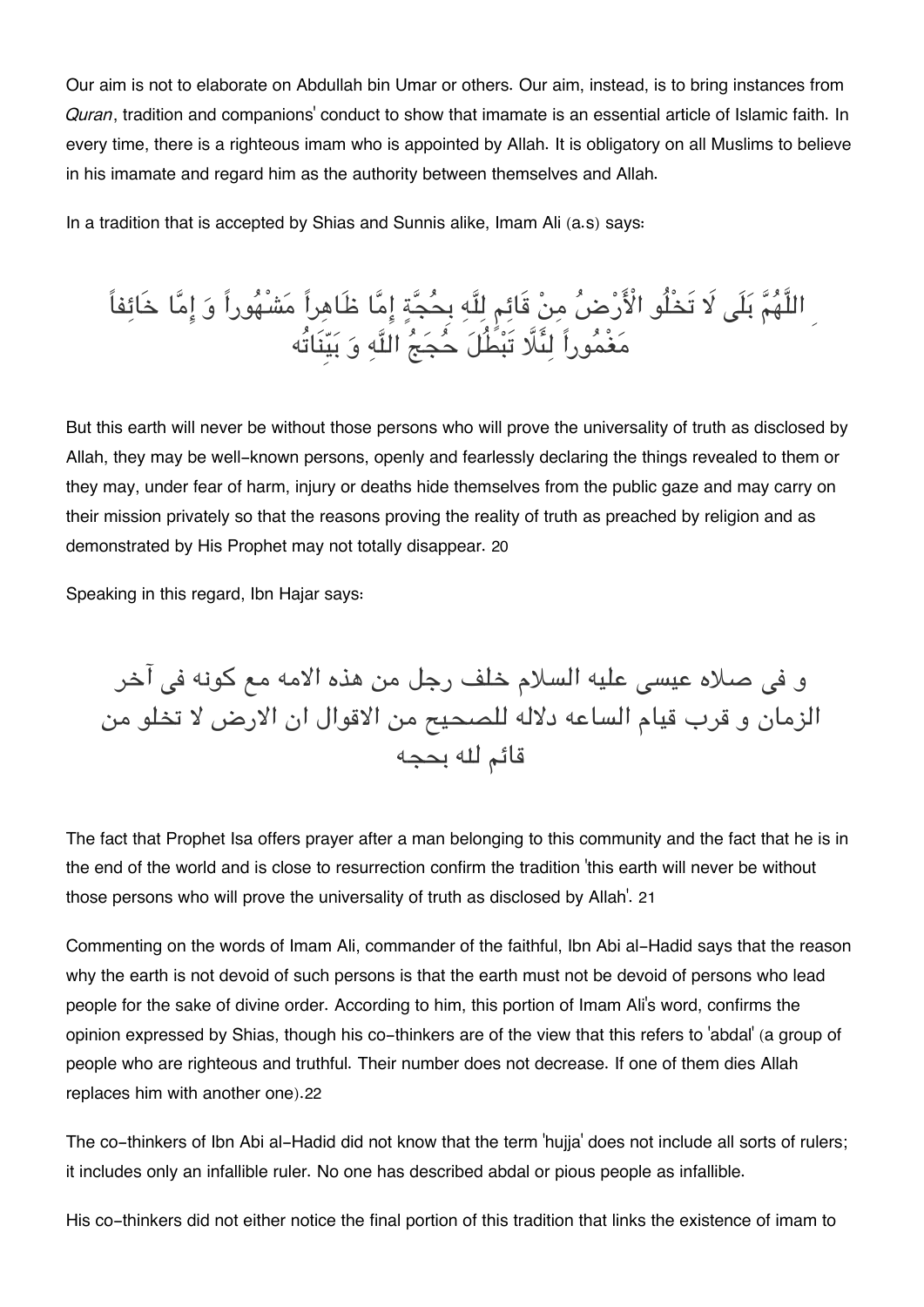protecting the clear signs and proofs of Allah. It is only a divinely appointed imam after the Holy Prophet (S), who can perform such a task. That is why Ibn Abi al-Hadid is right when he confesses that Shiite religion is true.

### **[B. Two successors of the Holy Prophet](#page--1-0)**

There is another tradition that says: "The Holy Prophet (S) left two successors among Muslim community".

It is reported in various successively reported traditions in different variations that the Holy Prophet (S) left two things behind introducing them as his successors. Muslims would not go astray as long as they adhere to them. They are Allah's book and the Holy Prophet's progeny (a.s). The Holy Prophet (S) added that they would not separate from each other until they met him beside the pool on the Day of Judgment. Below are some examples of some sources that contain this tradition in its various variations.

#### **[The tradition as narrated by Zaid bin Thabit](#page--1-0)**

Using his own chain of reporters, Ahmad bin Hanbal narrates from Zaid bin Thabit who quotes the Holy Prophet (S) as saying:

ان تارک فیم خلیفتین: کتاب اله حبل ممدود ما بین السماء و الارض او ما بین السماء ال الارض و عترت اهل بیت و انهما لن یفترقا حت یردا عل الحوض

*I have left two successors: Allah's book which is a stretched rope between the heaven and earth (or from heaven to earth) and my progeny (my family),These two will never separate from each other until they join me by the pool*. [23](#page--1-0)

#### **[The tradition as reported by Jabir bin Abdullah Ansari](#page--1-0)**

Using his own chain of reporters, Tirmidhi quotes Jabir bin Abdullah Ansari as saying: "During performing hajj rituals on 'Arafa day I heard the Holy Prophet (S) who was sitting on the back of his quswa camel[24](#page--1-0), say:

ایها الناس! قد ترکت فیم ما ان اخدذتم به لن تضلوا: کتاب اله و عترت اهل بیت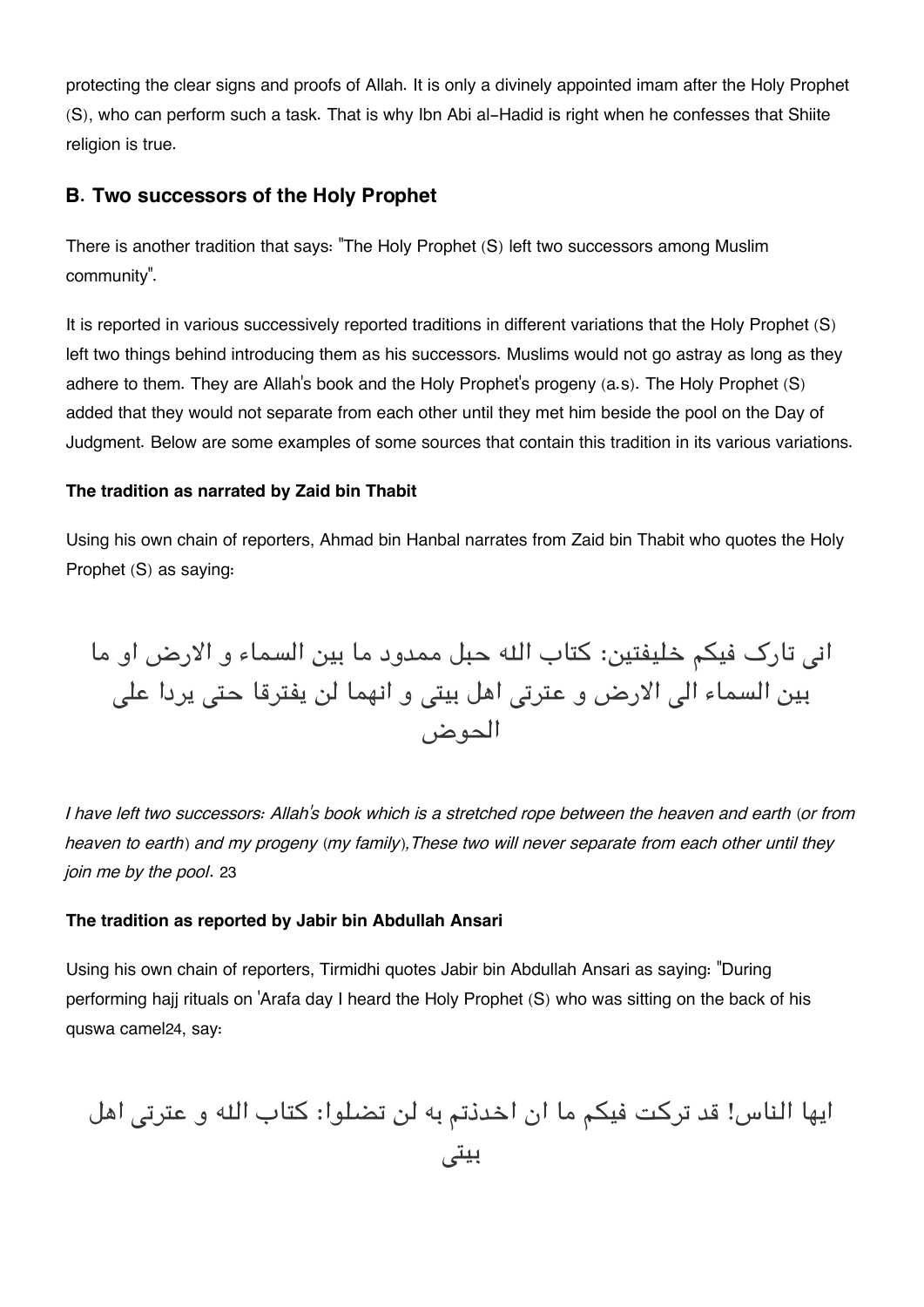*O people! I have left something among you to which as long as you hold fast, you will never go astray: Allah's Book and my progeny (my family)*. [25](#page--1-0)

Using his chain of transmitters, Ibn Abi Shayba, author of al-Mussanaf, quotes Jabir bin Abdullah Ansari as saying:

ان ترکت فیم ما لن تضلوا بعدی ان اعتصمتم به: کتاب اله و عترت اهل بیت

*I have left some things among you to which as long as you hold fast you will never go astray: Allah's Book and my progeny (my family).*

#### **[The tradition as reported by Abu Sa](#page--1-0)'eed Khidri**

Ibn Sa'ad Ahmad bin Hanbal and Tabarani have narrated from Abu Sa'eed Khidri who quotes the Holy Prophet as having said:

یا ایها الناس! ان تارک فیم ما ان اخذتم به لن تضلوا بعدی امرین احدهما اکبر من الاخر: کتاب اله حبل ممدود ما بین السماء و الارض و عترت اهل بیت و انهما لن یتفرقا حت یردا عل الحوض

*O people! I have left two things to which if you hold fast you will not go astray; two things one of which is greater than the other. Allah's book which is a stretched rope between the heaven and earth and my progeny (my family), These two will never separate from each other until they join me by the pool*.

#### **[The tradition as narrated by Zaid bin Arqam](#page--1-0)**

Relying on his own chain of reporters, Tirmidhi narrates from Zaid bin Arqam who quotes the Holy Prophet (S) as saying:

انی تارک فیکم ما ان تمسکتم به لن تضلوا بعدی احدهما اعظم من الاخر: كتاب الله حبل ممدود من السماء الى الارض و عترتى اهل بيتى و لن يتفرقا حتی یردا علی الحوض فانظروا کیف تخلفونی فیهما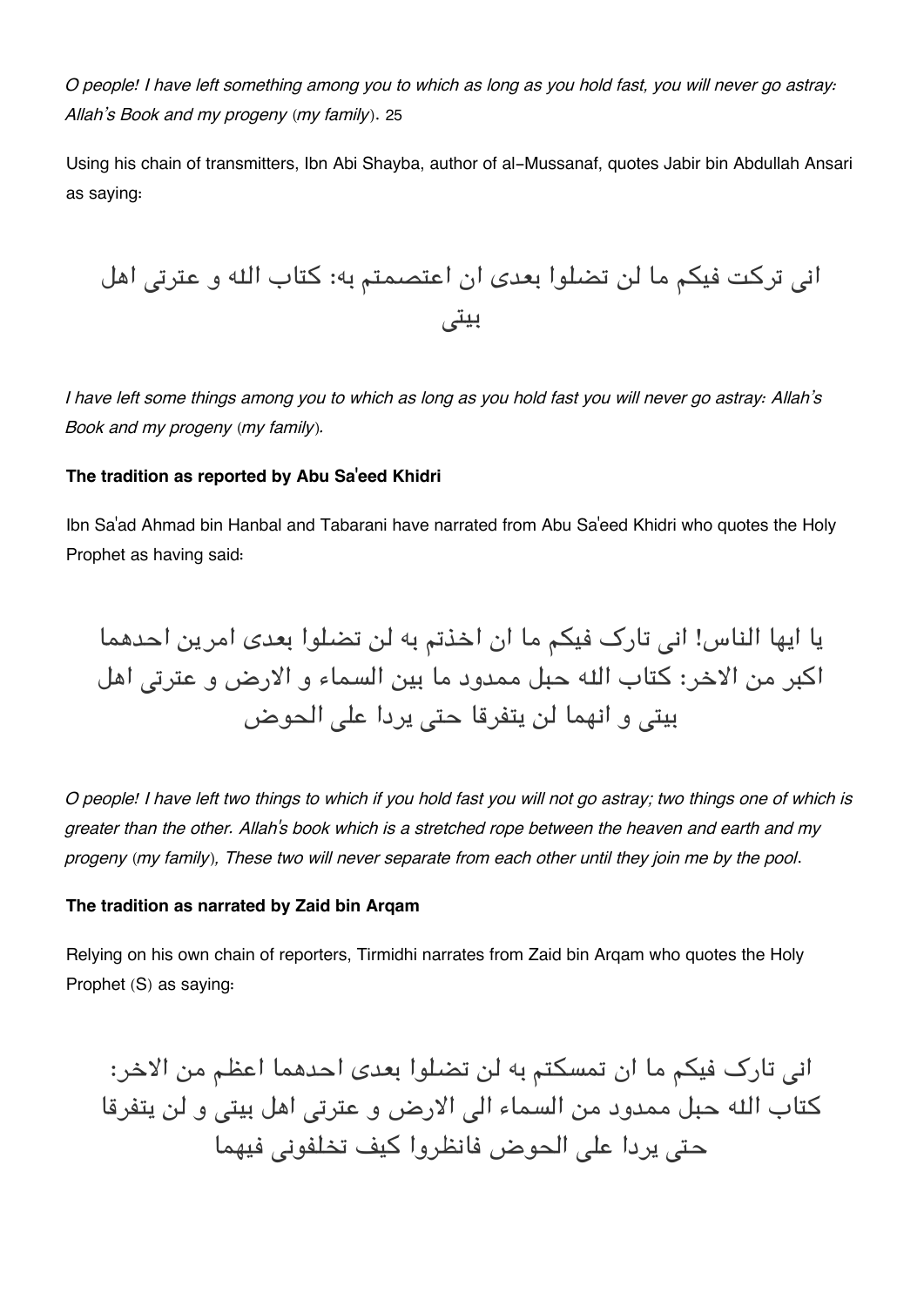*I have left two things among to which if you hold fast you will not go astray after me; one of which is greater than the other. Allah's book which is a rope stretched from heaven to earth and my progeny (my family), [These two] will never separate from each other until they join me by the pool*.*See how you deal with them after me*. [26](#page--1-0)

Hakim Nayshaburi narrates from Abu Tufail from Zaid bin Arqam who says:

At a place between Macca and Medina where there were large trees, the Holy Prophet (S) dismounted his camel. People cleaned the place under the trees. The Holy Prophet (S) took rest over there and then offered there his noon prayer. Afterwards, he delivered a speech in which he praised Allah and admonished people telling whatever he was ordered by Allah to tell. He then said:

ایها الناس! انی تارک فیکم امرین لن تضلوا ان اتبعتموهما و هما کتاب الله و اهل بیتی عترتی

*O people! I have left two things among you to which if you adhere you will never go astray; These two things are Allah's book and my progeny (my family).*

Thereupon he thrice said:

ا تعلمون انی اولی بالمؤمنین من انفسهم؟

Do you know that I am closer to believers than their own selves.

People replied: Yes.

Thereupon the Messenger of Allah said:

من کنت مولاه فعل مولاه

Of whomsoever I am a master then Ali is his master.

This very tradition is also reported by Hakim Nayshaburi, though from Yahya bin Ju'ada who narrates it from Zaid bin Arqam. Hakim says:

Muhammad bin Ali Shaybani told me in Kufa that Ahmad bin Hazim Ghaffari narrated from Abu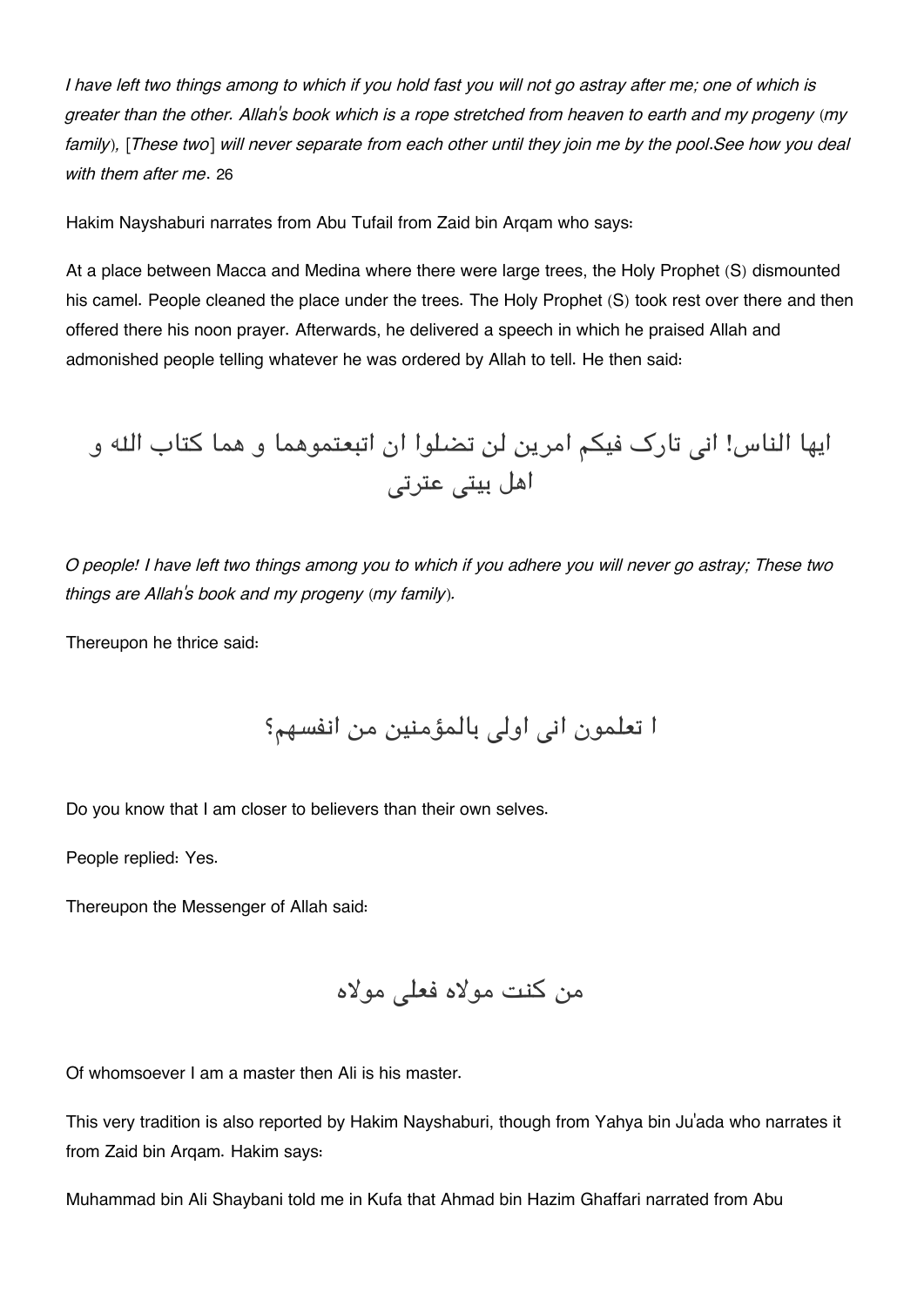Na'aeem, from Kamil Abulula from Habib bin Abu Thabit from Yahya bin Ju'ada who quotes Zaid bin Arqam as saying:

One day the Holy Prophet (S) and others (including me) went out till they reached Ghadir Khum. He ordered us to clean the place under the trees. It was extraordinarily hot. After praising Allah, the Apostle of Allah (S) said:

یا ایها الناس! انه لم یبعث نب قط الا ما عاش نصف ما عاش الذی کان قبله و انی اوشک ان ادعی فاجیب و انی تارک فیکم ما لن تضلوا بعده کتاب الله.

O people! No prophet has come except that he has lived as long as half of what his predecessor lived. Soon I will be invited and I will accept the invitation. I leave among you something to which if you adhere you will never go astray. That is Allah's book.

Thereupon he stood up and taking Ali's hand, he said:

یا ایها الناس! من اولی بکم من انفسکم؟

O people! Who is closer to you than your own selves?

They replied: Allah and His Messenger know better.

Thereupon the Holy Prophet (S) said:

من کنت مولاه فعل مولاه

Of whomsoever I am a master Ali is his master.

After quoting this tradition, Hakim Nayshaburi says:

The chain of the reporters of this tradition is authentic though Bukhari and Muslim have not mentioned it. In his *Talkhis*, Dahabi also agrees that this tradition is authentic.[27](#page--1-0)

Narrating this tradition from Zaid bin Arqam, Tabarani says: On Juhfa day the Holy Prophet (S) dismounted his camel. Turning his face towards people he after praising Allah said: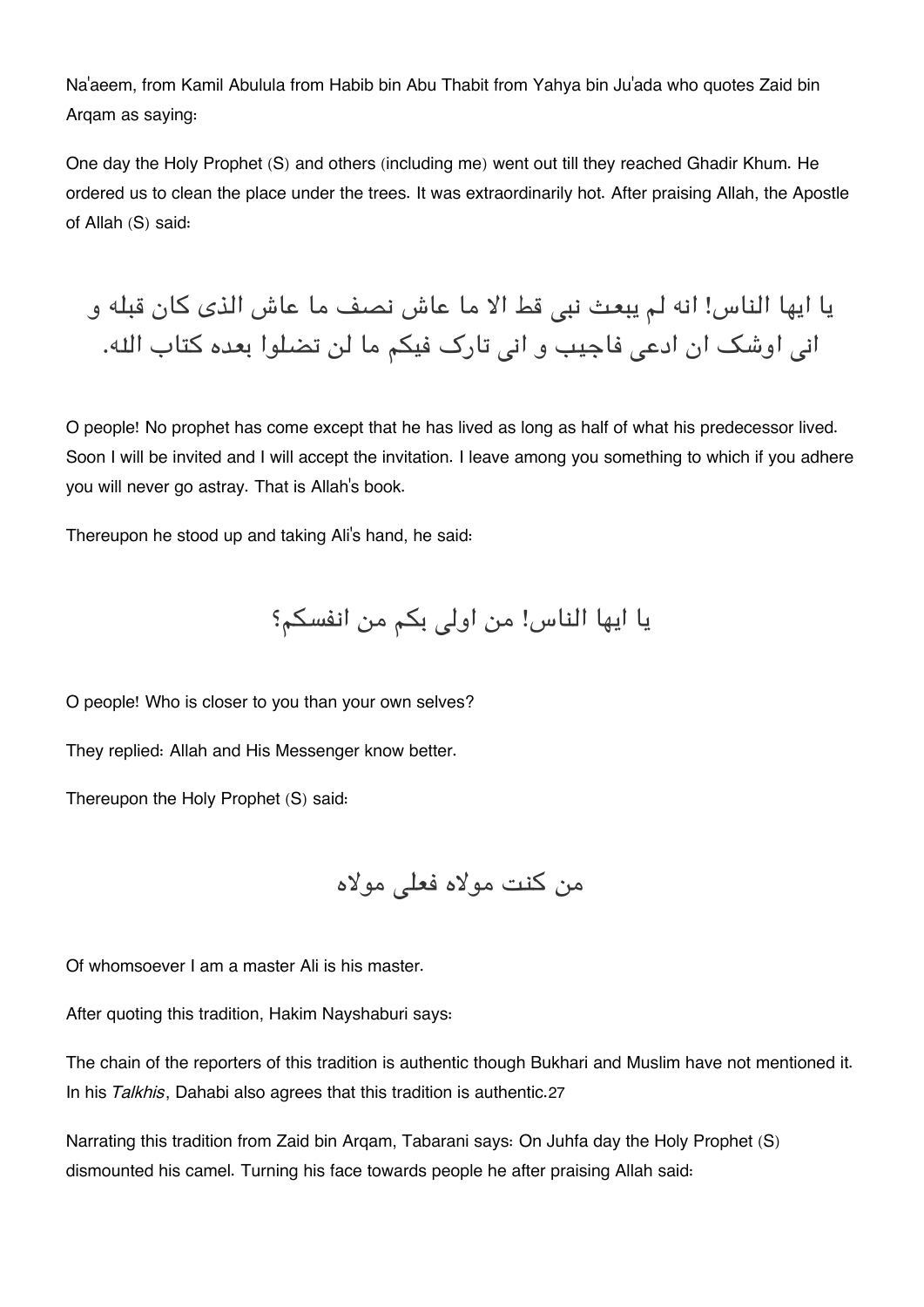# انی لا اجد لنبی الا نصف عمر الذی قبله و انی اوشک ان ادعی فاجیب فما انتم قائلون؟

I have not found any prophet living except half of the time of his predecessor. Soon I will be invited and I will accept the invitation. What are you saying?

They said: You were benevolent.

The Apostle of Allah said:

ا لیس تشهدون ان لا اله الا اله و ان محمدا عبده و رسوله و ان الجنه حق و النار حق و ان البعث بعد الموت حق؟

Don't you testify that there is no god except Allah, Muhammad is His servant and messenger, Hell is true, Heaven is true and that resurrection after death is true?

They said they testified they were true.

Thereupon he placed his hand on his chest saying:

و انا اشهد معم

And I testify with you as well.

Then he said:

ا لا تسمعون؟

Do you listen to my words?

They answered in the positive. Thereafter he said:

فانی فرطکم علی الحوض و انتم واردون علی الحوض و ان عرضه ابعد ما بین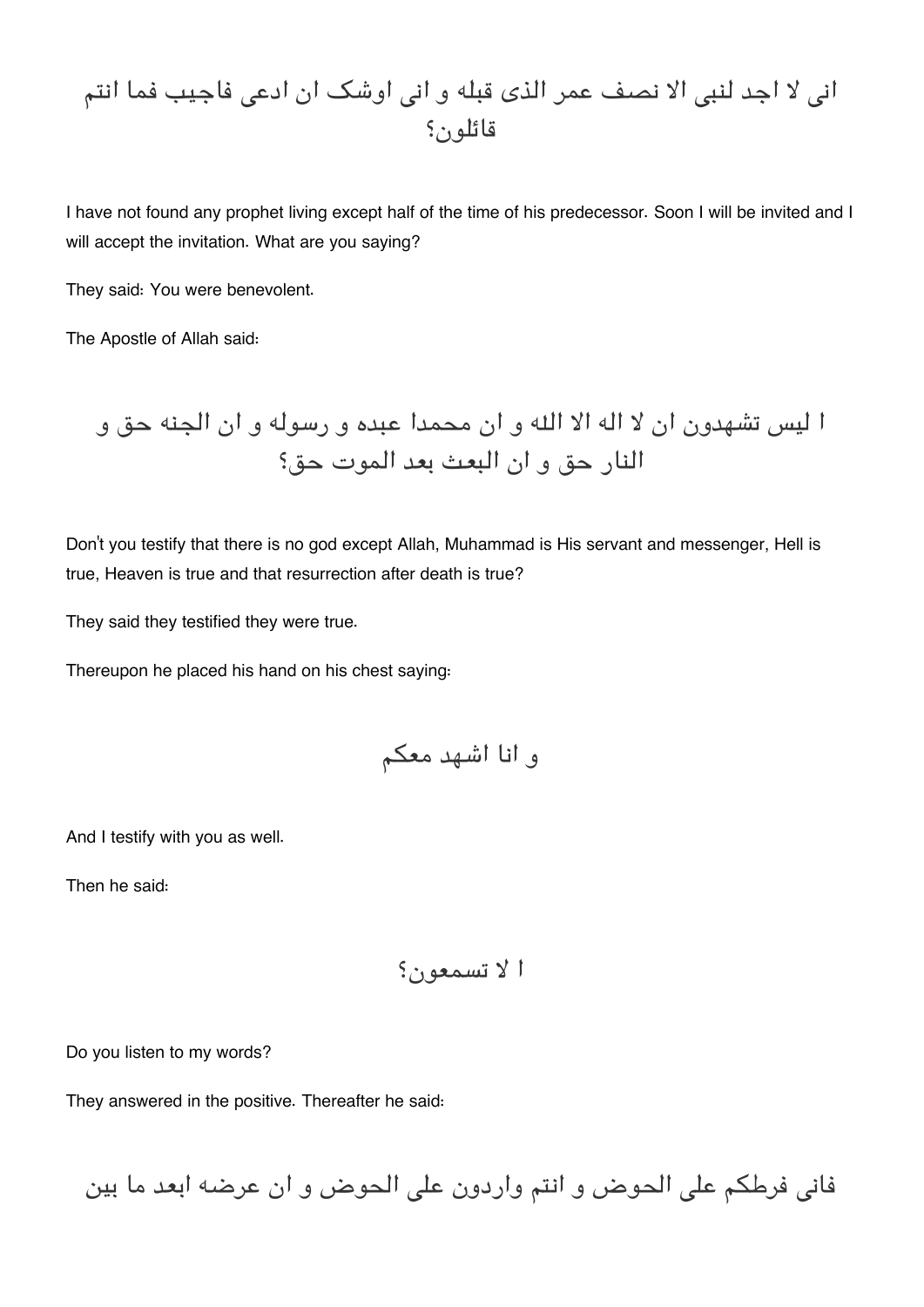# صنعاء و بصری فیه اقداح عدد النجوم من فضه فانظروا کیف تخلفون ف الثقلین.

I will reach the pool before you and you will join me over there. The width of the pool is wider than the distance between San'a and Busra. There are silver bowls in the number of stars. Look out! How you will deal with the two heavy things?

At this moment somebody loudly said: O Apostle of Allah! What do you mean from Thaqalain?

The Messenger of Allah said:

کتاب اله طرف بید اله عز و جل و طرف بایدکم فاستمسوا به و لا تضلوا و الاخر عترتی و ان اللطیف الخبیر نبأنی انهما لن یتفرقا حتی یردا علی الحوض و سألت ذلك لهما ربى. فلا تقدموهما فتهلكوا و لا تقصروا عنهما فتهلكوا و لا تعلموهم فانهم اعلم منكم

The first is Allah's book whose one end is in Allah's hand and the other in yours. Adhere to it and do not go astray. The second is my progeny. Allah, who is kind and knowing informed me that they will not separate from each other until they join me by the pool. I asked my Lord not to separate them from each other. Thus do not surpass the *Holy Quran* and my progeny as otherwise you will perish and do not fail to pay attention to them as otherwise you will perish. Do not teach anything to my progeny as they are more knowledgeable than you are.

Thereupon he took Ali's hand and said:

من کنت اولی به من نفسه فعلی ولیه اللهم وال من والاه و عاد من عاداه

To whomsoever I am closer than his own self, Ali is his master. O Allah! Befriend those who befriend him and antagonize those who antagonize him. [28](#page--1-0)

Religious scholars are of the view that this tradition contains the Holy Prophet's last will. Ibn Hajar Makki says that this issue has appeared in several traditions including the following:

انی تارک فیکم ما ان تمسکتم به لن تضلوا بعدی الثقلین احدهما اعظم من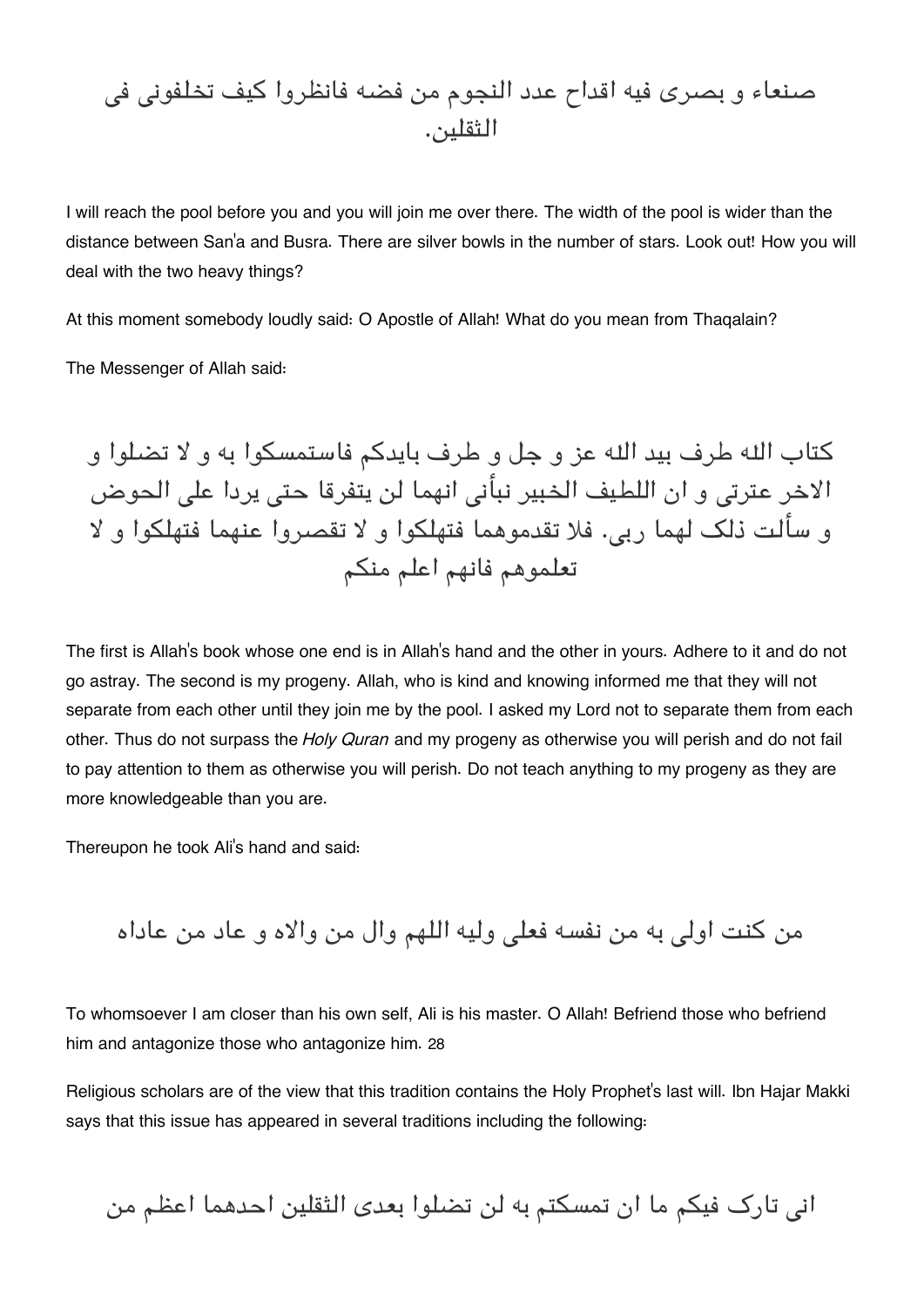# الاخر: کتاب الله حبل ممدود من السماء الی الارض و عتری اهل بیتی و لن یفترقا حتی یردا علی الحوض فانظروا کیف تخلفونی فیهما

*I have left two things among you to which if you hold fast you will not go astray after me; one of which is greater than the other. Allah's book which is a rope stretched from heaven to earth and my progeny (my family), [These two] will never separate from each other until they join me by the pool*. *See how you deal with them after me*.

Quoting this tradition, Tirmidhi says that this tradition is good though few have narrated it.[29](#page--1-0)

This tradition is however recorded by other scholars as well. Ibn Jawzi has mistakenly mentioned this tradition in his *al-Ilal al-Mutanahiya* [implying that this tradition is not authentic]. How is this possible whereas this tradition is mentioned in *Sahih Muslim* and other tradition books?[30](#page--1-0)

In his *Istijlab Irtiqa al-Ghuraf*, Hafiz Sakhavi says that the content of this tradition has appeared in other traditions as well. He mentions the name of Sulayman bin Mihran 'Aamash as an example of those who have mentioned such traditions.[31](#page--1-0)

In his Jawahir al-'Aqdayn, Hafiz Samhudi says: "Fourthly the Messenger of Allah encourages people to adhere to Allah's book and his progeny and treat them well after him. He will ask people about Thaqalain as they will join him by the pool on the Day of Judgment. Allah will also ask people as to how they dealt with Allah's book and Prophet's progeny after the Holy Prophet (S) passed away."[32](#page--1-0)

Moreover a variation of Thaqalain tradition contains:

اوصیکم بکتاب الله و عترتی

I ask you to adhere to Allah's book and my progeny. [33](#page--1-0)

Religious scholars similarly mention that this tradition indicates that from among Prophet's progeny someone is always there until the Day of Judgment who is apt to be adhered to and who can lead people.

Ibn Hajar Makki says: "Thaqalain traditions indicate that there are always qualified people among Prophet's progeny, who are like Alla's book, always suitable to be adhered to and the land will never be devoid of them. That is why Prophet's progeny is considered to be the cause of the security of the inhabitants of the earth. The tradition mentioned proves what we have claimed. The Holy Prophet, somewhere in his speech, said: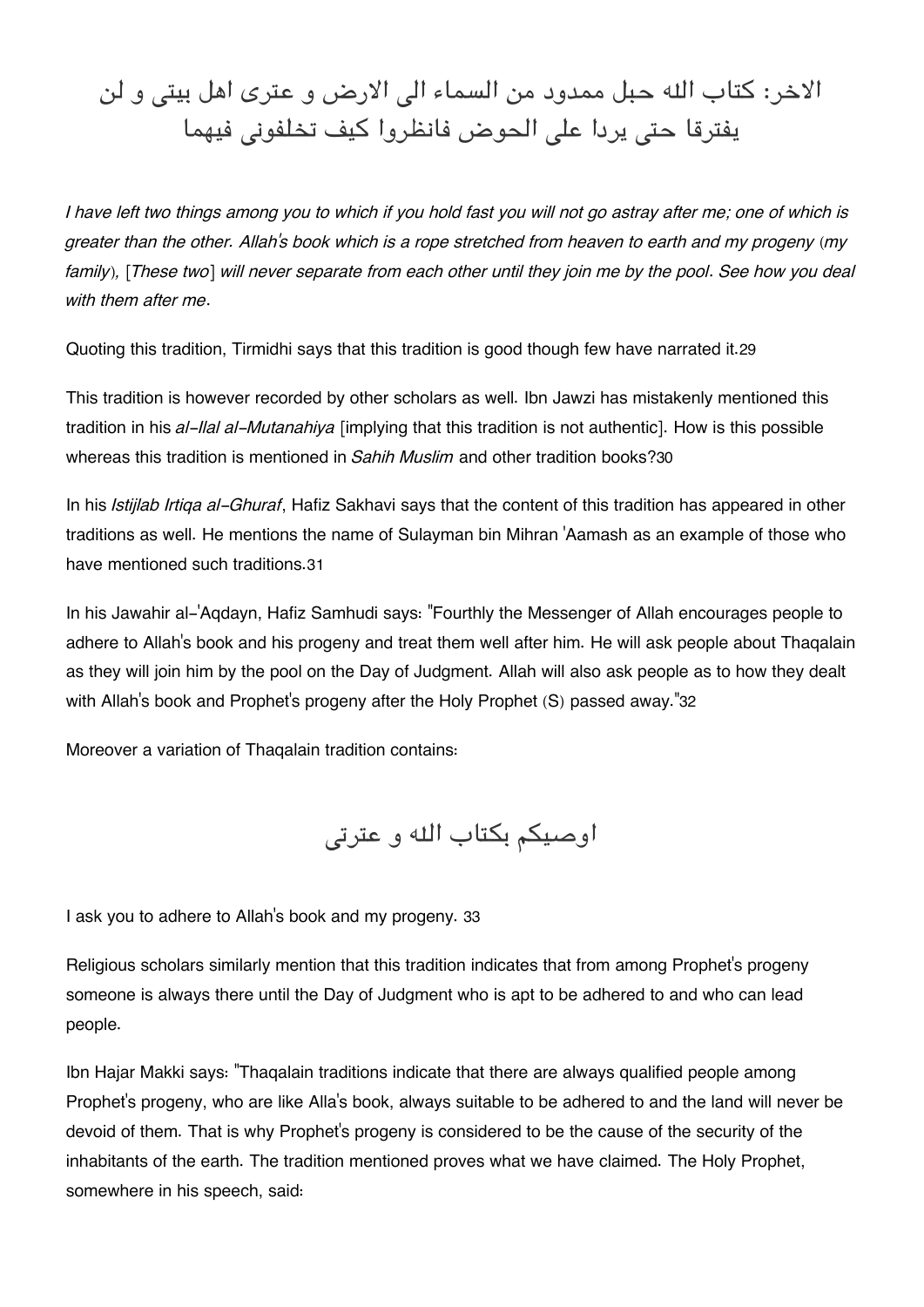# فی کل خلف من امتی عدول من اهل بیتی

In every generation of my community, there is a very just person from my progeny. [34](#page--1-0)

In his remarks on Thaqalain tradition, Hafiz Sharif Samhudi says: "Thirdly this noble tradition shows that someone is always there from the progeny of the Holy Prophet (S) until the Day of Judgment, as otherwise Prophet's words that encourage people to adhere to two heavy thing will not be meaningful. Same is the case with the *Holy Quran*. [It should also be permanently reliable, for the Holy Prophet has advised us to hold fast to it]. That is why (as we will mention later on) Prophet's progeny is a cause of the security of the inhabitants of earth. If they pass away the inhabitants of earth will perish."[35](#page--1-0)

In his *al-Jami'a al-Saghir* Manawi has quoted the same thing from Samhudi and so has done Zarqani Maliki in his *al-Mawahib al-Ladunniya*.[36](#page--1-0)

Elsewhere Samhudi says: "Prophet's progeny to whom we are advised to adhere includes those who are in possession of knowledge of Allah's book. This is because the Holy Prophet (S) does not tell us to adhere to those who do not know about Allah's book. These scholars are always in the company of the Holy Quran until they join the Holy Prophet (S) by the pool. That is why he said:

فلا تقدموهما فتهلكوا و لا تقصروا عنهما فتهلكوا و لا تعلموهم فانهم اعلم منكم

Thus do not surpass the Holy Quran and my progeny as otherwise you will perish and do not fail to pay attention to them as otherwise you will perish. Do not teach anything to my progeny as they are more knowledgeable than you are. [37](#page--1-0)

Commenting on this issue, in his *Sharh al-Mishkat*, he says: "Since the inhabitants of a house (family) know more than anyone else about the owner of the house and his living conditions, therefore the term 'progeny' does not include all relatives of the Holy Prophet (S). It includes only those of his relatives who are knowledgeable and aware of Prophet's conduct and life style. Such type of Prophet's relatives have thus the same authority Allah's book has. It is due to this that the *Holy Quran* maintains[38](#page--1-0):

و یعلمهم التاب و الحمه

#### *he teaches them the Book and wisdom* .[39](#page--1-0)

In his commentary, Nizam al-Din Nayshaburi, relying on Thaqalain tradition maintains that Prophet's progeny includes his heirs and successors. Commenting on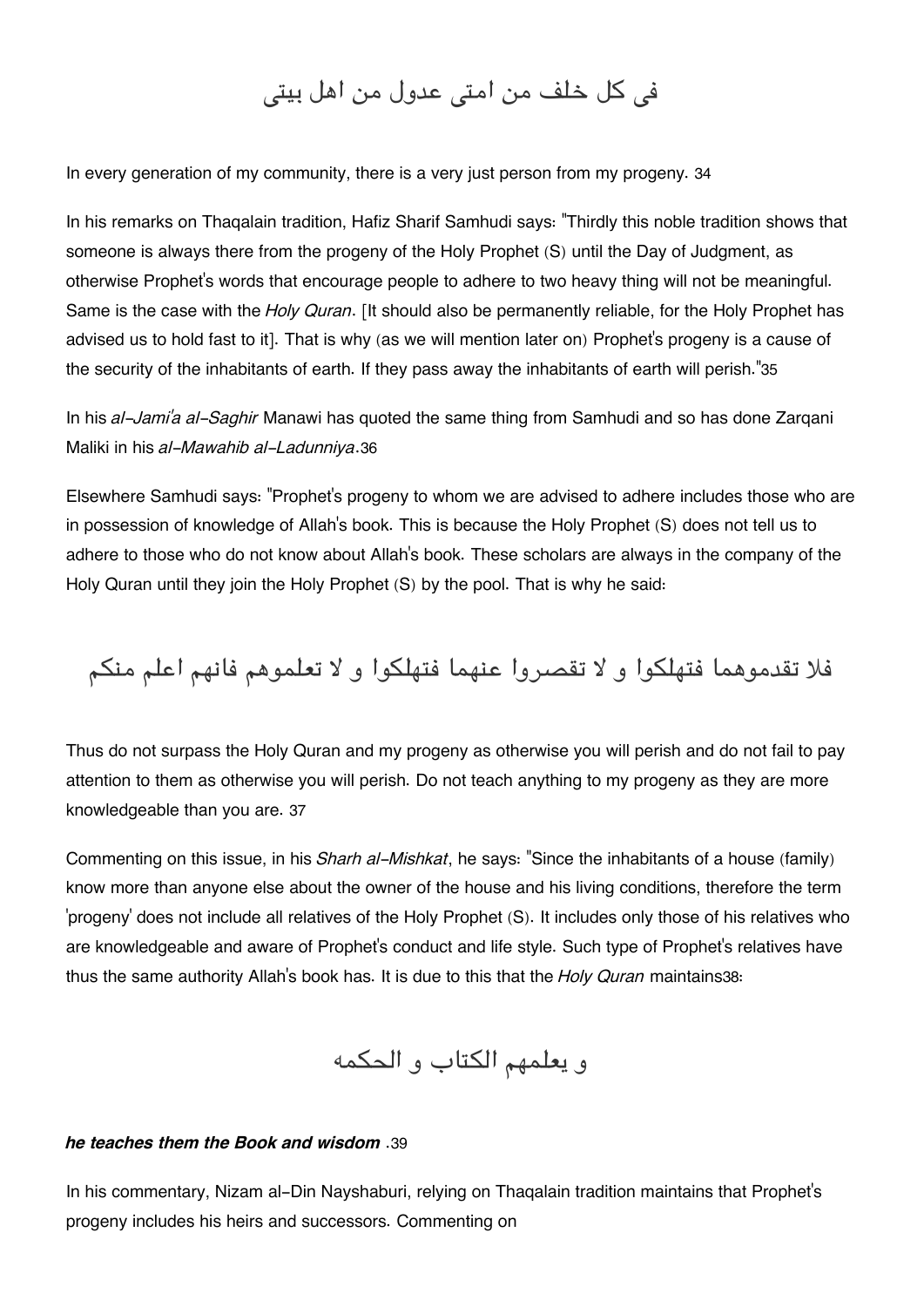# وَكَيْفَ تَكْفُرُونَ وَأَنْتُمْ تُتْلَىٰ عَلَيْكُمْ آيَاتُ اللَّهِ وَفِيكُمْ رَسُولُهُ وَمَنْ يَعْتَصِمْ بِاللَّهِ فَقَدْ هُديَ إِلَىٰ صراطٍ مُسْتَقِيمٍ

*But how can you disbelieve while it is you to whom the communications of Allah are recited and among you is His Apostle? And whoever holds fast to Allah he indeed is guided to the right path*[40](#page--1-0), he says: "The phrase 'how do you disbelieve' implies reprimand and exclamation. It exclaims how they can disbelieve while in every cases new verses are recited to them by the Holy Prophet (S) and the Messenger of Allah is present among them, solving their problems and doing away with their doubts."

As to the *Holy Quran*, it has to be mentioned that it will remain until the Day of Judgment. As to the Holy Prophet (S), it has to be stated that though he has passed away, his instructions are available among people. That is why it can be said that he is really present among us. His progeny is his heirs and successors. He is replaced by them. That is why he says that he has left two heavy things.[41](#page--1-0)

### **[C. The Twelve Caliphs](#page--1-0)**

The third tradition maintains that Prophet's caliphs and successors are twelve people. The Holy Prophet (S) determined the number of imams whom we are duty bound to know and whoever dies while not knowing them dies the death of pre-Islamic age. They are in the company of the *Holy Quran* and the *Holy Quran* is in their company. Traditions have dealt with this issue as under:

Ahmad quotes Masruq as below: "One day I was sitting beside Abdullah bin Masud who was reciting the *Holy Quran*. A man asked him as to whether he had asked the Holy Prophet about the number of his successors. He said that nobody had asked him about this issue ever since he had gone to Iraq. Thereupon he said: "Yes, we asked about this from the Holy Prophet (S) and he said:

اثنی عشر کعده نقباء بنی اسرائیل

They are like the guardians of the children of Israel, twelve people. [42](#page--1-0)

Muslim Nayshaburi also narrates a tradition which is as under:

لا یزال الدین قائما حتی تقوم الساعه او یکون علیکم اثنا عشر خلیفه کلهم من قریش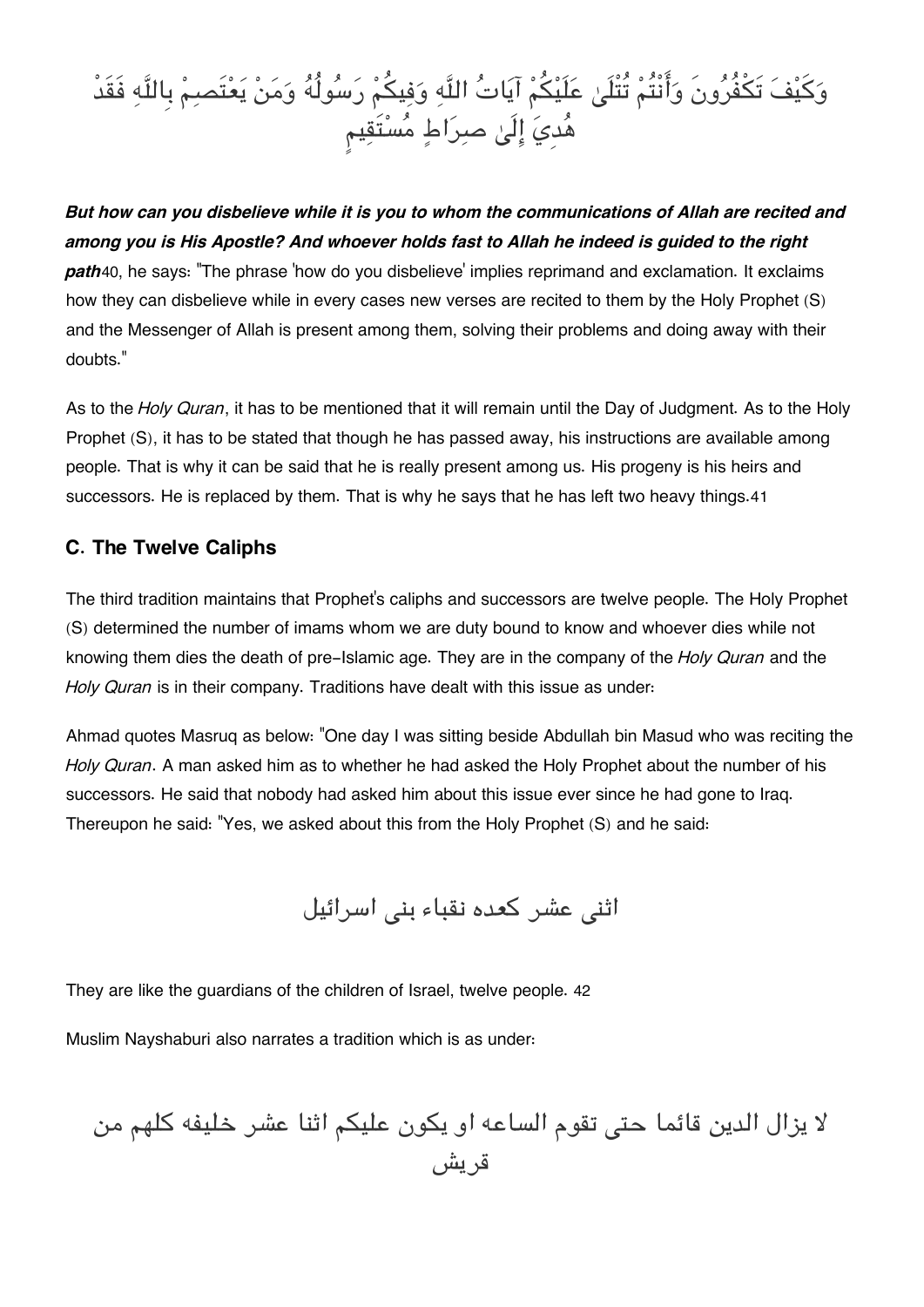This religion will remain stable until the Day of Judgment or until twelve people who are all from Quraysh tribe, rule you. [43](#page--1-0)

In his *Sahih*, Bukhari narrates from Jabir bin Samara who quotes the Holy Prophet (S) as saying:

یون اثنا عشر امیرا

There will twelve rulers. Thereupon he said something which I did not hear. My father said: The Holy Prophet said: All these rulers belong to Quraish.[44](#page--1-0)

# **[3. Mahdi belongs to Prophet](#page--1-0)'s progeny**

The third point is that Imam Mahdi (a.s) belongs to Prophet's progeny. The Holy Prophet explicitly mentioned that Mahdi who establishes justice in the world after it becomes full of injustice, is a member of his progeny.

The fact that Mahdi is a member of Prophet's progeny is stressed on in many successively reported traditions. The quotations we made from some Sunni scholars before testify to this fact. Let's now relate some of such traditions.

Though Ahmad bin Hanbal, Abu Dawood, Tirmidhi and others have narrated this tradition using various wordings, we suffice to relating it from Ahmad's *Musnad*. He quotes the Holy Prophet (S) as saying:

لا تقوم الساعه حتی یلی رجل من اهل بیتی یواطی اسمه اسمی

There will be no Resurrection Day until a man from my progeny whose name corresponds my name appears. [45](#page--1-0)

Commenting on Mahid's reappearance, Ibn Maja says that Ali (a.s) quotes the Holy Prophet (S) as saying:

المهدی منا اهل البیت یصلحه الله فی لیله

Mahdi whom Allah makes dominant overnight is a member of us the ahlulbayt. [46](#page--1-0)

Ahmad bin Hanbal also relates a tradition from Abu Sa'eed Khidri who quotes the Holy Prophet (S) as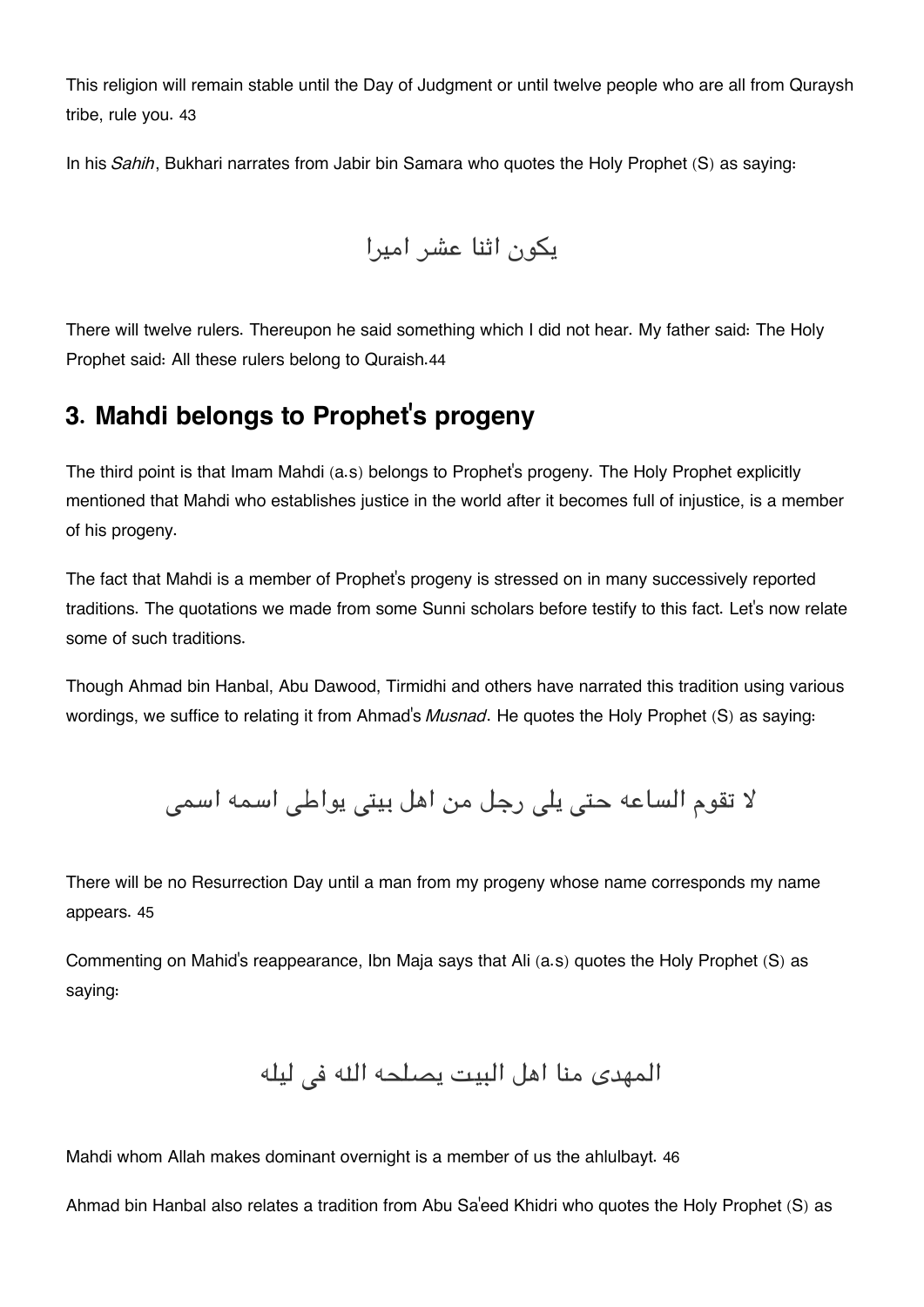لا تقوم الساعه حتى تمتلى الارض ظلما و عدوانا. قال: ثم یخرج رجل من عترتی او من اهل بیتی یملاها قسطا و عدلا کما ملئت ظلما و عدوانا

There will be no Resurrection Day until the land is filled with injustice and oppression. Thereupon a man from my progeny or my family[47](#page--1-0) appears. He will establish justice on earth after injustice and oppression spread all over it. [48](#page--1-0)

Hakim Nayshabur has also mentioned this tradition with the same chain of reporters with the phraseاهل بیت' my progeny' making no hesitation. According to him this tradition is qualified on the basis of the conditions related by Bukahri and Muslim, though they themselves have not mentioned it in their books.

In his *Talkhis*, Shams al-Din Dahabi has agreed with what Hakim Nayshaburi has pointed out.[49](#page--1-0) Elsewhere, Hakim Naysharburi has narrated this tradition from Abu Sa'eed Khidri with the phrase من عترتى (from my progeny). According to him, this tradition is qualified on the basis of the conditions related by Muslim. Dahabi has also supported Hakim's point of view.[50](#page--1-0)

#### **[Mahdi is from the descendants of Fatima](#page--1-0)**

There is another set of traditions that considers Mahdi (a.s) as one of the descendants of Fatima (a.s). These traditions are as under:

Abu Dawood, Ibn Maja and others say, using different wordings, that Um Salama says that she has heard the Holy Prophet (S) commenting on Mahdi, say:

المهدی من عترتی من ولد فاطمه

Mahdi is a member of my progeny and one of the descendants of Fatima (a.s). [51](#page--1-0)

Hakim Nayshaburi and Zahabi have narrated from Sa'eed bin Musayyib from Um Salama who says she heard the Holy Prophet commenting on Mahdi, say:

نعم هو حق و هو من بني فاطمه

Yes he is (the manifestation of) truth and is from the progeny of Fatima (a.s).[52](#page--1-0)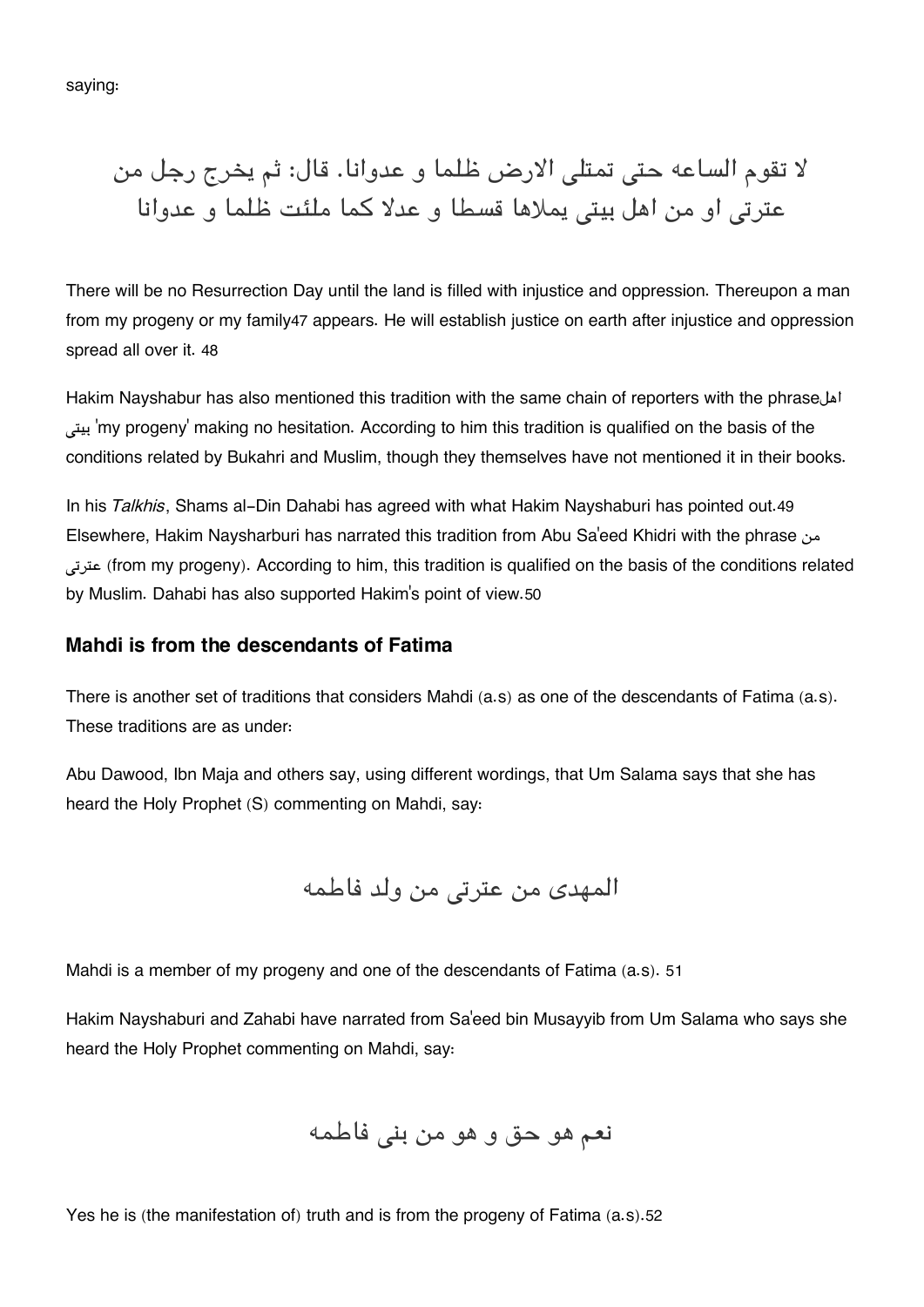The author of *al-Taj*, has considered the chain used by Abu Dawood and Hakim Nayshaburi as authentic.[53](#page--1-0)

#### **[Mahdi is from the offspring of Imam Husayn](#page--1-0)**

There are many traditions that state that Mahdi is from the offspring of Imam Husayn (a.s). Below are three specimens of such traditions:

#### **[Tradition one](#page--1-0)**

The Holy Prophet (S) said:

لو لم یبق من الدنیا الا یوم واحد لطول الله عزو جل ذلک الیوم حتی یبعث فیه رجلا من ولدی اسمه اسم

If there were only one day left for the world, that day would be lengthened until a man (Hazrat Mahdi) from among my children, who is my namesake, appears.

Thereupon Salman Farsi stood up and said: O Messenger of Allah! Which of your children's offspring is he? The Messenger of Allah pated Imam Husayn's shoulder saying: هدا ولدی من from the offspring of this child of mine. Many figures including Abu al-Qasim Tabarani, Ibn Asakir Demishqi, Abu Na'eem Isfahani, Ibn Qayyim Jawziya, Yusuf bin Yahya Maqdisi, Sheikh al-Islam Juwaini and In Hajar Maki, author of a*l-Sawaeq al-Muhriqa* have mentioned this tradition in their books.[54](#page--1-0)

#### **[Tradition Two](#page--1-0)**

During the last days of his life, the Holy Prophet (S), addressing his daughter, Fatima (a.s), said:

ما یبکیک یا فاطمه! اما علمت ان الله اطلع الی الارض اطلاعه فاختار منها اباک فبعثه نبیا ثم اطلع ثانیه فاختار بعلک فاوحی الی فانکحته ایاک و اتخدته وصیا اما علمت انک بکرامه الله ایاک زوجک اعلمهم علما و اکثرهم حلما و اقدمهم سلما

O Fatima! Why do you weep? Do you not know that when Allah looked at the inhabitants of earth for the first time He chose your father as prophet from among them and when He looked at them for the second time, Hechose your husband? He told me through revelation to marry you to him and I chose him as my successor. Do you not know that Allah, in order to honor you, married you to someone who is the first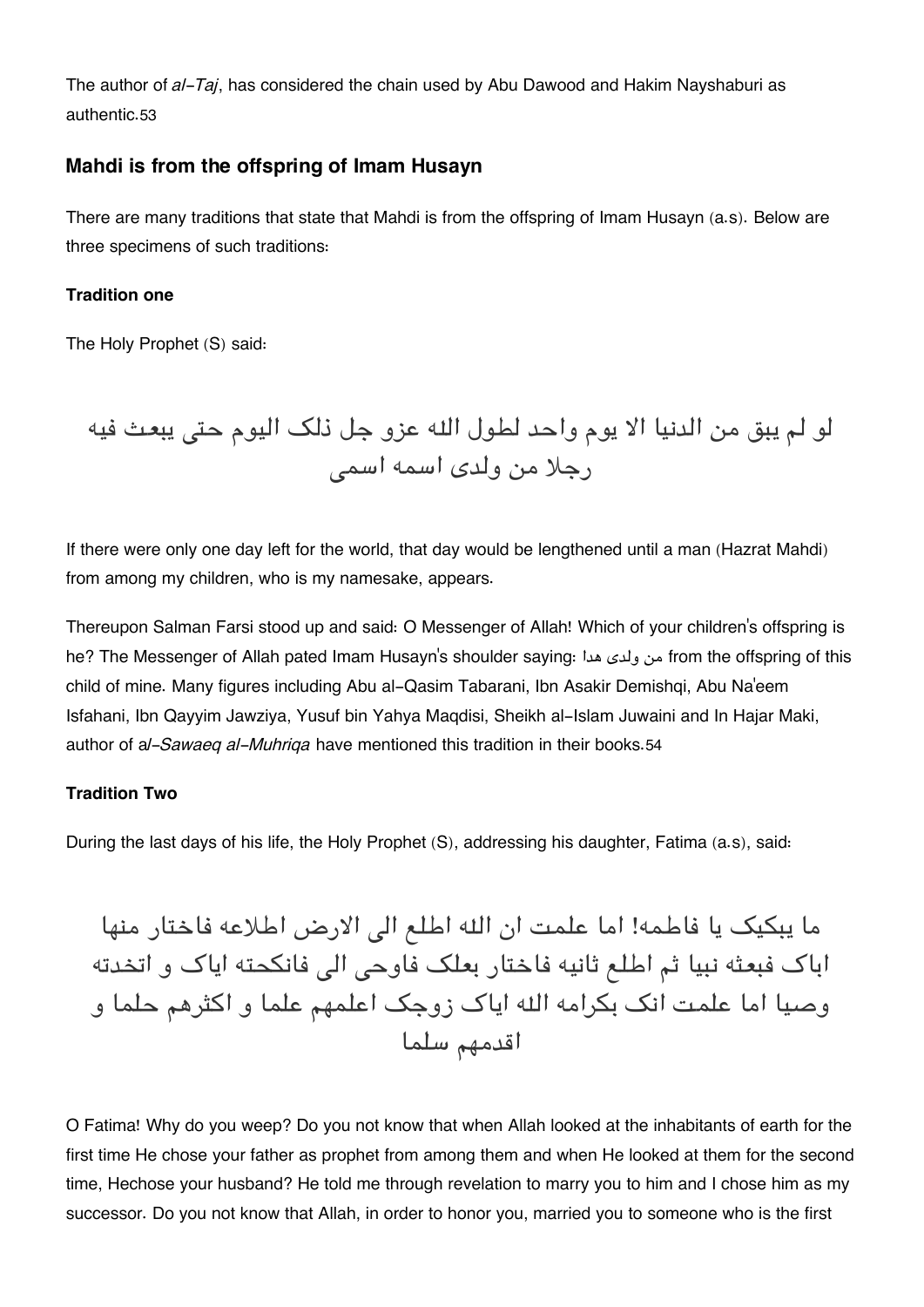Muslim, the most knowledgeable and forbearing?

Thereupon Fatima laughed and was happy. In order to make her happier, the Holy Prophet (S) said:

و منا مهدی الامه الذی یصلی عیسی خلفه

And from among us is the Mahdi of this community, after whom Jesus offers his prayer.

He then put his hand on Imam Husayn's shoulder saying: الامه مهدی هذا من The Mahdi of this community will be from his offspring.

This tradition has been reported by Dar Qutni, Abu al-Muzaffar Sam'ani, Abu Abdullah Ganji and Ibn Sabbagh Maliki.[55](#page--1-0)

#### **[Tradition Three](#page--1-0)**

The Holy Prophet (S) said:

یخرج المهدی من ولد الحسین من قبل المشرق لو استقبلته الجبال لهدمها و اتخذ فیها طرقا

Mahdi who is from the offspring of Husayn will rise from the east. If mountains block his way he will destroy them making his way through them.

This tradition has been mentioned by Na'eem bin Hammad (in hi *al-Fitan*), Tabarani, Abu Na'eem Isfahani and Maqdisi, author of 'Aqd al-Durar fi Akhbar al-Muntazar.[56](#page--1-0)

# **[4. The Promised Mahdi is born](#page--1-0)**

The fourth point is that Imam Mahdi (a.s) is born and he is the son of Imam Hasan Askari (a.s).

In the light of many successively reported traditions accepted by all Muslims, we have thus far reached the following conclusions.

1. This community has one Mahdi and it is a must to believe in him.

2. Mahdi is from the Holy Prophet's progeny whom we are required to follow and obey not surpassing them in any matter.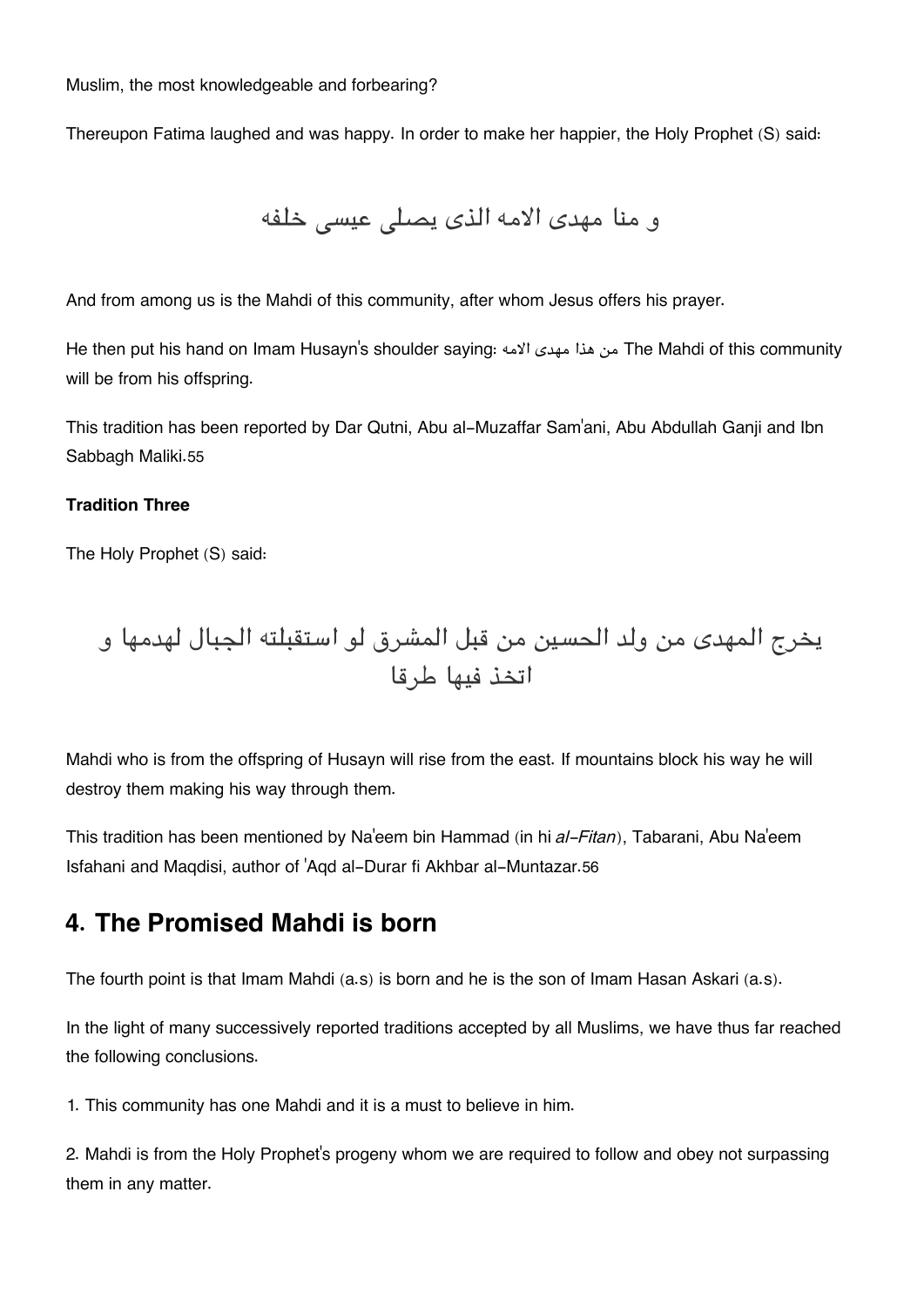3. Mahdi (a.s) is among those twelve persons whom the Messenger of Allah (S) has introduced as his successors and the leaders of Muslims after his demise and whom we are supposed to obey and follow for they belongthe Holy Prophet's progeny.

4. Mahdi is from the offspring of Husayn bin Ali, the martyr of Karbala. He is the son of Imam Hasan Askari, the son of Imam Hadi, the son of Imam Jawad, the son of Imam Reza, the son of Imam Kazim, the son of Imam Sadiq, the son of Imam Baqir, the son of Imam Sajjad, the son of Imam Husayn and the son of Imam Ali bin Abi Talib.

The conclusions drawn show that the earth is never devoid of righteous leaders. These righteous leaders who are from the progeny of the Holy Prophet (S) are twelve persons. It is also clear that he is the twelfth Imam and that he is born and is alive now.

It is on the basis of these facts that most of Sunni scholars confess that Imam Mahdi (a.s) is born and is alive now. They think that he is the son of Imam Hasan Askari (a.s). Below are the names of some of these scholars.

- Ahmad bin Muhammad bin Hashim Balazari (d. 270 AH).
- Abu Bakr Umar Bayhaqi (d. 458 AH).
- Abu Muhammad Abdullah bin Khashshab (d. 567).
- Ibn Azraq, a historian (d. 590 AH).
- Fakhr Razi, (d. 606 AH).
- $\bullet$  Ibn Athir (d. 630).
- Ibn Arabi Andulusi (d. 638).
- Kamal al-Din Ibn Talha (d. 652 AH).
- Sabt Ibn Jawzi (d. 654)
- Abu Abdullah Ganji Shafiee (d. 658 AH).
- Sadr al-Din Qunawi, (d. 672 AH).
- Shams al-Din Ibn Khallakan (d. 681 AH).
- Sadr al-Din Hamuee (d. 723 AH).
- Shams al-Din Dahabi (d. 748 AH).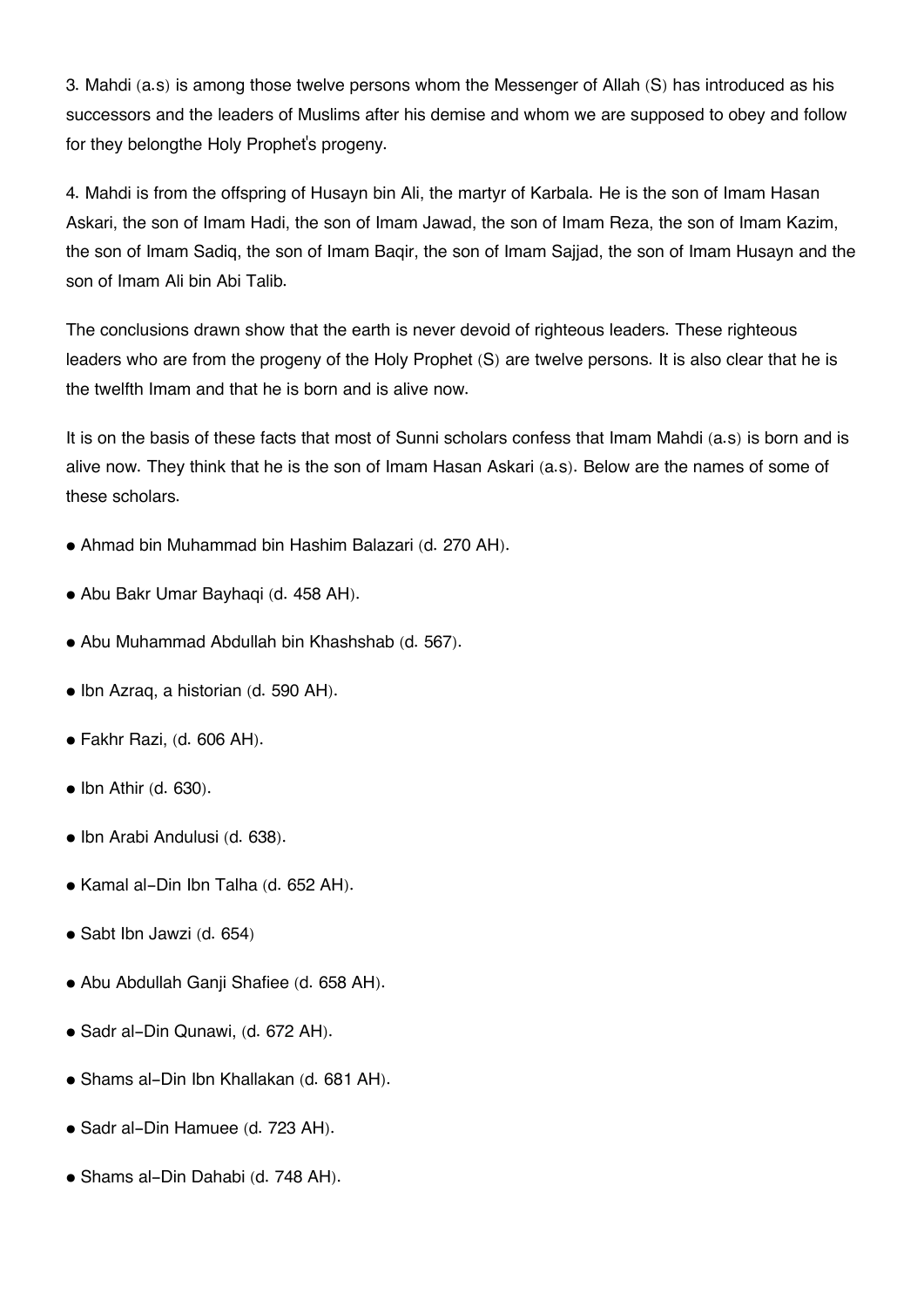- Umar bin Woordi (d. 749 AH).
- Salah al-Din Safdi, (d. 764 AH.)
- Shams al-Din ibn Jazari, (d. 833 AH).
- Ibn Sabbagh Maliki, (d. 855 AH).
- Jalal al-Din Suyuti, (d. 911 AH).
- Sheik Abd al-Wahhab Sha'arani, (d. 973 AH)
- Ibn Hajar Makki, (d. 974 AH).
- Sheikh Ali Qadiri, (d. 1013 AH).
- Sheikh Abd al-Haq Dehlavi (d. 1052 AH).
- Shah Waliullah Dehlawi, (d. 1176 AH).
- Sheikh Qunduzi Hanafi, (d. 1294 AH).
	- [1.](#page--1-0) Tarikh Ibn Khaldun, vol. 1, p. 311.
	- [2.](#page--1-0) Tahdib al-Kamal, vol. 25, p. 146.
	- [3.](#page--1-0) Tafsir al-Qurtubi, vol. 8, p. 121.
	- [4.](#page--1-0) Al-Minar al-Nunif, p. 135.
	- [5.](#page--1-0) Tahdib al-Tahdib vol. 9, p. 125 and Fath al-Bari fi Sharh Sahih al-Bukhari, vol. 6, p. 385.
	- [6.](#page--1-0) Ibraz al-Wahm al-Maknoon, p. 436 complied by Abu al-Fayz Ghamari.
	- [7.](#page--1-0) Al-Sawaeq al-Muhriqa, p. 162.
	- [8.](#page--1-0) Al-Burhan fi 'Alamat Mahdi 'Akhir al-Zaman, p. 178.
	- [9.](#page--1-0) Al-Futuhat al-Islamiyya, vol. 2, p. 211.
	- [10.](#page--1-0) Quran, Nisa, 165.
	- [11.](#page--1-0) Ibid, Anfal, 42.
	- [12.](#page--1-0) Ibid, 148.
	- [13.](#page--1-0) Sharh al- Maqasid, vol. 5, p. 239.
	- [14.](#page--1-0) Musnad Ahmad, vol. 4, p. 96.
	- [15.](#page--1-0) Sahih Ibn Hayyan vol. 10, p. 434.
	- [16.](#page--1-0) Al-Mu''ajam al-Kabir, vol. 19, p. 388.
	- [17.](#page--1-0) Sahih Muslim, vol. 3, p. 1478.

[18.](#page--1-0) Al-Tabaqat al-Kubra, vol. 4, pp. 185 and 186. According to this book Abdullah bin Umar says that only worldly thing over which is regretful is that he did not fight against Qasiteen. He further says that in this world he has lost three things over which he is regretful: fasting during the hot days of the year, keeping vigilant at night (offering night prayer) and fighting against Qasiteen who rose to fight Imam Ali (a.s).

[19.](#page--1-0) Al-Mustadrak 'ala al-Sahihayn, vol. 3, p. 558. According to this source, Abullah bin Umar says that he did not regret for anything…. (blank space, something is omitted) except because of not fighting against Qasiteen.

[20.](#page--1-0) The full text of this tradition is as under: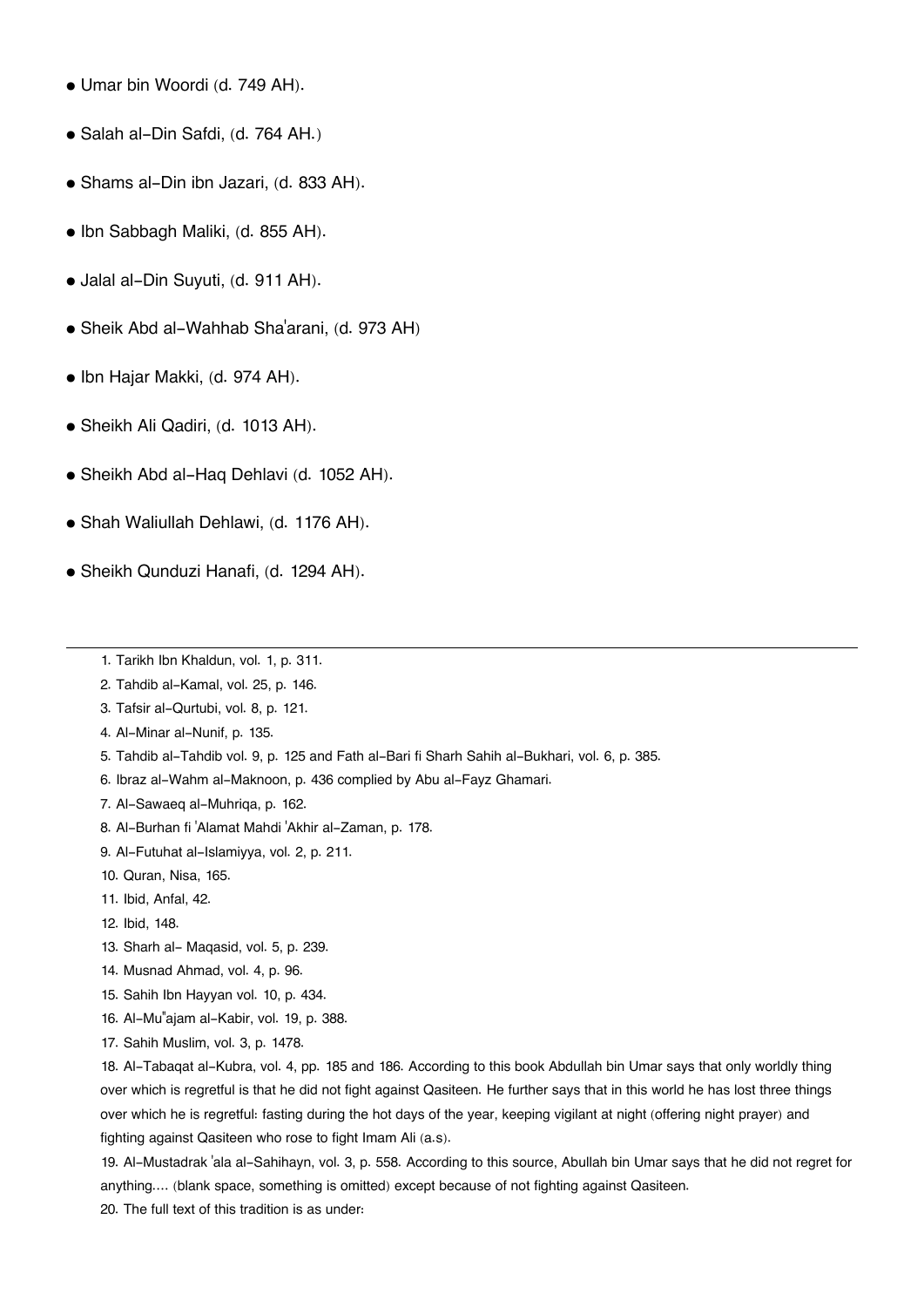If sensible trustees of knowledge and wisdom totally disappear from human society then both knowledge and wisdom will suffer severely, may bring harm to humanity and may even die out. But this earth will never be without those persons who will prove the universality of truth as disclosed by Allah, they may be well known persons, openly and fearlessly declaring the things revealed to them or they may, under fear of harm, injury or deaths hide themselves from the public gaze and may carry on their mission privately so that the reasons proving the reality of truth as preached by religion and as demonstrated by His Prophet may not totally disappear. How many are they and where could they be found? I swear by Allah that they are very few in number but their worth and their ranks before Allah are very high. Through them Allah preserves His Guidance so that they, while departing, may hand over these truths to persons like themselves. The knowledge which they have acquired has made them see the realities and visualize the truth and has instilled

into them the spirit of faith and trust. The duties which were decreed as hard and unbearable by them. They feel happy in the company and association of things which frighten the ignorant and uneducated. They live in this world like everybody else but their souls soar to the heights of Divine Eminence. They are media of Allah on this earth and they invitepeople towards Him. How I love to meet them O Kumayl ! I have told you all that I have to say, you can go back to your place whenever you like". Nahj al-Balagha, saying 147.

[21.](#page--1-0) Fath al-Bari fiSharh Sahih al-Bukhari, vol. 5, p. 385. This can also be found elsewhere in other Sunni sources such Tafsir al-Razi, vol. 2, p. 192,, Sharh al-Maqasid, vol. 5, p. 385, Tarikh Baghadad, vol. 6, p. 379, al-'Aqd al-Farid, vol. 1, p. 265, and Ayun al-Akhbar by Abu Qatiba, p. 7. This tradition can also be found in Shia sources including al-Kafi, vol. 1, p. 136, Kamal-al-Din vol. 1, p. 287 etc.

- [22.](#page--1-0) Sharh Nahj al-Balagha, vol. 18, p. 351.
- [23.](#page--1-0) Musnad Ahmad, vol. 5, p. 181.
- [24.](#page--1-0) A camel whose ear is partly cut (see, al-Munjid).
- [25.](#page--1-0) Sahih Tarmidhi, vol. 5, p. 621.
- [26.](#page--1-0) Sahih Tirmidhi, vol. 5, p. 621.
- [27.](#page--1-0) Al-Mustadrak 'ala al-Sahihayn, vol. 3, p. 533.
- [28.](#page--1-0) Al-Mu'ajam al-Kabir, vol. 5, pp. 186 and 187.
- [29.](#page--1-0) Sahih Tirmidhi, vol. 5, p. 329.
- [30.](#page--1-0) Al-Sawaeq al-Muhriqa, p. 90.
- [31.](#page--1-0) Istijlab Irtiqa al-Ghuraf, vol. 1, p. 336.
- [32.](#page--1-0) Jawahir al-'Aqdayn, p. 231.
- [33.](#page--1-0) LIsan al-'Arab.
- [34.](#page--1-0) Al-Sawaeq al-Muhriqa, p. 90.
- [35.](#page--1-0) Jawahir al-'Aqdayn, p. 244.
- [36.](#page--1-0) Sharh al-Jami'a al-Saghir, vol. 3, p. 15 and Sharh al-Mawahib al-Ladunniya, vol. 7, p. 8.
- [37.](#page--1-0) Jawahir al-'Aqdayn, p. 243.
- [38.](#page--1-0) Quran, Baqara, 129, AlImran, 164 and Jumu'a, 2.
- [39.](#page--1-0) Mirqat al-Mafatih fi Sharh Mishkat al-Masabih, vol. 5, p. 600.
- [40.](#page--1-0) Quran, Ali Imran, 3:101.
- [41.](#page--1-0) Gharaeb al-Quran, vol. 1, p. 347.
- [42.](#page--1-0) Musnad Ahmad, vol. 5, p. 90.
- [43.](#page--1-0) Sahih Muslim.
- [44.](#page--1-0) Sahih Bukhari, vol. 4, p. 164.
- [45.](#page--1-0) Musnad Ahmad, vol. 1, p. 376, Sunan Abi Dawood, vol. 4, p. 151 and Sahih Tirmidhi, vol. 3, p. 343.
- [46.](#page--1-0) Sunan ibn Maja, vol. 2, p. 1367.
- [47.](#page--1-0) The hesitation (is not part of the tradition; it) is made by the narrator.
- [48.](#page--1-0) Musnad Ahmad, vol. 3, p. 36.
- [49.](#page--1-0) Al-Mustadrak 'ala al-Sahihayn, vol. 4, p. 557.
- [50.](#page--1-0) Ibid. vol. 4, p. 558.
- [51.](#page--1-0) Al-Taj al-Jami'a Lilusul, vol. 5, p. 343. Sunan Abu Dawood, vol. 2, p. 510 and see also al-Mustadrak 'ala al-Sahihayn,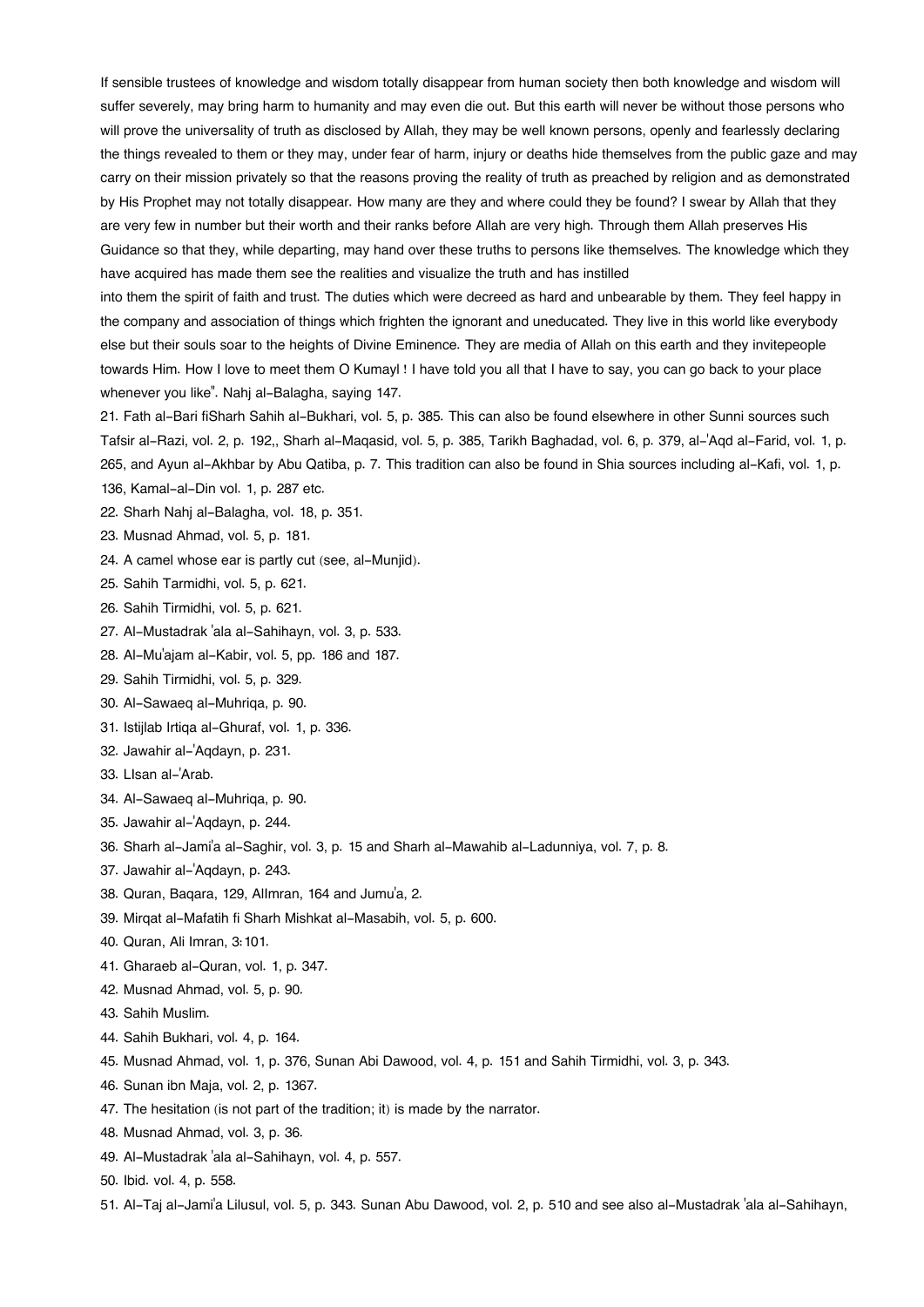vol. 4, p. 557. Sunan ibn Maja, vol. 2, p. 1368.

[52.](#page--1-0) Al-Mustadrak 'ala al-Sahihayn, vol. 4, p. 557.

[53.](#page--1-0) Al-Taj al-Jam'a Lilusul, vol. 5, p. 343.

[54.](#page--1-0) Al-Mu'ajam al-Kabir, vol. 10, p. 166. This tradition has appeared with little difference in 'Aqd al-Durar fri Akhbar al-Muntazar, p. 56, Faraed al-Samtin, vol. 2, p. 325 and al-Sawaeq al-Muhriqa, p. 249.

[55.](#page--1-0) Al-Bayan fi Akhbar Sahib al-Zaman authored by Ganji Shaf'ei, p. 502, al-Fusul al-Muhimma, authored by Ibn Sabbagh Maliki, p. 296.

[56.](#page--1-0) Al-Fitan, vol. 1, p. 171, 'Aqd al-Durar fi Akhbar al-Muntazar, p. 282. For further information see, al-Havi fi al-Fatawa, vol. 2, p. 66. This source has narrated this tradition from Ibn Asakir.

# **Part 2: Counter-traditions**

There are traditions in some Sunni books that run counter to previous traditions successively reported from the Holy Prophet (S). Relying on such traditions and claiming that they are opposed to previous traditions, some try to undermine the authority of the previous successively reported traditions.

We will devote this part of our book to assessing such traditions in order to further enrich our discussion and remove the doubts about the doctrine of Mahdawiyyat (the belief in ultimate Savior), which is unanimously accepted by all Muslims. Let's now deal with these traditions.

# **[1. Mahdi is the same as Jesus](#page--1-0)**

In a tradition narrated by Sunnis, it is said that Mahdi is the same as Jesus Christ. This tradition is reported only by Ibn Maja. According to him, Yunus bin Abdulali narrates from Muhammad bin Idris Shafi'ai from Ibn Khalid Janadi from Aban bin Salih from Hasan from Anas bin Malik who quotes the Holy Prophet (S) as saying: "The more the world gets advanced the more will be the problems. The situation will turn adverse and men will become more miserly. Resurrection will happen at a time people are used to doing bad things and Mahdi is the same as Jesus Christ."[1](#page--1-0)

#### **[Unauthentic tradition and unreliable narrators](#page--1-0)**

In our point of view, the traditions reported from Prophet's progeny and other traditions successively reported by Sunni narrators prove that this tradition is false. That is the reason why Hakim Nayshaburi, Bayhaqi and others have dealt with the said tradition as weak.[2](#page--1-0)

#### **[1. Muhammad bin Khalid Janadi](#page--1-0)**

Moreover Sunni scholars have also criticized the narrators of the afore-mentioned tradition. According to them, Muhammad bin Khalid Janadi, is the only person who has narrated this tradition. That is why they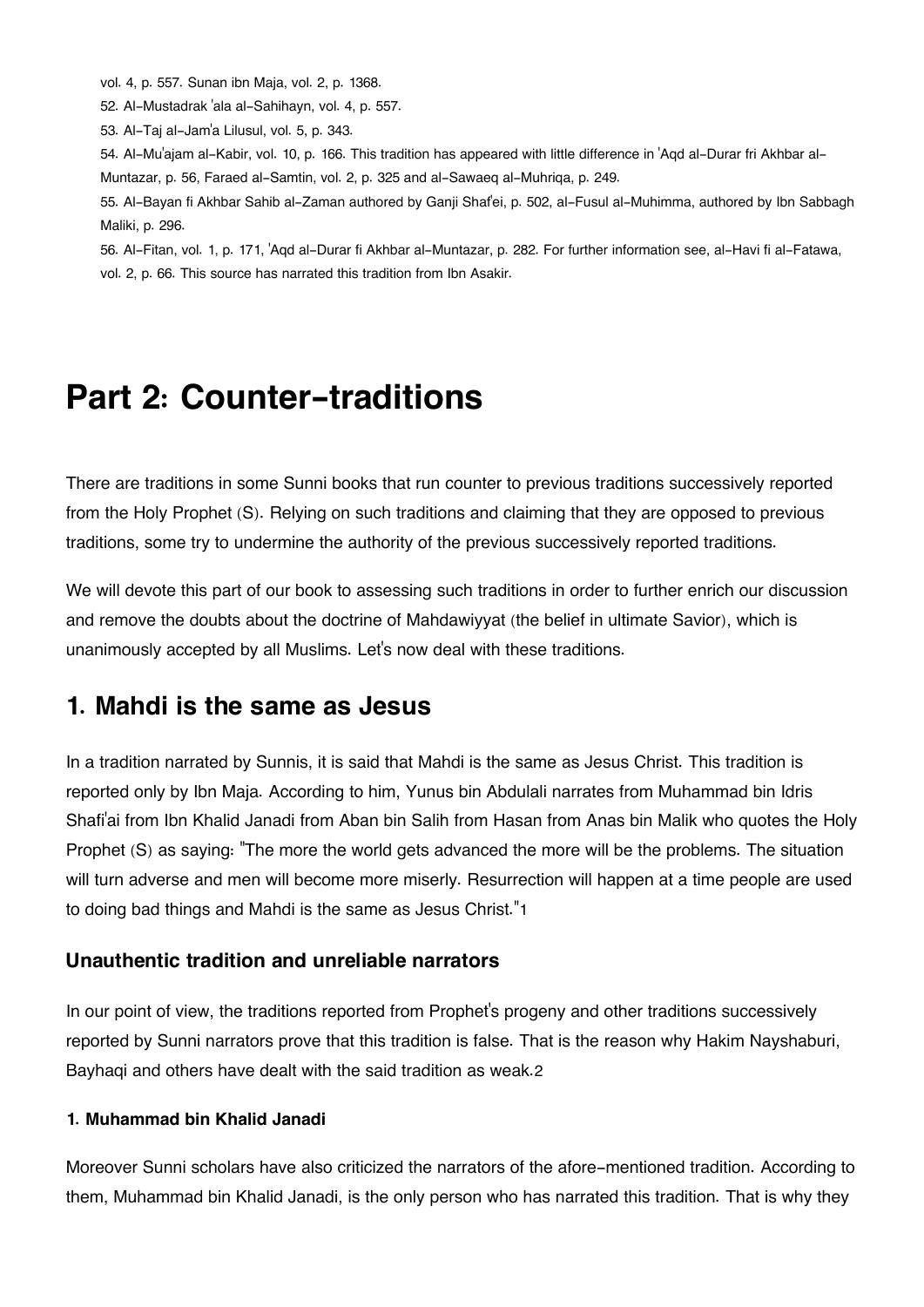have touched this tradition while dealing his biography. Mazzi says that Muhammad bin Khalid Janadi and San'ani Mu'azzin have narrated from Aban bin Salih from Hasan from Anas who has said that Mahdi is the same as Jesus Christ…

This tradition is recorded by Ibn Maja… According to Abu Bakr bin Ziyad this tradition is queer. According to him, Hafiz Abu Bakr Bayhaqi says that this tradition is reported only by Muhammad bin Khalid Janadi. On the view of Abu Abdullah Hafiz Muhammad bin Khalid, Janadi is unknown and scholars differ on Muhammad bin Khalid Janadi who narrates this tradition from the Messenger of Allah  $(S).3$  $(S).3$ 

Commenting on this tradition, Zahabi says Shaf'ai narrates traditions from Muhammad bin Khalid Janadi who narrates traditions from Aban bin Salih. Based on what Azdi says his traditions are not acceptable. According to Abu Abdullah Hakim Nayshaburi he is unknown whereas on the view of Zahabi the tradition reported by Muhammad bin Khalid Janadi, according to which Mahdi is the same as Jesus Christ, is unknown and rejected.[4](#page--1-0)

According to Ibn Hajar, Muhammad bin Khalid Janadi Mu'azzin is unaknown included among the seventh class of reporters. He is among the narrators relied on by Ibn Maja Qazvini.[5](#page--1-0)

#### **[2. Aban bin Salih](#page--1-0)**

Though Sunni scholars are of the view that all their scholars hold that Aban bin Salih is reliable and trustworthy his is considered as weak by Ibn Abdulbarr and Hafiz bin Hazm.[6](#page--1-0)

Based on what Zahabi says according to Ibn Salih in his *Amali*, Aban bin Salih has reported no tradition from Hasan.

#### **[3. Hasan Basri](#page--1-0)**

He is the same as the popular Hasan Basri, who is considered by some as one of the enemies of Ali (a.s). That is why some traditions (regarded as successively reported by some), reported from Prophet's progeny rebuke him.[7](#page--1-0)

Though Sunnis have narrated from him some traditions in their six hadith collections considering him among eight pious people, they have nevertheless stress that many traditions he reported are mursal (broken) and that he used to do tadlish[8](#page--1-0).[9](#page--1-0)

#### **[4. Yunus bin Abduala](#page--1-0)**

Though Sunni scholars haveconsidered him as reliable he is accused of telling lies while reporting the above-mentioned tradition.

Commenting on him, Hafiz Mazzi says that Hafiz Abu al-Qasim in *Tarikh Madina Demishq*, using his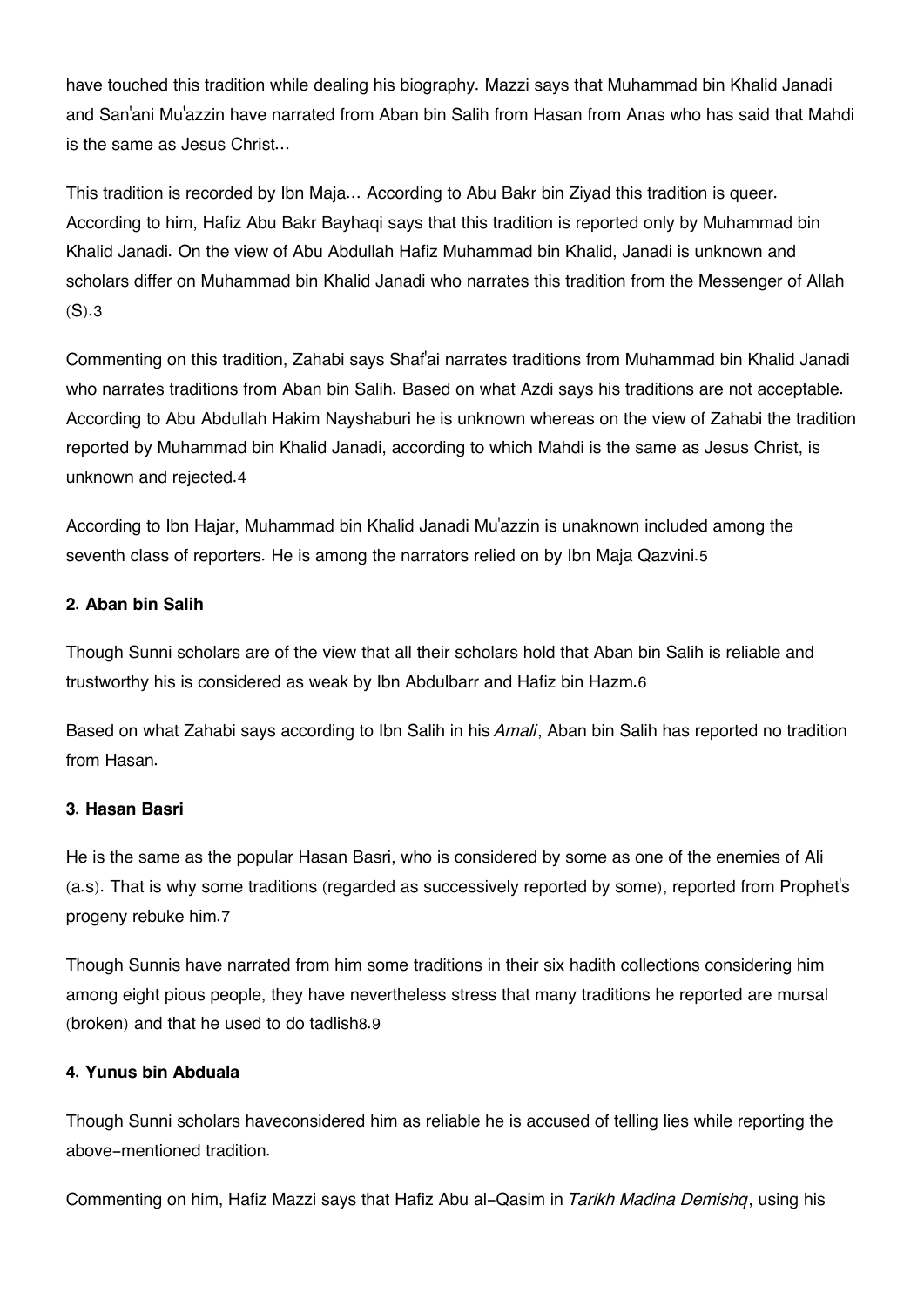own chain of transmitters, narrates from Ahmad bin Muhammad bin Rashdin from Abu al-Hasan Ali bin Ubaidullah Wasiti who says:

I saw Muhmmad bin Idris Shafi'ai in a dream. He told me that Yunus in Janadi's tradition – a tradition reported by Hasan from Anas from the Holy Prophet (S) concerning Imam Mahdi – has attributed a false tradition to me.

According to Shafi'ai this tradition is not among his traditions and he has not narrated it. Yunus has wrongly attributed it to him.[10](#page--1-0)

Moreover, on Zahabi's point of view, this tradition suffers from another weakness as well which is …[11](#page--1-0)

#### **[Jesus Christ in presence of Imam Mahdi](#page--1-0)**

Contrary to this fabricated tradition, there are many authentic traditions that say that when Imam Mahdi (a.s) appears Jesus Christ descends from heaven and follows him in prayer. Let's now study some of these traditions.

Bukhar and Muslim, using their own chains of transmitters, quote the Holy Prophet (S) as saying:

کیف انتم اذا نزل ابن مریم فیکم و امامکم منکم؟

How do you feel when Jesus Christ lands among you and your imam is from among you?[12](#page--1-0)

Using his how chain of reporters, Ahmad bin Hanbal Shaybani also narrates a tradition that contains the name of 'Dajjal'. He quotes the Holy Prophet (S) as saying:

فاذا هم بعیس بن مریم فتقام الصلاه فیقال له: تقدم یا روح اله! فیقول: لیتقدم امامم فیصل بم

Then they see Jesus Christ when it is the time of offering prayer. Jesus is told to lead the prayer but he refuses saying that their [Muslims'] Imam has to lead the prayer.[13](#page--1-0)

According to Manawi, Christ (a.s) descends in the morning at a white minaret in eastern Damascus. He finds Imam Mahdi (a.s) making preparation for offering prayer. By now Imam senses that he is present over there. He gets back in order to allow Jesus to lead prayer, but Jesus asks him to lead prayer and he himself offers his prayer after him. This brings Muslim community a great deal of pride and dignity.[14](#page--1-0)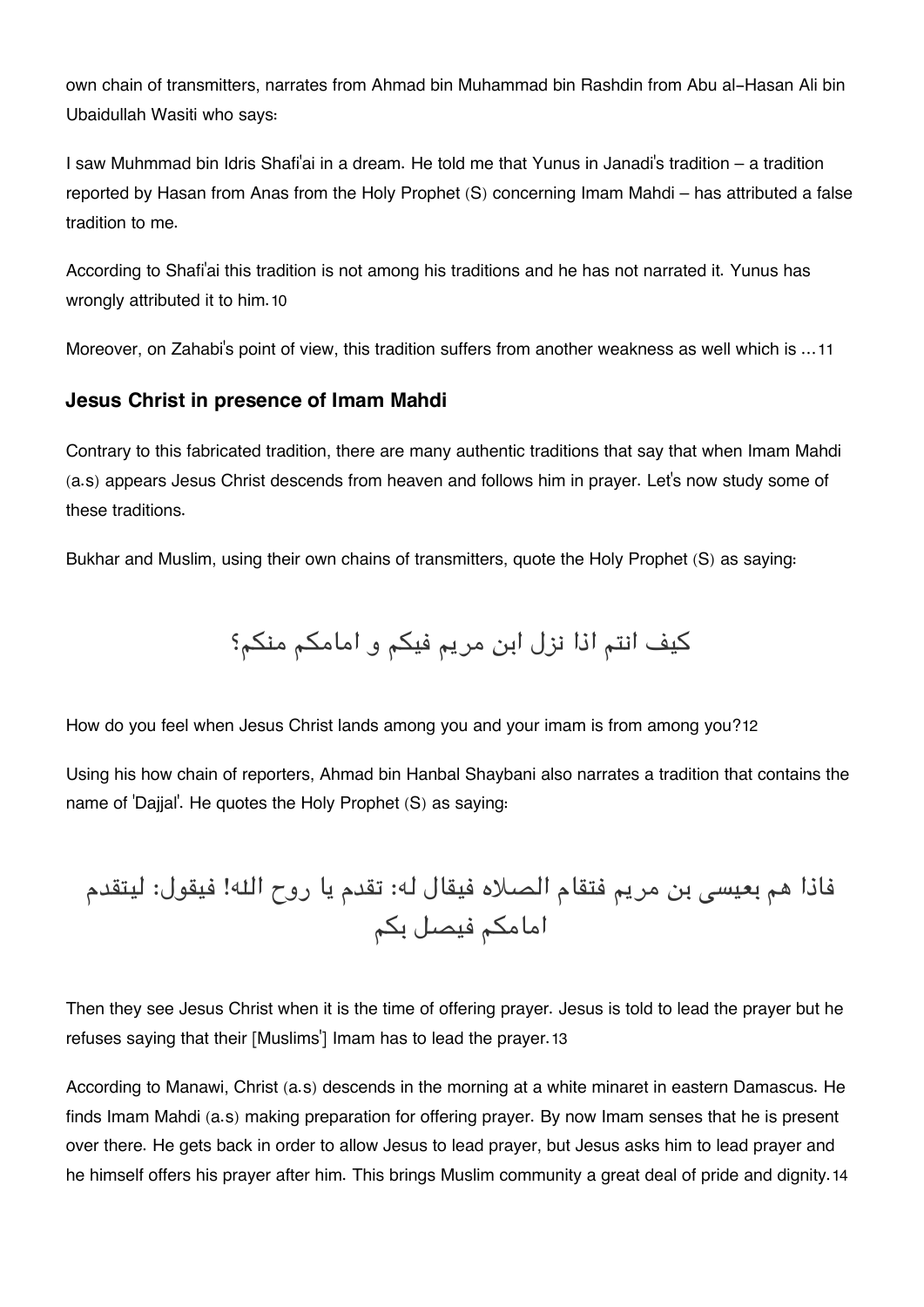Commenting on Imam Mahdi (a.s) Abu al-Hasan Abri says: "Many narrators have narrated traditions that are successively reported from the Holy Prophet (S) regarding Imam Mahdi (a.s). According to these traditions, Mahdi is a member of Prophet's progeny. He rules for seven years and establishes justice and equity in the world. It is at this time that Jesus Christ appears. He joins Mahdi at Lad gate in Palestine in order to help him kill Dajjal. Mahdi is now a prayer leader of Muslim community and Jesus Christ offers his prayer after him."[15](#page--1-0)

Answering those who reject this issue, Jalal al-Din Suyuti says: "Their words are very strange and surprising. This is because many authentic prophetic traditions state that Jesus (a.s) offers his prayer after Mahdi (a.s). The Messenger of Allah is truthful and his truthfulness is accepted by all. Thus whatever he foresaid will come true.[16](#page--1-0)

## **Taftazani['s opinion rejected](#page--1-0)**

Based on what we quoted from different scholars, it becomes clear that what Sa'ad al-Din Taftazani says is wrong and unacceptable. Taftazani says that it is not correct and reliable to say that Jesus offers his prayer after Mahdi or vice versa.[17](#page--1-0)

# **[2. Mahdi is from the offspring of Hasan](#page--1-0)**

Another fabricated tradition states that Mahdi (a.s) is from the offspring of Imam Hasan (a.s.). Abu Ishaq, author of *al-Mishkat*, maintains:

One day looking at his son, Hasan, Ali (a.s) said that he according to a saying of the Holy Prophet will be a leader and a man will come from his offspring who will be prophet's namesake and though his ethics will resemble prophet's his complexion will be different from that of him… He then relates that he will establish justice and equity in the world.

Abu Dawood has mentioned this tradition though he has not touched the said story.[18](#page--1-0)

Commenting on this tradition, in his Sharh Mishkat al-Masabih, Qari says:

This tradition clearly confirms our point of view maintaining that Mahdi is from the offspring of Hasan. To reconcile between this tradition and other traditions it has to be said that Mahdi is related to Imam Husayn only via his mother. Thus Shias' opinion that Mahdi, Muhammad bin Hasan Askari is the awaited Imam, for according to all Mahdi is from the descendants of Husayn, is not credible.

If it is said that Ali might have spoken about someone other than Mahdi (a.s), in reply, it has to be said that the phrase 'he will establish justice and equity in the world' falsifies this claim, for among Husayni and Hasani sayyids, it is only the promised Mahdi who is known for establishing justice and equity in the world.[19](#page--1-0)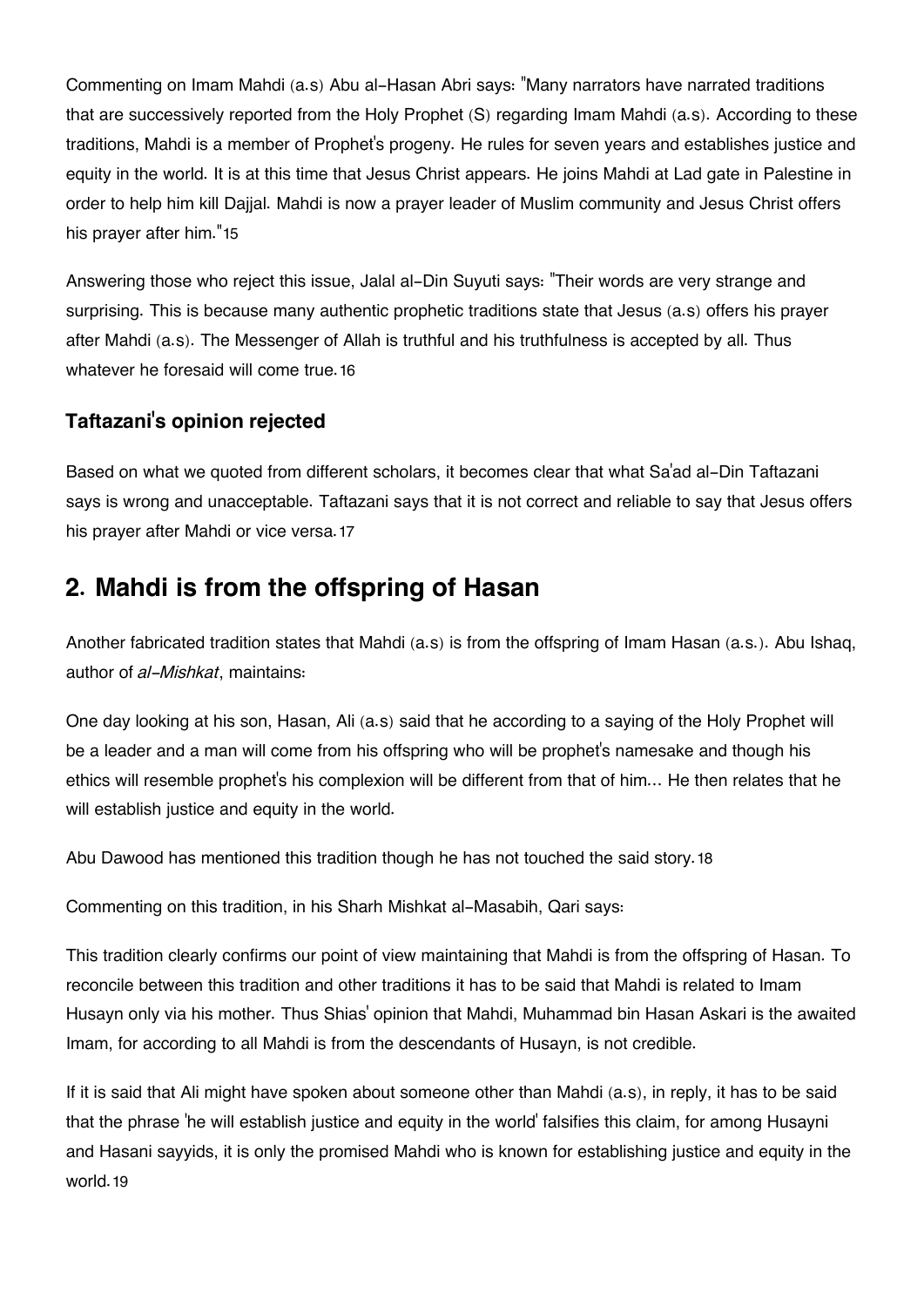#### **[An assessment of this opinion](#page--1-0)**

In Sunnis' six hadith collections, there is no tradition other than the tradition mentioned, that says that Mahdi is from the descendants of Hasan. The said tradition has appeared only in *Sunan* Abi Dawood.

According to Ibn Athir, Abu Dawood Ishaq 'Amr bin Abdullah Subai'ai says: Ali (a.s) looked at his son, Hasan and said … He then said that it is he who will establish justice and equity in the world. Abu Sawood has mentioned this tradition though not mentioning the said story.[20](#page--1-0)

## **[Sheikh Mansur](#page--1-0)'s opinion**

He says: It is said that one day Ali (a.s) looking at his son Hasan (a.s) said: This son of mine is as the Holy Prophet (S) pointed out, a master and leader and a man will appear from his descendants, who is your Prophet's namesake. Though his ethics will resemble prophet's his complexion will be different from that of him.

In another tradition Imam Ali (a.s) quotes the Holy Prophet (S) as saying: A man will rise from Transoxiana…

These two traditions are narrated by Abu Dawood.[21](#page--1-0)

### **[An evaluation of the chain of this tradition](#page--1-0)**

In our point of view, this tradition is the only reason appealed to by those who regard Mahdi as a descendent of Imam Hasan (a.s). Thus it is inevitable to give a look at the chain and text of this tradition and evaluate them.

As to the chain of this tradition, it has to be said that in his *Sunan*, Abu Dawood mentions:

حدثت عن هارون بن مغیره قال: حدثنا عمرو بن ابی قیس عن شعیب بن خالد عن ابی اسحاق قال: قال: علی (ع) … ثم ذکر قصه یملاء الارض عدلا.

I am told that Harun bin Mughayra narrated from 'Amr bin Abi Qays from Shu'ayb bin Khalid from Abu Ishaq who said: Ali (a.s) said … Then he mentioned that he will establish justice and equity in the world. [22](#page--1-0)

To know that this tradition is weak it is enough to give a look at the starting and finishing points of the chain of this tradition. Abu Dawood says that he received a tradition from Harun. Now the question is: Who has narrated this tradition to Abu Dawood? In the end of the chain of this tradition we see the name Abu Ishaq Sabi'ai who has just once met Ali (a.s) without talking to him. Thus there is no doubt that Ibn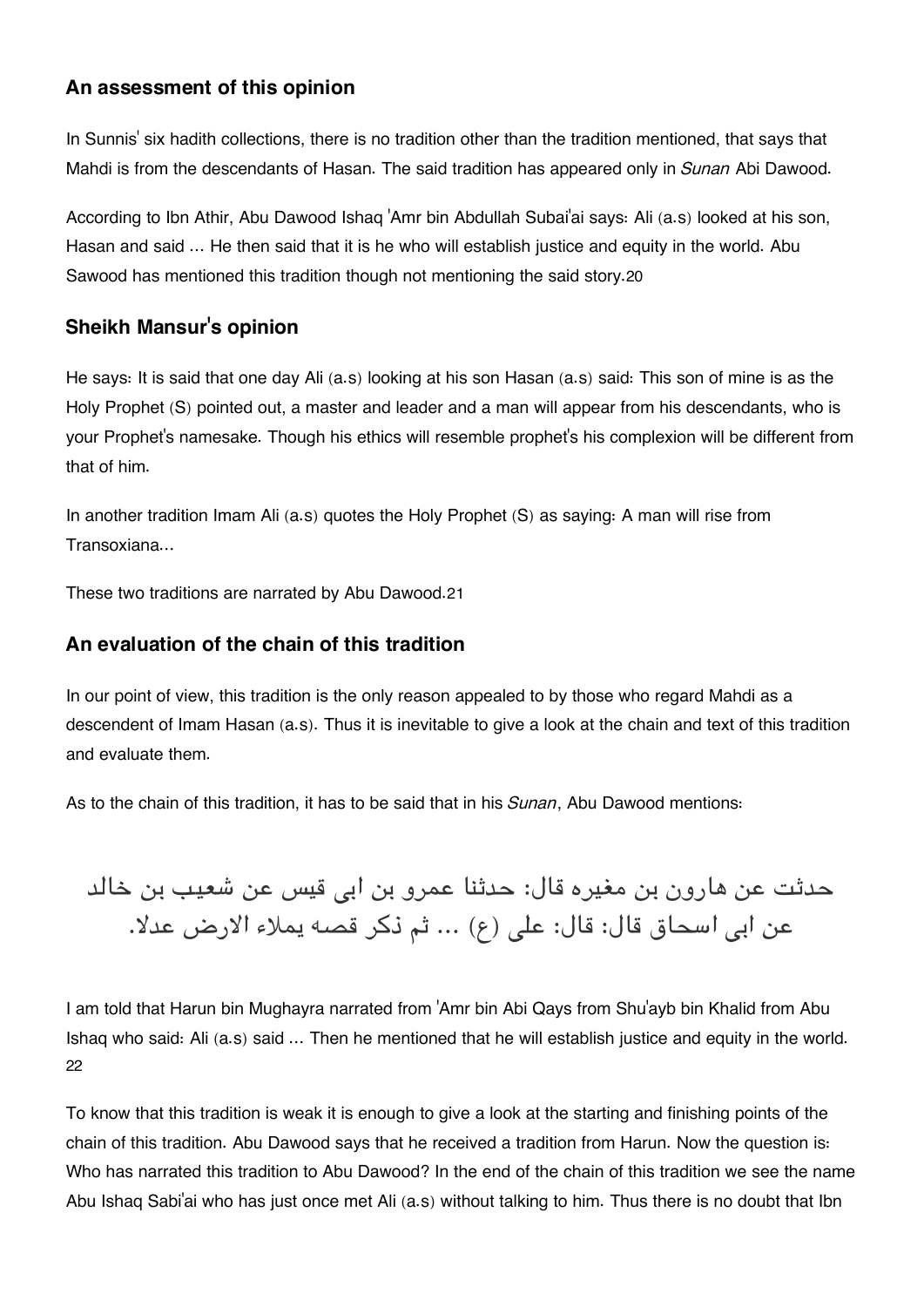Ishaq has heard this tradition from someone else, though he has not mentioned his name while mentioning the tradition.

Moreover, it is narrated from Hafiz Manzari *in Hashiya Jami'a al-Usul*, that this tradition is munqati'a[23](#page--1-0).

### **[An evaluation of the text of this tradition](#page--1-0)**

As to the text of this tradition, it has to be said that its starting and finishing parts are reported very differently, to the extent that its starting part contains sometimes the name of Hasan and sometimes the name of Husayn.

Qunduzi Hanafi says that Ali (a.s) has reportedly looking at his son, Hasan, said: This son of mine is a master and a leader… Then he mentioned that he will establish justice and equity in the world. Abu Dawood has narrated this tradition but he has not mentioned the story in full.[24](#page--1-0)

Quoting from Abu Dawood,*Jami'a al-Usul* and *al-Mishkat* have mentioned the very same tradition. The only difference we observe here is that the name of Hasan is replaced by Husayn.

Other traditions available in other sources concerning this issue face the same problem. For example, in his *'Aqd al-Durar fi Akhbar al-Muntazar*, Sullami Shafi'ai narrates Abu Ishaq's tradition from A'amash from Abu Wael, but versions of this book are different from each other. According to the original work as well as its copies Ali (a.s) looks at Husayn whereas according to some other versions of this book Ali looks at Hasan.

Quoting from *Sifat al-Mahdi* authored by Hafiz Abu Na'eem Isfahani, Sullami Shafi narrates Huzayfa's tradition which is taken from *Zakhaer al-U'qba*. The original work written by Sullami Shafi'ai as well as its copy, however contain that Ali (a.s) pated Husayn's shoulder.

Other versions however contain the name of Hasan.[25](#page--1-0)

Is this difference the result of resemblance that exists between the words 'Hasan' and 'Husayn' or is it the work of some self-interested people who purposely distorted it so as to deprive people from the realities explained by Prophet's progeny who were more than anyone else knowledgeable and were aware of Prophet's conduct?

Though the first possibility is not however improbable, the second possibility seems to be more correct, for there is a great deal of evidence in the conduct of Prophet's progeny that supports it.

In this particular case, there is solid evidence that shows some Sunni scholars tried their best to conceal this fact that Mahdi is from the offspring of Imam Husayn (a.s). At least, they did not want to relate it correctly. As to the real motive of these scholars, it is Allah alone who knows better. For instance, Abu al-Husayn Ahmad bin Ja'afar bin Munadi and Abu Abdullah bin Hammad both of whom are among Sunni leaders, narrate from Qatada who says: I told Sa'aeed bin Mussayyib as to whether Mahdi was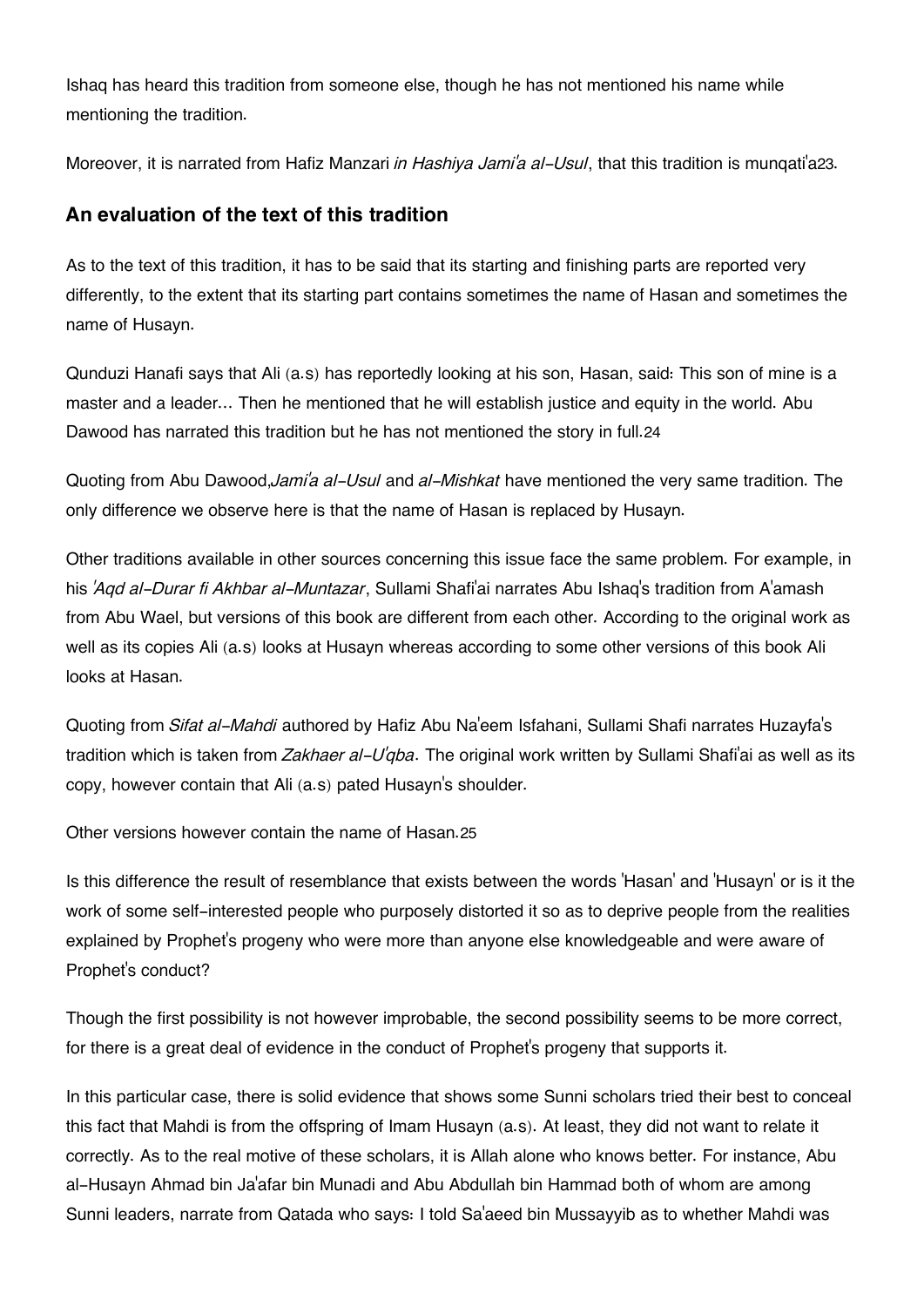right. He answered in the affirmative. "From which tribe?", said I. "From Quraish", he said. "From which family?" I asked. "From Bani Hashim", he replied. "From which one of Bani Hashim?" I said. "From the descendants of Abd al-Mutallib", he replied. "From which descendants of Abd al-Mutallib?" I questioned. "From the descendants of Fatima" he answered. "From which descendants of Fatima?" I asked. "Here it is enough", he answered.

Now it has to be asked as to why he says 'here it is enough'. Let's thus now assess the last part of this tradition. As mentioned before, Abu Dawood says: "Then he mentioned that he will establish justice and equity in the world". The question is: "Who mentioned that he will establish justice and equity in the world?" As pointed out by Ibn Athir, Khatib Tabrizi, author of *al-Mishkat* and others, it is not Abu Dawood who has mentioned this point (he will establish justice ...). What is the matter then?

Author of *al-Taj*, has however utterly omitted this part of tradition (that he will establish justice and equity in the world). This by itself shows that this part of tradition is not a part of this tradition.

To prove this point of view, it is enough to mention that in his *al-Ba'ath wa al-Nushur,* Bayhaqi narrates the said tradition from Abu Ishaq. Without mentioning the said point (that he will establish justice and equity in the world), he winds up the tradition with the saying that his ethics resemble that of the Holy Prophet (S), though his complexion is different from that of him.[26](#page--1-0)

### **[An inquiry into the meaning of this tradition](#page--1-0)**

Regarding the content of this tradition, it has to be said that it is not reliable and trustworthy. This is because as we learnt before, the text of this tradition does not have a unified form and structure. Thus it is pointless to pay heed to what Sheikh Ali Qari pointed out, saying that Shia's opinion is not acceptable.

Similarly his point that Ali might have mentioned the name of Hasan (instead of Husayn) is not acceptable. This is because even if the word 'Hasan' is mentioned in this tradition, it is not clear that it is Ali (a.s) who said the last point (he will establish justice and equity in the world).

# **[3. His father is the namesake of Prophet](#page--1-0)'s father**

The third tradition narrated from the Holy Prophet (S) states that his father is the namesake of Prophet's father.

We will study this tradition under the following:

The Holy Prophet (S) said: "He is my namesake"; he did not say: "His father is the namesake of my father".

Who are the reporters of the tradition: his father is the namesake of my father. Can we rely on them?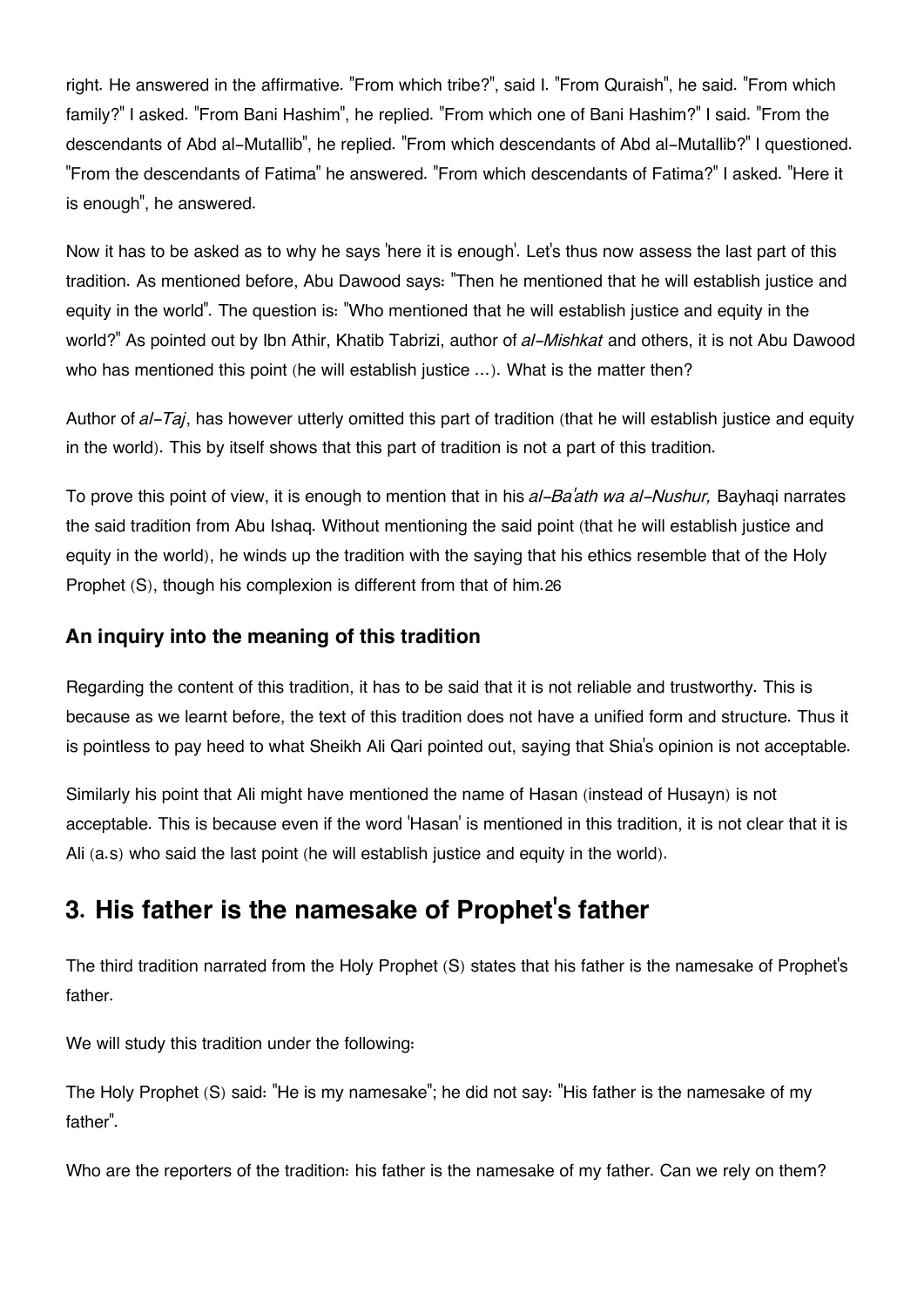## **[Being Prophet](#page--1-0)'s namesake**

In his *Musnad,* Ahmad narrates from Abdullah bin Mas'ud, from Umar bin Ubaid from 'Asim bin Abi al-Nujud from Zarrin Habish from Abullah who quotes the Holy Prophet as saying:

لا تنقض الایام و لا یذهب الدهر حت یمل رجل من اهل بیت اسمه یواط اسم

The world will not end unless a man appears, who belongs to my progeny and who is my namesake. [27](#page--1-0)

He goes no narrating from Yahya bin Sa'eed from Sufyan from 'Asim from Zar from Abdullah who quotes the Holy Prophet (S) as saying:

لا تذهب الدنیا او قال: لا تنقض الدنیا حت یمل العرب رجل من اهل بیت و یواطء اسمه اسم

The world will not end or perish unless a man rules Arabs, a man who belongs to my progeny and who is my namesake. [28](#page--1-0)

Elsewhere he has mentioned this tradition with the same chain and wording.[29](#page--1-0) Elsewhere in his *Musnad*, he relates this tradition with the firstly mentioned wording, from Umar bin Ubaid Tanafisi from 'Asim from Zar from Abdullah.[30](#page--1-0)

Tirmidhi narrates this tradition from Ubaid bin Asbat bin Muhammad Qarshi Kufi from his father from Sufyan Thawri from Asim bin Bahdala from Zar from Abdullah who quotes the Holy Prophet (S) as saying:

لا تذهب الدنیا حت یمل العرب رجل من اهل بیت و یواطء اسمه اسم

The world will not come to an end unless a man rules Arabs, a man who belongs to my progeny and who is my namesake. [31](#page--1-0)

According to Abu Isa there are traditions in this regard narrated from Ali, Abu Sa'eed, Um Salama and Abu Huraira. Thus the said tradition is hasan[32](#page--1-0) and authentic.[33](#page--1-0)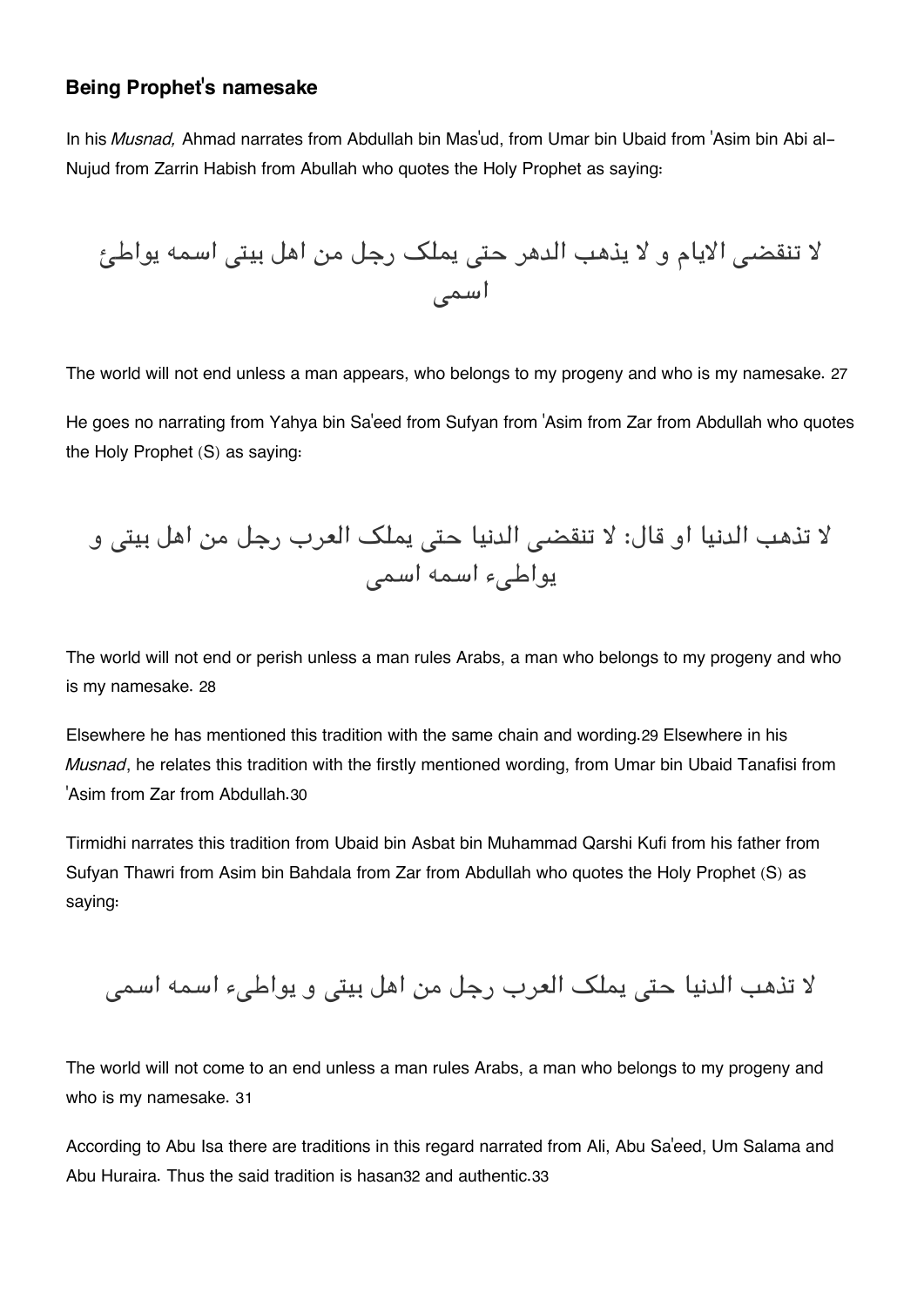### **[His name is the same as the name of my father](#page--1-0)**

This tradition (that states that his name is the same as that of the Prophet's father) is narrated by Abu Dawood in the same way. In one of his narrations, it is stated that his father's name is the same as that of the Prophet's father. Here is what Abu Dawood, in his *Sunan* that is compiled by his son, says: Musaddid narrates from Umar bin Ubaid…

Muhammad bin Ala narrates from Abu Bakr –i.e. Ibn Ayyash- ….

Musaddid narrates from Yahya from Sufya …

Ahmad bin Ibrahim narrates from Ubaidullah bin Musa from Zaeda …

Ahmad bin Ibrahim narrates from Fatar from Zar from Abdullah who quotes the Holy Prophet (S) as saying: یوم الا الدنیا من یبق لم لو If only one day is left for this world … Zaeda adds: حت الیوم ذل هال لطول Allah will prolong that day until a man is sent یبعث فیه رجل منی او اهل بیتی یواطیء اسمه اسمی و اسم ابیه اسم ابی from my family or my progeny whose name is the same as mine and whose father's name is the same as my father's name.

The narration quoted by Fatar, contains: جورا و ظلما ملئت کما عدلا و قسطا الارض یملاء He will fill in the world with justice and equity just as it was filled in with injustice and cruelty.

لا تذهب – لا تنقضی – الدنیا حتی یملک العرب رجل من اهل بیتی و یواطیء :The narration quoted by Sufyan contains اسمه اسمی. The world will not end or perish unless a man rules Arabs, a man who belongs to my progeny and who is my namesake.

According to Abu Dawood, the text of the tradition reported by Umar and Abu Bakr is the same as that of the tradition reported by Sufyan.[34](#page--1-0)

Thus it is clear that Ahmad, Tirmidhi and Abu Dawood have narrated the narration reported by Abdullah bin Mas'ud in a similar manner. This is something that agrees with what Shias hold.

On the other hand, many Sunni scholars have introduced Mahdi as 'Muhammad bin Hasan Askari', implying that his name is the same as that of his ancestor, the Holy Prophet (S).

From among the Sunni scholars, it is only Abu Dawood who has reported the said tradition on the basis of a chain that contains a reporter named 'Zaeda'. According to Abu Dawood's narration, the tradition contains the phrase 'that his father's name is the same as my father's name'.

Shia and Sunni scholars have equally criticized this part of Abu Dawood's narration, putting its chain to question.

Thus it is not necessary to further dwell on this issue, for it is a proven fact that queer traditions have to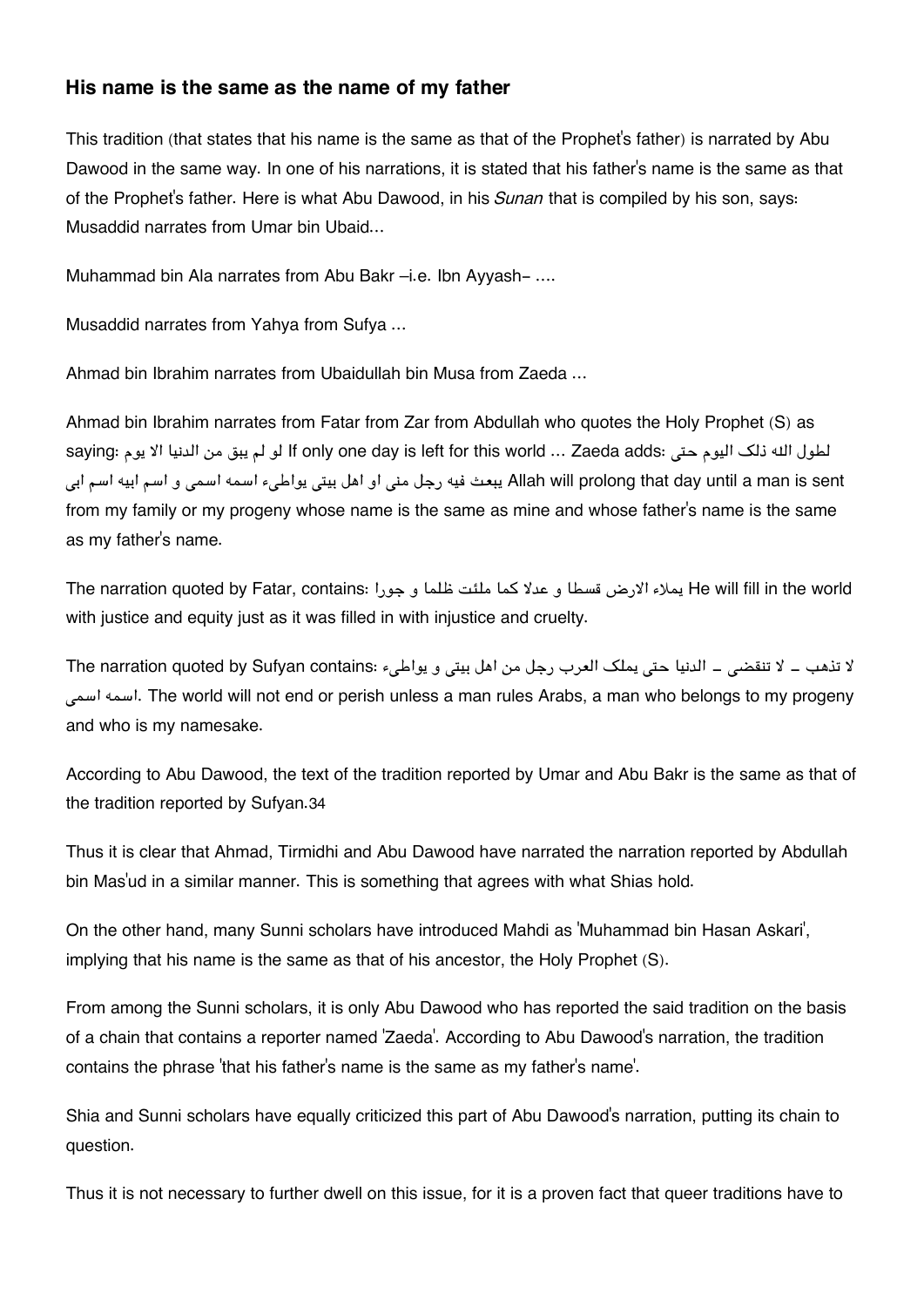put aside and replaced by indisputable traditions.

- [1.](#page--1-0) Sunan Ibn Maja, vol. 2, p. 1340.
- [2.](#page--1-0) Al-Taj al-Taj al-Jami'a Lilusul, vol. 5, p. 341.
- [3.](#page--1-0) Tahzib al-Kamal, vol. 25, p. 151.
- [4.](#page--1-0) Mizan al-Itidal, vol. 3, p. 535.
- [5.](#page--1-0) Taqrib al-Tahzib, vol. 2, p. 157.
- [6.](#page--1-0) Ibid, vol. 1, p. 82.
- [7.](#page--1-0) Tanqih al-Maqal, vol. 1, p. 269.

[8.](#page--1-0) Technically speaking, tadlis is on a general-categorization of two kinds. a) Talis in Isnad. It means that the narrator narrates a tradition from someone whom he has not seen or from whom he has heard it. Or else, he omits the names of some reporters in order to make his tradition look acceptable or authentic. It is said that tadlish is similar to lie. b) Tadlis in reporter's attributes. It means that narrators describe a narrator with attributes that are not real.

- [9.](#page--1-0) Taqrib al-Tahzib, vol. 1, p. 165.
- [10.](#page--1-0) Tahizib al-Kamal, vol. 25, p. 149.
- [11.](#page--1-0) Mizan al-Itidal, vol. 3, 535.
- [12.](#page--1-0) Sahih Bukhari, vol. 4, p. 143.
- [13.](#page--1-0) Musnad Ahmad, vol. 3, p. 367.
- [14.](#page--1-0) Fayz al-Qadir, Sharh Jami'a al-Saghir, vol. 6, p. 17.
- [15.](#page--1-0) Tahzib al-Kamal, vol. 25, p. 149.
- [16.](#page--1-0) Al-Hawi lil Fatawa, vol. 2, p. 167.
- [17.](#page--1-0) Sharh al-Maqasid, vol. 5, p. 313.
- [18.](#page--1-0) Mishkat al-Mafatih, vol. 3, p. 1503.
- [19.](#page--1-0) Mirqat al-Mafatih fi Sharh Mishkat al-Masabih, vol. 5, p. 168.
- [20.](#page--1-0) Al-Taj al-Jami'a, vol. 11, p. 49.
- [21.](#page--1-0) Ibid, vol. 5, pp. 343 and 344.
- [22.](#page--1-0) Sahih Abi Dawood, vol. 2, p. 208.
- [23.](#page--1-0) A tradition is munqti'a whose chain does not include all its reporters. See: Dirayat al-Hadith, p. 113.
- [24.](#page--1-0) Yanabi'a al-Muwadda, p. 518.
- [25.](#page--1-0) 'Aqd al-Durar fi Akhbar al-Muntazar, pp. 23 and 24.
- [26.](#page--1-0) 'Aqd al-Durar fi Akhbar al-Muntazar, p. 31.
- [27.](#page--1-0) Musnad Ahmad vol. 1, p. 376.
- [28.](#page--1-0) Ibid.
- [29.](#page--1-0) Ibid, vol. 1, p. 430.
- [30.](#page--1-0) Ibid, vol. 1, p. 448.
- [31.](#page--1-0) Ibid.
- [32.](#page--1-0) According to Sunnis, hasan is a type of tradition whose narrators are almost reliable.
- [33.](#page--1-0) Sahih Tirmidhi, vol. 4, p. 438.
- [34.](#page--1-0) Sunan Abu Dawood, vol. 2, p. 207.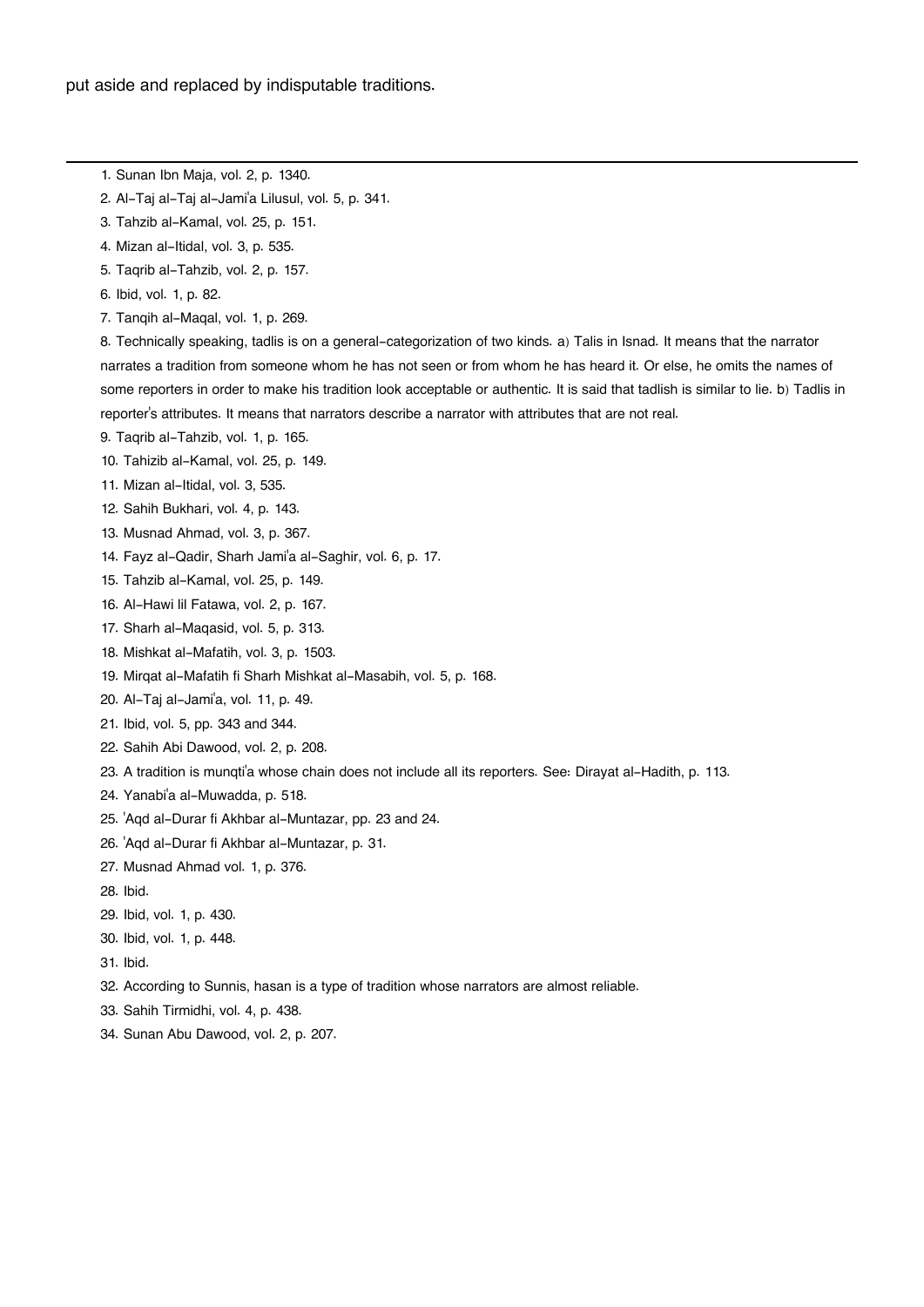# **Part 3: Question of Mahdawiyyat and Doubts about it**

# **Taftazani['s strange opinion](#page--1-0)**

A great Sunni theologian, Sa'ad al-Din Tatazani says: Imamite Shias are of the view that Muhammad bin Hasan Askari, being afraid of his enemies, has hidden himself from people's eyes. According to them, like Noah, Luqman and Khidr he also lives a long life. This is while other Islamic sects deny what Shias claim, for going into hiding for such a long time without being effective at all is something that is unbelievable.

Moreover, it is useless to appoint a person with such a long occultation as an imam. Had there been such an imam, he should have been present among people. Thus it is not true to say – as it is said by some – that Jesus Christ will follow Mahdi in prayer or vice versa.[1](#page--1-0)

## **[An Apt Answer](#page--1-0)**

If such questions are raised as intellectual concerns looking for answers, they are welcomed. I wish this was the case and we would observe moral values while holding our discussions.

Though some Sunni scholars have observed these moral rules others like Ibn Taymiyya in his *al-Minhaj* has violated them. In a chapter devoted to Mahdi, he has made use of foul language and impolite terms. To deal with his ill-treatment of Mahdi is of course in need of an independent study. To pay a glance at some instances of such an approach reference has to be made to the examples that were given in the beginning of this work.

Being under the influence of Ibn Taymiyya, some contemporary writers have also followed the same disgusting approach while dealing with the question of Mahdi. Instead of observing moral rules, they accuse Shias of telling lies.

It is even more regrettable that some people read these books and make efforts to spread their content.

The fact is that those who propagate against Mahdi are somewhat skeptic about the traditions on Mahdi. They are either skeptic about the tradition that specifies the 'twelve imams' or else are refusing to accept the tradition that says that he who does not know the imam of his time dies the death of ignorance.

This model of discussion is good as far as the rituals of debate are concerned. They insist on their opinions rejecting thus the traditions available in their books. To get involved in debates with such type of people is indeed useless (for they illogically insist on their own views and do not accept the traditions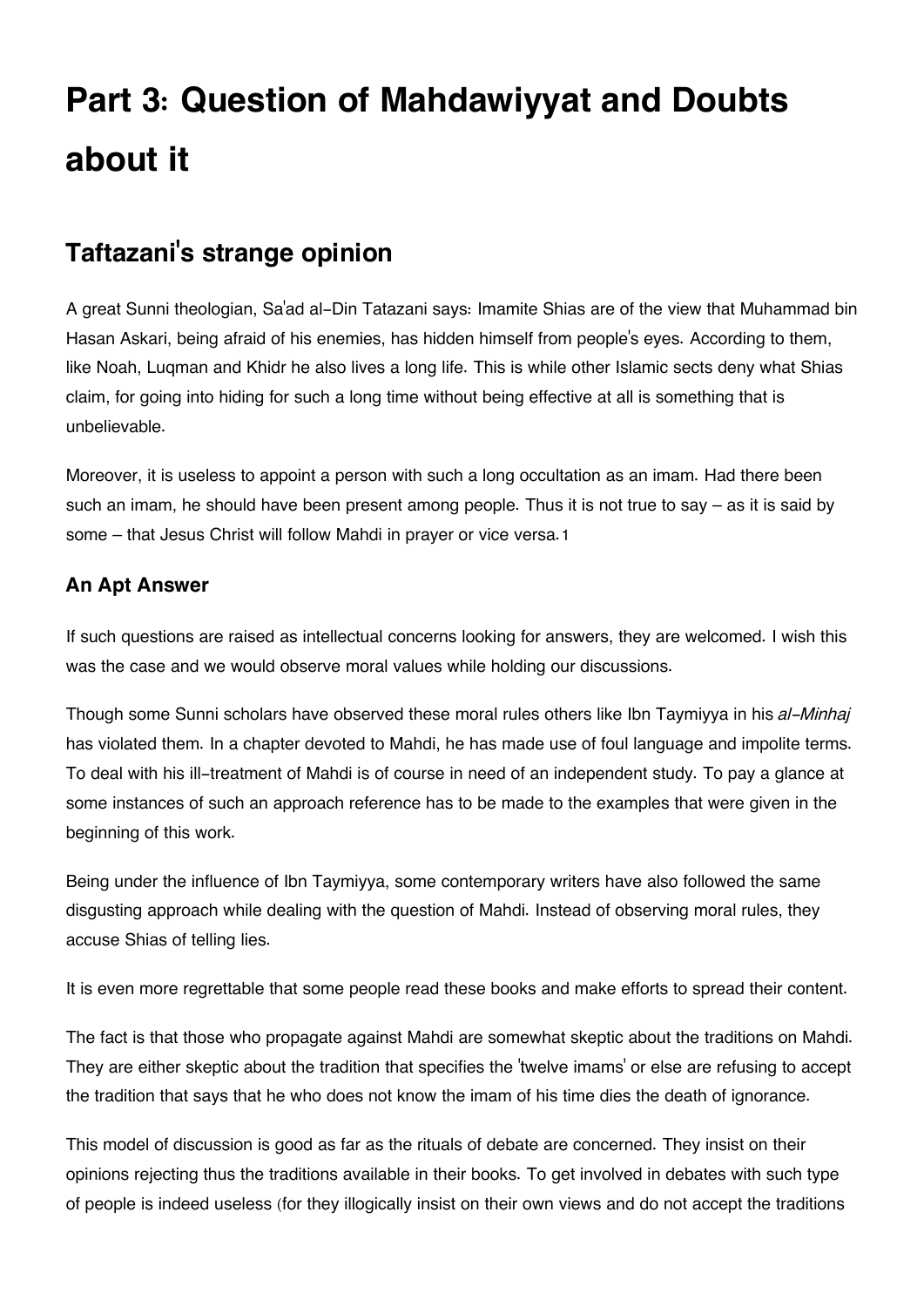available even in their own books).

Despite all these, since the traditions on Mahdi have appeared in Sihah, Sunan, Masanid and other reliable sources that are accepted by all Muslims, therefore it is obligatory for every Muslim – whether a Shia or a Sunni – to believe in Mahdi as the twelfth Imam of Islamic community. If researchers, however, accept the traditions on Mahdi as acceptable, they need then to accept Mahdi as the twelfth imam, for this is the implication of the

traditions accepted by them. Some Sunni scholars have followed this line of thought. We mentioned examples of such scholars on previous pages.

# **[The issue of Mahdawiyyat and important questions](#page--1-0)**

Let's now deal with important questions concerning the issue of Mahdawiyyat

# **[1. Imam Mahdi and his long life](#page--1-0)**

Among the important questions concerning the issue of Mahdawiyyat is Imam Mahdi's long life. Some Sunni scholars like Sa'ad al-Din Taftazani are of the view that Mahdi cannot live such a long life saying that it cannot be easily accepted that someone may live such a long life in this world.

Taftazani does not deny that Mahdi, son of Imam Hasan Askari is born. What he terms as unacceptable is his extraordinary long life.

It is on the basis of such an opinion that some Sunni scholars based on existing evidence accept that Imam Mahdi is born but claim that now he is no longer alive. This is because they regard it as unlikely for a person to live an extraordinary long life. Their opinion is however in contradiction with a prophetic tradition saying:

من مات و لم یعرف امام زمانه مات میته جاهلیه

He who dies without knowing the imam of his time, dies the death of ignorance.

According to this tradition, there is no time without an imam. Given such traditions, some Sunni scholars, have, instead of speaking about the death of Imam Mahdi, said that they know that he is born but they do not know what has happened to him. Since they cannot accept Imam Mahdi's long life, therefore they are not willing to confess to it.

On the hand, since they know that the rejection of Imam Mahdi's long life is in contradiction with traditions, they do not explicitly reject his long life. As a result, they accept his birth, though they say they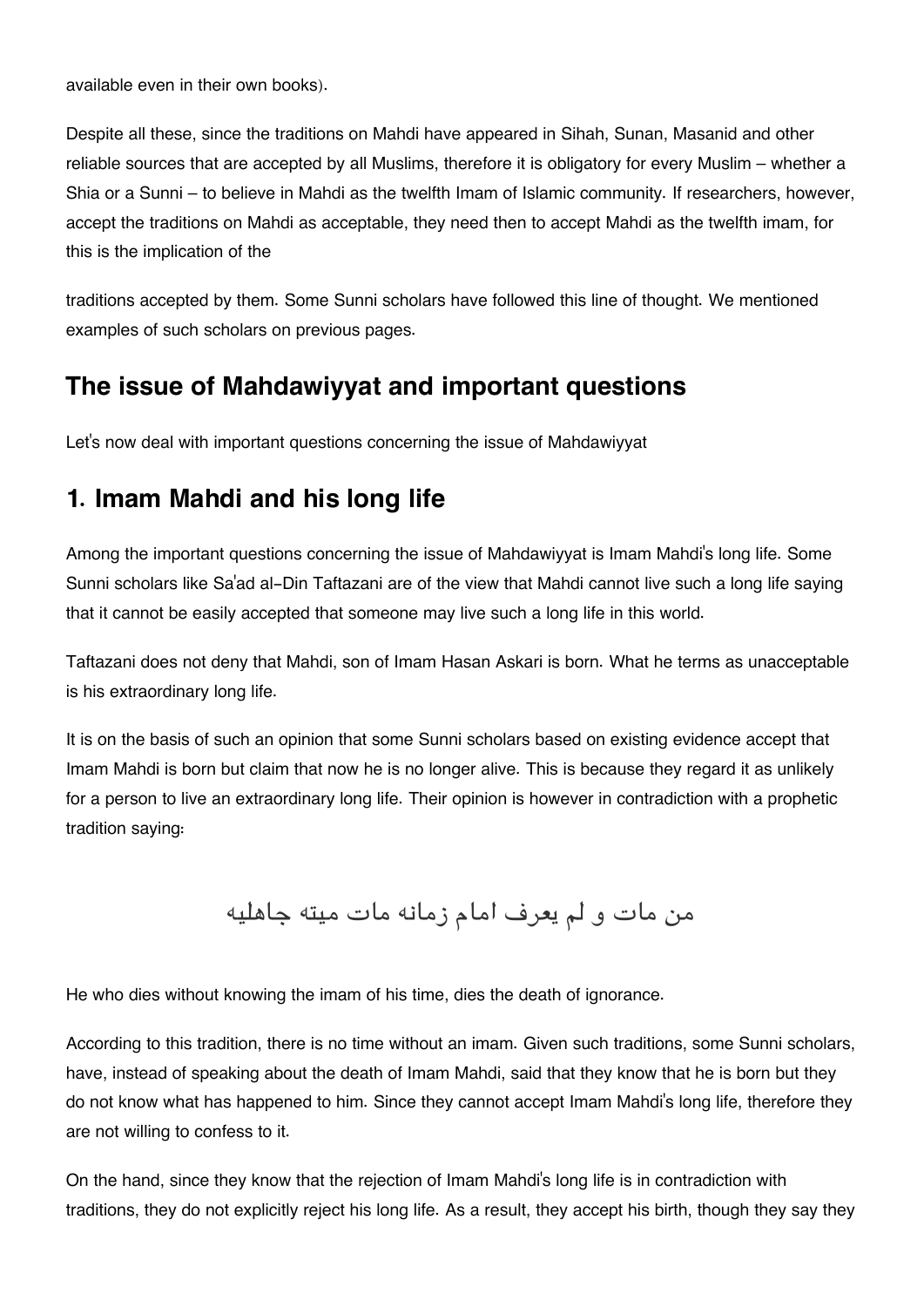do not know what has happened to him.

It seems as if they feel compelled to accept these traditions and thus they are required to accept his birth and long life as well.

#### **[Is long life something incredible?](#page--1-0)**

Something might seem incredible before it happens, but once it happens it is no longer incredible. For example, you believe that something is impossible, but if it happens for once you can no longer be cocksure about its impossibility and your certainty will decrease. Now if the same phenomenon happens for twice and thrice, your certainty will also decrease correspondingly. If this process continues to happen your certainty will continue to decrease.

Now in response to what Taftazani has said, it must be pointed out that Allah has given long lives to (many including) Noah, Khidr and Jesus Christ. The belief in Jesus's long life is an essential belief among Muslims and no one can deny that Jesus is alive now.

Similarly based on Sunni traditions, Dajial is alive now and they believe firmly that he is alive now.

Now that there have been many people in the world, who have lived long lives, no one can deny as improbable Imam Mahdi's long life.

The discoveries and inventions we observe everyday also make impossibles possible.

The belief cherished by Taftazani and his likes that long life is improbable gets increasingly weakened as history proceeds ahead.

[To explain it further], some of our scholars have said that it may look queer if someone claims that he is able to walk on the surface of water, but if he does it for once and people watch it, they will somewhat change their views concerning walking on water's surface. If he does it for many times, it will become a natural act and everyone will easily accept it.

### **[Ibn Taymiyya and denial of Khidr](#page--1-0)'s being alive**

He basically refuses to accept that Khidr is alive now saying that most scholars are of the view that he is dead by now.[2](#page--1-0)

He rejects the fact the Khidr is alive by now in order to be able to say that the point that Mahdi is alive by now is very unlikely.

# **[Opponents of Ibn Taymiyya](#page--1-0)'s opinion**

Contrary to Ibn Taymiyya, in his *al-Isaba*, Ibn Hajar Asqalani considers Khidr as one of the companions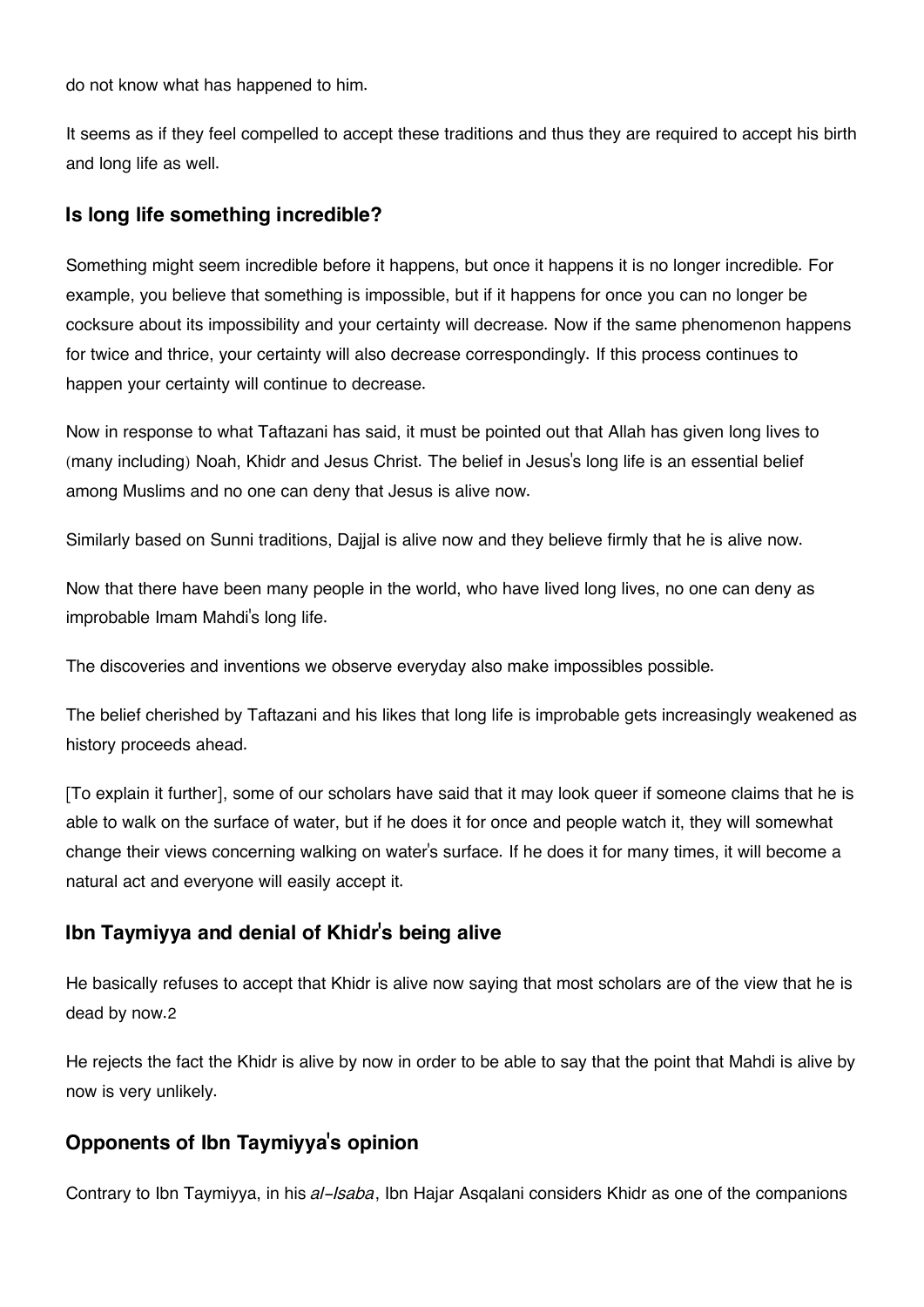of the Holy Prophet(S).[3](#page--1-0)

Likewise, in his *Tahdib al-Asma wa al-Lughat,* Hafiz Nawavi, a sixth or seventh century scholar openly says that according to most scholars Khidr is alive now.[4](#page--1-0)

This shows that Khidr was alive when Nawavi was living.

Other scholars like Qari (in his *Mirqat al-Mafatih fi Sharh Mishkat al-Masabih*[5](#page--1-0)) and the commentator of *al-Mawahib al-Ladunniya* who lived years after Nawavi's time, were also of the view that Mahdi was alive (at least) until their times. They have gone so far that they have mentioned in their books stories of people meeting Khidr and listening to his words.

Given all these issues, Ibn Taymiyya's refusal to accept that Khidr is alive is very meaningful! He knew if he accepted that Khidr was alive it would pave the ground for rejecting the theory that rejects Mahdi's long life as incredible.

#### **[Divine power and wisdom](#page--1-0)**

Moreover, if Allah who is all-power, wills on certain grounds to keep someone alive for thousands of years He will do it. Thus it is not that much difficult to answer the question of Imam's long life in our present time.

# **[2. Why did the Imam disappear? How can we benefit from him,](#page--1-0) [given he is not among us now?](#page--1-0)**

Ibn Taymiyya and Sa'ad al-Din Taftazani are of the view that what is available now is only Mahdi's name and no one –even those who believe in him – can benefit from him.

In many places in his commentary, Fakhr Razi says it is not possible to know about Mahdi in whom Shias believe and it is no possible to benefit from him.

### **Imam Mahdi['s occultation and traditions](#page--1-0)**

We will answer the above-mentioned question in the following manner:

Firstly, it has to be kept in mind that the Holy Prophet (S) who being the most truthful one was appointed as prophet, reminded us of his occultation and that he was an imam decades before he was born.

There are many authentic traditions that deal with Mahdi's imamate and occultation. According to these traditions:

Mahdi is appointed as an imam by Allah.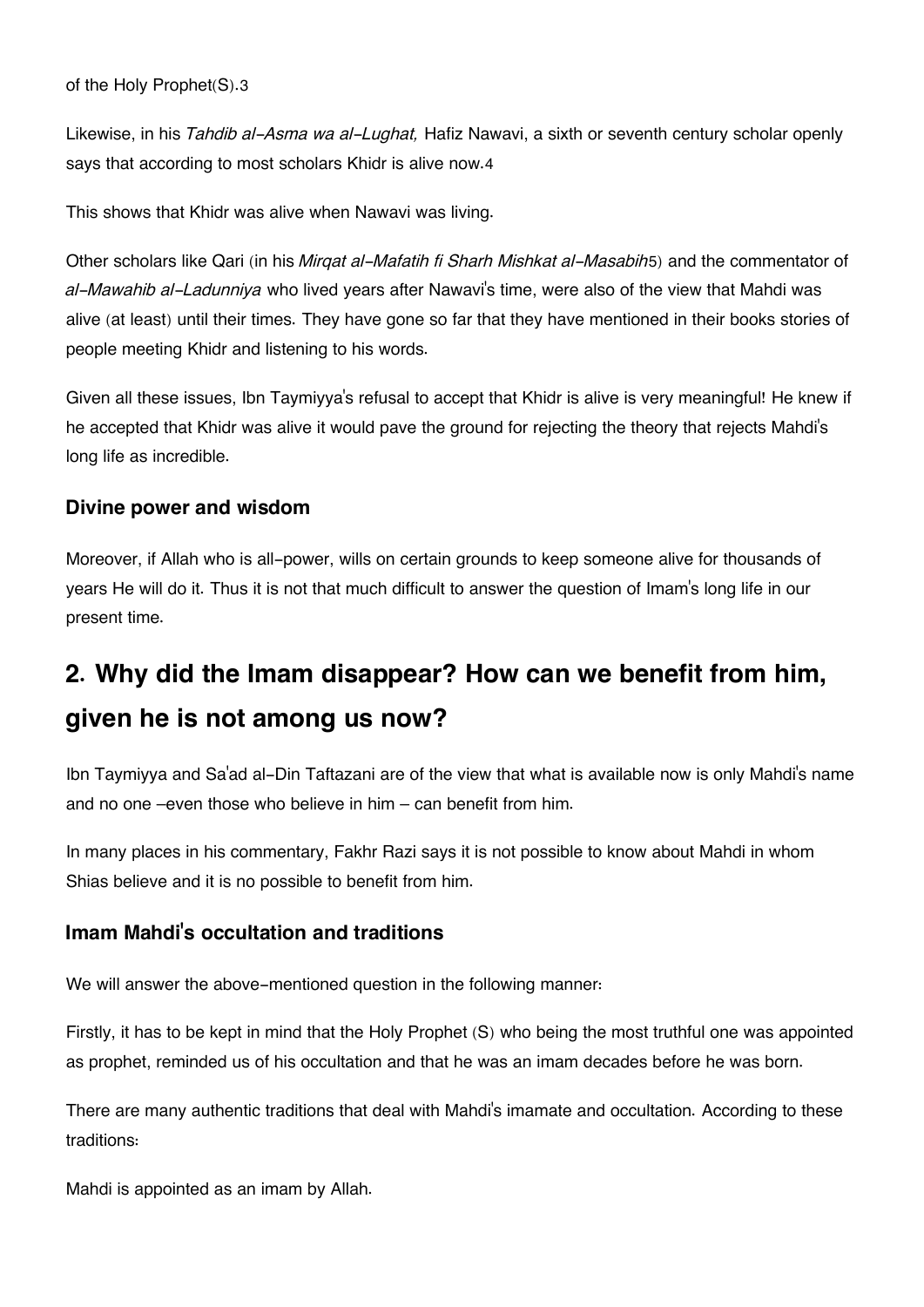He will disappear.

His life and imamate are useful, for Allah does not do anything useless.

Let's now study some of these traditions. Based on a tradition, Jabir bin Abdullah Ansari says: When this verse was revealed:

يَا أَيُّهَا الَّذِينَ آمَنُواْ أَطيعُواْ اللّهَ وَأَطيعُواْ الرَّسُولَ وَأَوْلِي الأَمْرِ مِنكُمْ فَإِن تَنَازَعْتُمْ فِى شَيْءٍ فَرُدُّوهُ إِلَى اللّهِ وَالرَّسُولِ إِن كُنتُمْ تُؤْمِنُونَ بِاللّهِ وَالْيَوْمِ الآخِرِ ذَلِكَ خَيْرٌ واحسن تَاوِيلا

# *O you who believe! obey Allah and obey the Apostle and those in authority from among you; then if you quarrel about anything, refer it to Allah and the Apostle, if you believe in Allah and the last day; this is better and very good in the end.*[6](#page--1-0)

I said: O Messenger of Allah! We know Allah and His Messenger but we do not know 'those in authority' whose obedience is equal to your obedience. Who are they?

The Holy Prophet (S) said:

هُمْ خُلْفَائِي يَا جَابِرَ وَ ائِمَةَ الْمُسْلِمِينَ مِنْ بَعْدِي اوَّلُهُمْ عَلِيُّ بْنَ ابِي طَالِبٍ ثُمَّ الْحَسَنُ وَ الْحَسَيْنُ ثُمَّ عَلِيٌّ بْنُ الْحَسَيْنِ ثُمَّ مَحَمَّدَ بْنُ عَلِيِّ الْمَعْرُوفَ فِي الْتَوْرَاةِ بِالْباقرِ و ستُدْرِكه يا جابِر فَاذَا لَقيتَه فَاقْرِىه منّ السَم ثُم الصادِق جعفَر بن مَحَمَّدٍ ثُمَّ مُوسَى بْنُ جَعْفَرٍ ثُمَّ عَلِيُّ بْنُ مُوسَى ثُمَّ مَحَمَّدٌ بْنُ عَلِيِّ ثُمَّ عَلِيُّ بْنُ مَحَمَّد ثُمَّ الْحَسَنُ بْنُ عَلِيّ ثُمَّ سَمِيِّي وَ كَنِيِّي حَجَّةَ اللَّهِ فِي ارْضِهِ وَ بَقِيَّتُهُ فِي عِبَادِهِ ابْنُ رّ ذَاك الّذِي يَفْتَحُ اللّهُ تَعَالَى ذِكرْهُ عَا ذَاكَ الَّذِي يَغِيبُ عَنْ شيعَته وَ أَوْلِيَائه غَيْبَةً لَا يَتْبُتُ فِيهَا عَلَ بِإِمَامَتِهِ إِلَّا مَنِ امْتَحَنَ اللَّهُ قَلْبَهُ لِلْإِيمَانِ.

O Jabir, they are my successors and leaders of Muslims after me. The first of them is `Ali ibn Abi-Talib, then Hasan and Husayn, then `Ali ibn Husayn, then Muhammad ibn `Ali, known as *Baqir* in the Torah. You will see him. When you see him, greet him on my behalf. Then comes Ja`far al-Sadiq and after him Musa ibn Ja`far and after him Muhammad ibn `Ali and finally one who has my name and will be Allah's Argument (*hujjat allah*) on the earth, the son of Hasan, the same Imam whom Allah has appointed to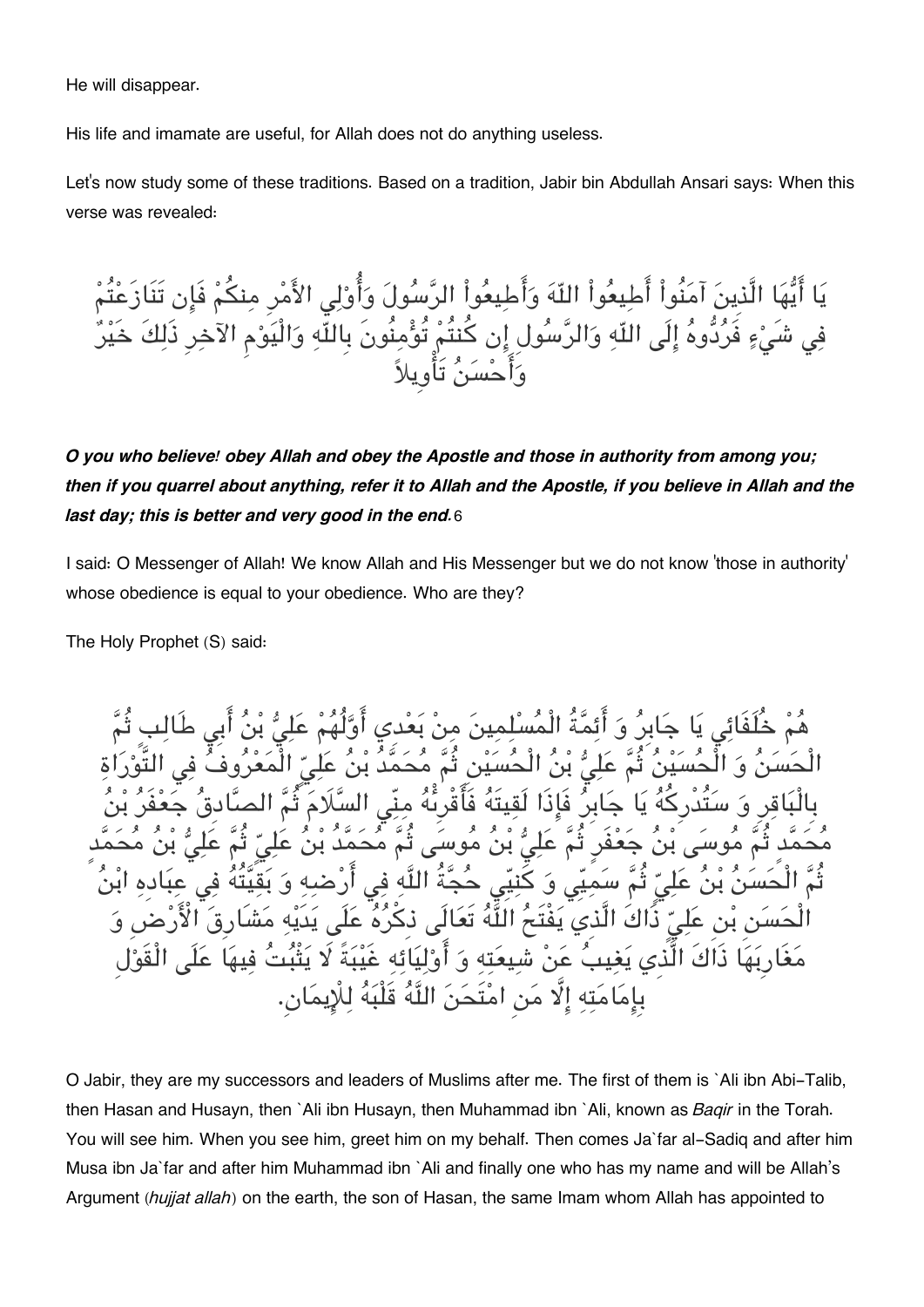conquer east and west, the same Imam will be hidden from the eyes of the Shi`ites and his friends. At that time, no one will be firm in his belief in his Imamate unless those whom Allah has purified their hearts for faith.

Jabirs says: O Messenger of Allah! Can his Shias benefit from him during his occultation?

Prophet said:

إِي وَ الَّذِي بَعَثَنِي بِالنَّبُوَّةِ إِنَّهُمْ يَسْتَضيِينُونَ بِنُورِهِ وَ يَنْتَفِعُونَ بِوَلاَيَتِهِ فِي غَيْبَتِهِ كانْتِفَاعِ النَّاسِ بِالشَّمْسِ وَ إِنْ تَجَلَّلُهَا سَحَابٌ يَا جَابِرُ هَذَا مِنْ مَكْنُونِ سِرِّ اللَّهِ وَ مَخْزُونِ عِلْمِهِ فَاكْتُمْهُ إِلَّا عَنْ اهْلِهِ

Yes. By Allah who appointed me as a Messenger they will benefit from the rays of the light of his imamate during his occultation. [He will be useful during his occultation] just as the sun hidden behind the clouds is useful for people. O Jabir! This is one of the secrets of Allah and the remaining of His knowledge and therefore keep it secret from unworthy people.

In another tradition, Imam Sadiq (a.s) quotes the Holy Prophet (S) as saying:

لابد للغلام من غیبه. فقیل له: و لم یا رسول اله؟ قال: یخاف القتل.

This young boy has to go into hiding. When the Holy Prophet (S) was asked as to why he had to go into hiding he said: He is afraid lest he is killed.

In yet another tradition, he narrates from his forefathers from the Holy Prophet (S) who says:

المهدی من ولدی اسمه اسمی و کنیته کنیتی. اشبه الناس بی خلقا و خلقا تكون له غیبه و حیره حتی تضل الخلق عن ادیانهم فعند ذلک یقبل كالشهاب الثاقب فیملؤها قسطا و عدلا کما ملئت ضلما و جورا

Mahdi is from my descendants. His name and tittle are the same as mine. He resembles me more than anyone else in terms of physical complexion and moral values. His occultation will last as long as people will become perplexed and as a result abandon their religion. It is under such circumstances that he will appear just like a meteor, eliminating all the darkness at once. He will fill in the earth with justice and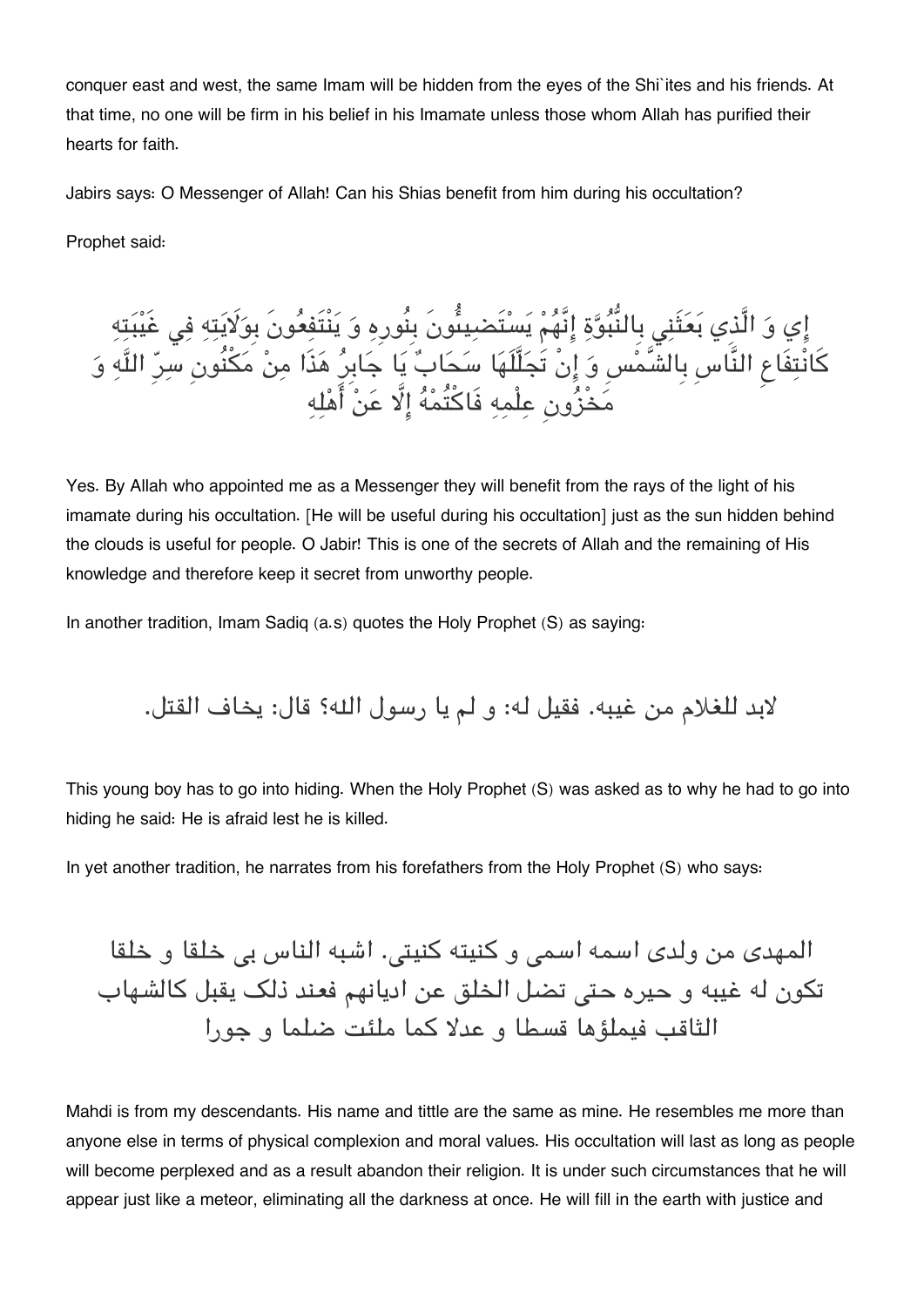equity just as it was filled with injustice and cruelty[7](#page--1-0).

In another tradition, Imam Sadiq (a.s) quotes the Holy Prophet (S) as saying:

طوب لمن ادرک قائم اهل بیت و هو مقتد به قبل قیامه یإتم به و بالائمه الهدی من قبله و یبرأ ال اله عز و جل من عدوهم اولئ رفقائ و اکرم أمت عل111

"Lucky is he who sees our Qa'im (Mahdi) and before his uprising, he, however, follows him and his guided predecessors and hates their enemies. They are my friends and companions and the best of my community."

Imam Sadiq (a.s) quotes the Holy Prophet (S) as having also said:

طوب لمن ادرک قائم اهل بیت و هو یاتم به ف غیبته قبل قیامه و یتول اولیائه و یعادی اعدائه ذل من رفقائ و ذوی مودت و اکرم امت ال یوم القیامه112

"Lucky is he who sees our Qa'im while he follows him during his occultation before his uprising, befriends his friends and antagonizes his enemies. He is among my friends and sympathizers and the best of my community until the Day of Judgment."

Imam Sadiq (a.s) similarly says that the Holy Prophet (S) said:

من انكر القائم من ولدی فی زمان عیبته فمات فقد مات میته جاهلیه113

He who denies Qa'im (Mahdi) from my offspring in the period of his occultation dies the death of ignorance.

In another tradition, Imam Sadiq (a.s) narrates from his great forefathers who quote the Holy Prophet (S) as saying:

القائم من ولدی اسمه اسم و کنیته کنیت و شمائله شمائل و سنته سنت یقیم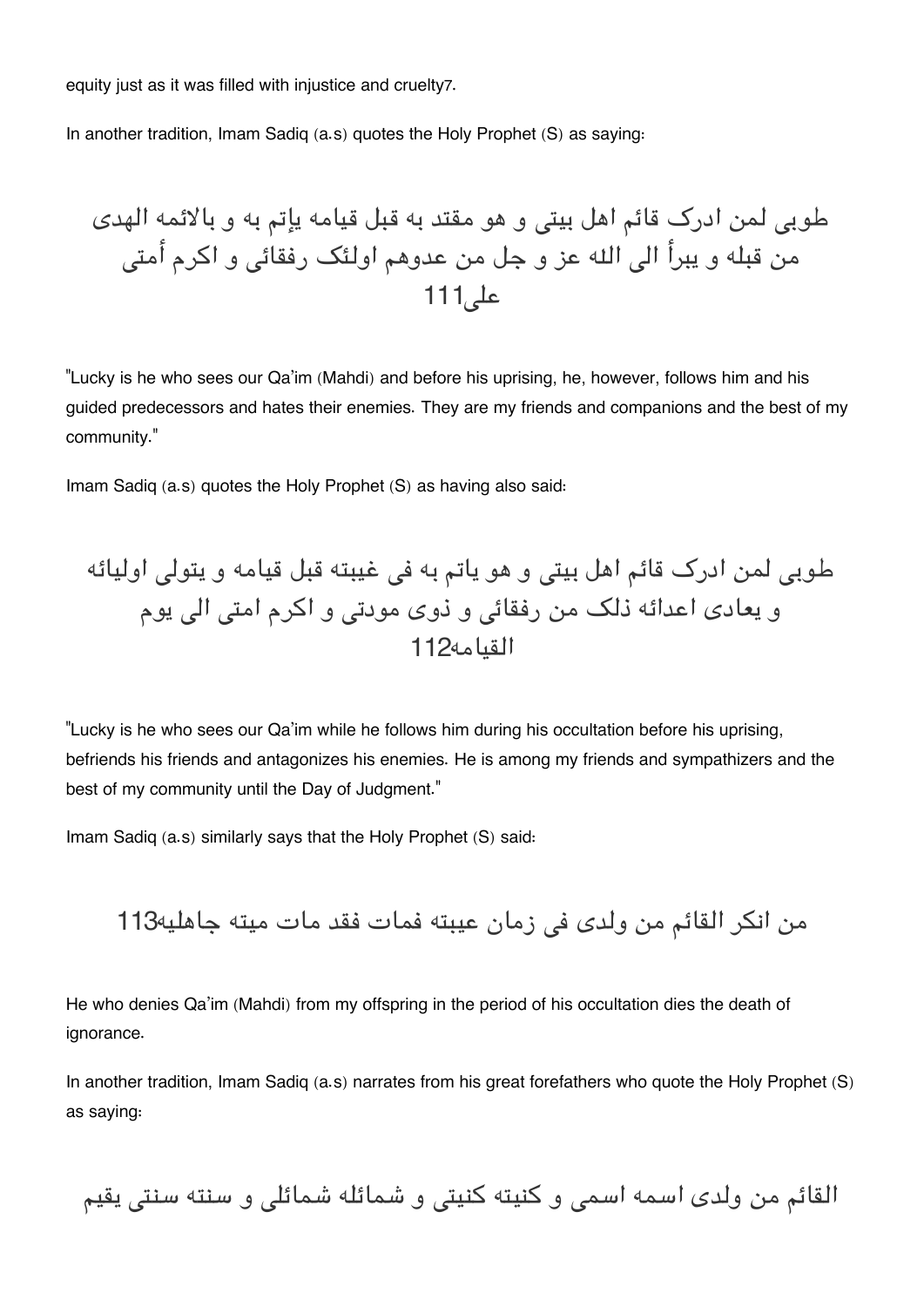الناس علی ملتی و شریعتی و یدعوهم الی کتاب ربی عز و جل من اطاعه فقد اطاعنی و من عصاه فقد عصانی و من انکره فی غیبته فقد انکرنی و من کذبه فقد کذبنی و من صدقه فقد صدقنی الی الله اشکو المکذبین لی فی امره و الجاحدین لقولی فی شأنه و المضلین لامتی عن طریقته (و سیعلم الذین ظلموا ای منقلب ینقلبون(

Qa'im (Mahdi) is from my descendants. His name and surname are the same as mine. His complexion is the same as mine. His tradition is the same as mine. He rules people on the basis of my tradition and asks people to act in accordance with my Lord's book (Quran). He who obeys him obeys me. He who denies him during his occultation denies me. He who refutes him refutes me. He who confirms him confirms me. I will complain before Allah against those who reject my words concerning him and prevents my people from following him. *And those who act unjustly shall know to what final place of turning they shall turn back* [8](#page--1-0).[9](#page--1-0)

Imam Sadiq (a.s) says Imam Ali (a.s) said:

و لیبعثن اله رجلا من ولدی ف آخر الزمان یطالب بدمائنا و لیغیبن عنهم تمييزا لاهل الضلاله حتى يقول الجاهل: ما لله في آل محمد من حاجه.

Allah shall send someone from my offspring at the end of the times. He will avenge our bloods. He will go into hiding in order to distinguish those who are misguided (from others). (His occultation will last so long that) ignorant people will say that there is no need for Prophet's household. [10](#page--1-0)

Imam Sadiq says:

ان لصاحب هذا الامر غیبه لابد منها یرتاب فیها کل مبطل

The one in authority (Imam Mahdi) shall go on an occultation which is inevitable. His occultation will take so long that all the people of falsehood will begin doubting. [11](#page--1-0)

#### **[The need to know the imam of the time](#page--1-0)**

Secondly there are many successively reported Shia and Sunni traditions that state that it is necessary to know the imam of the time and that the imams are twelve people from Prophet's household. These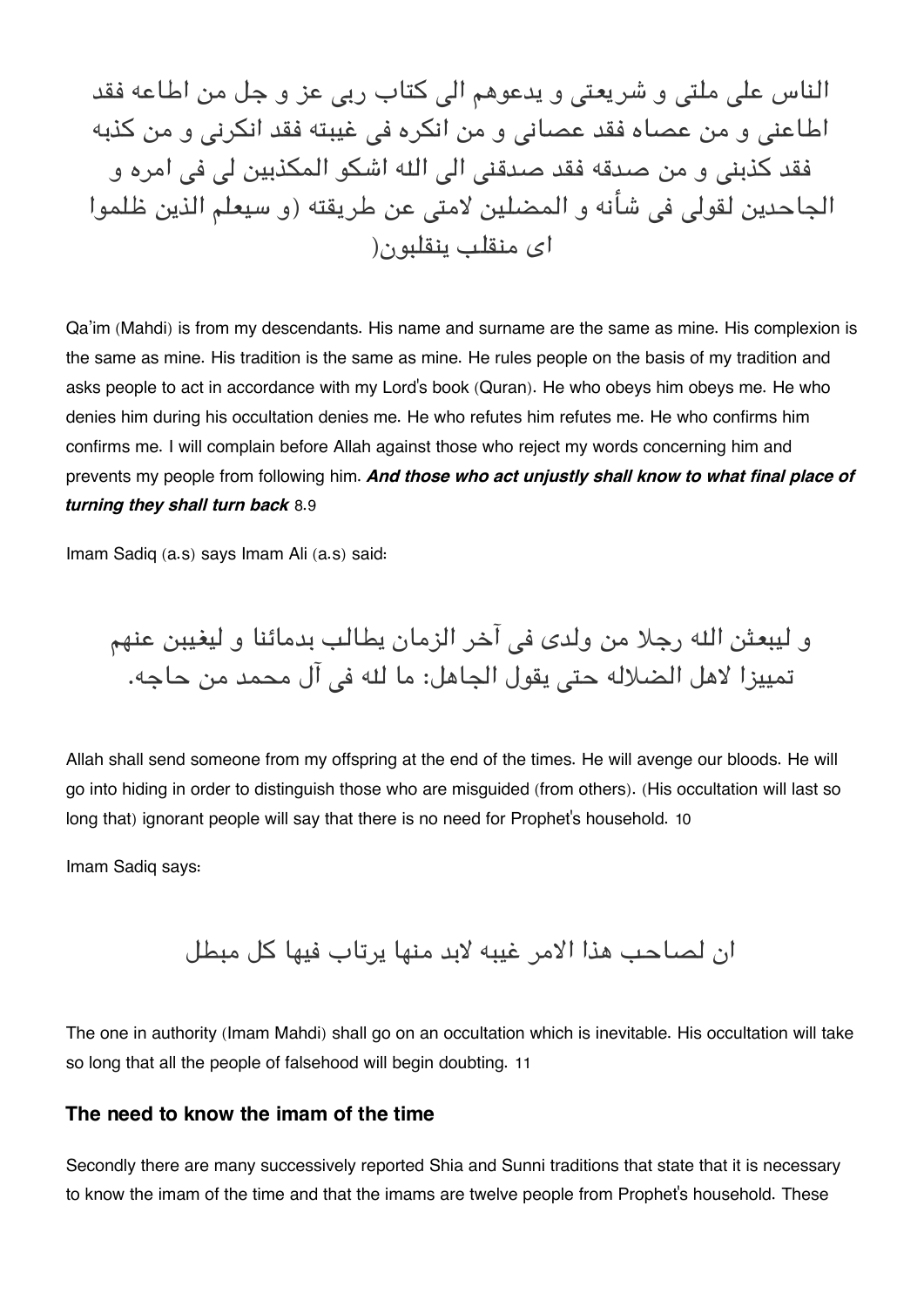traditions imply that Mahdi is the twelfth Imam and that he is born and is alive.

Now that Imam Mahdi is not present among us, he must be, on the basis of the traditions mentioned, somewhere hidden from our vision.

#### **[Harmony between occultation and imamate](#page--1-0)**

Thirdly we need to know that there is no contradiction between imamate and occultation. Allah appoints someone as an imam in order to guide

people through him and to make him an authority between Himself and them, but it is not Allah who has caused his occultation; it is rather people who have caused his occultation.

#### **[Imam Mahdi and divine grace](#page--1-0)**

Fourthly Khaja Nasir al-Din Tusi, a celebrated scholar commenting on Imam Mahdi says:

وجوده لطف و تصرفه لطف آخر و عدمه منا

His existence is a divine grace, his action is another divine grace and his absence is due to us.

Commenting on Khaja's words, Allama Hilli says: It is said that an imam is a divine grace as long as he can take actions through issuing orders and is actively present in society, but when he is missing (as in the case of Imam Mahdi) he is no longer a divine grace. Shias (in other words) do not consider what is a divine grace as necessary (and what they consider as necessary is not an instance of divine grace).

In response to this objection it has to be said that it is necessary to have an imam because of the following:

He protects religion against any addition and subtraction (innovation).

Obviously, if all those under obligation in every circumstance believe in the existence of an imam and in the necessity of the implementation of his orders, they will shun evil deeds and will instead do good acts.

No doubt, Imam's participation is a divine grace and this will not happen except through his presence. Thus Imam's existence is a divine grace and so is his participation.

In other words, imamate is a divine grace in many ways:

It is incumbent upon Allah to create an Imam, make him eligible, by giving him knowledge and power and pronounce clearly his genealogical details. All this is done by Allah the Almighty.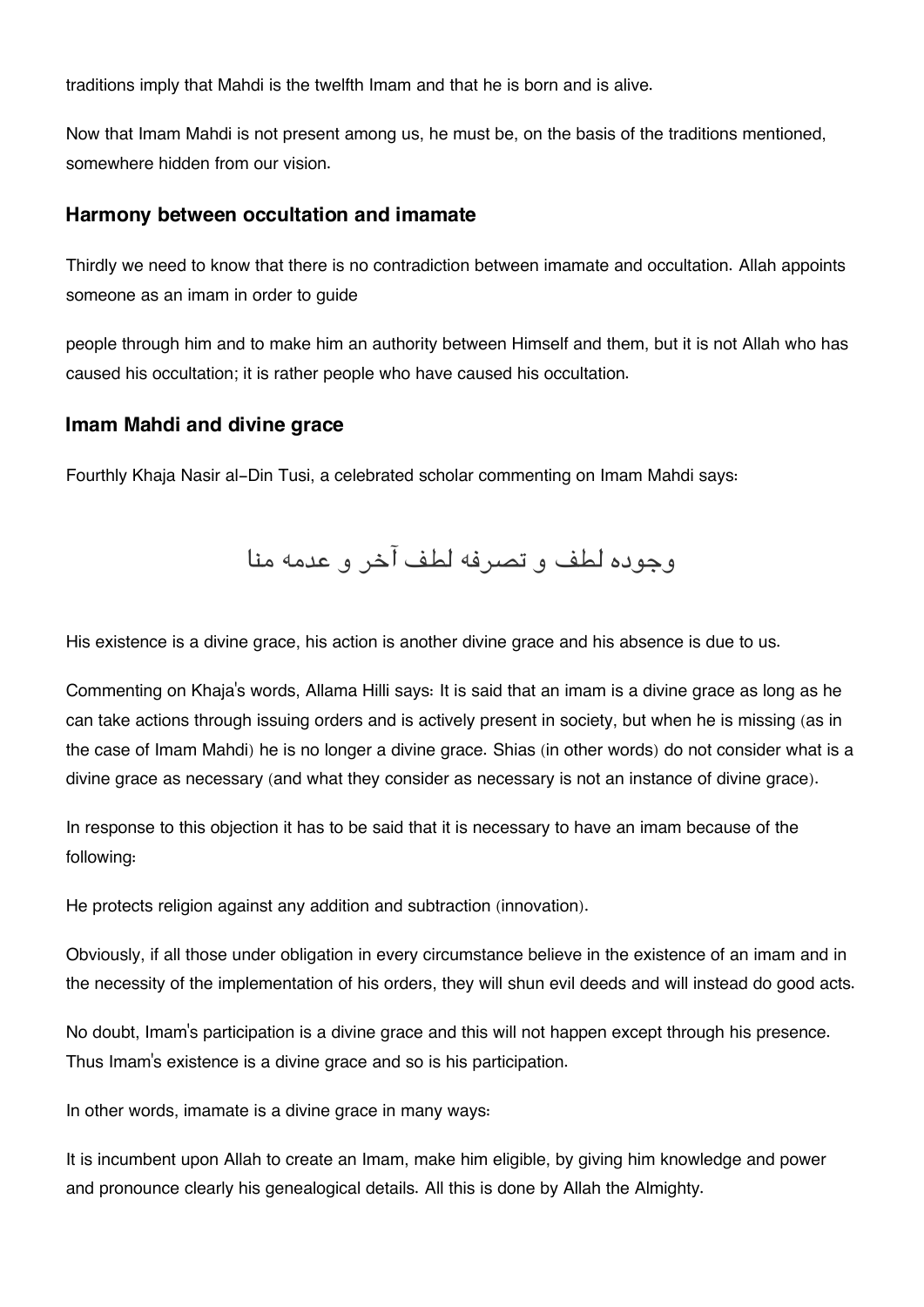It is incumbent upon the imam to accept imamate and to shoulder its responsibility.

It is incumbent upon people to help the imam and obey his commandments, but people however did not fulfill their responsibility. Thus Allah has not deprived people of this divine grace nor did the imam. It is hence the people themselves who have deprived themselves of this divine grace.[12](#page--1-0)

#### **[Uses of an absent imam](#page--1-0)**

Fifthly critics are not aware of the uses and advantages of the existence of an absent imam. They will not come to know about these things even if they want to do so.

There are some Shia scholars and even reliable Shia laymen who have met the Imam of the Time. Their stories are related by reliable people and are recorded in relevant books.

To solve many of their problems including their personal problems, (some) Shias have been able to meet the Imam and solve their problems through relying on his directives.

The hypocrites and the enemies of the imams do not naturally however accept such reports and thus we do not criticize them for that.

Moreover, Allah has appointed a prophet and an imam for every nation in order to guide them and set a divine authority among them. Many prophets were martyred during the very first days of doing their mission. Others were sent on exile. Can we say that sending such prophets was useless?

In short, the Imam is absent not because of Allah or his own observations, but because of the obstacles created by people. As soon as these obstacles are removed, he will appear, establishing a divine government and filling the world with justice and equity.

As to when the Imam appears, we do not know and it is Allah alone who knows about it.

# **[3. Where does he live?](#page--1-0)**

Before responding this question, we must ask as to where other great figures whom we consider alive because of reliable traditions, live.

As mentioned in some Shia books, Imam Mahdi lives in a place called Khadra Island. It seems that some great Shia scholars agree with this theory.

#### **[A baseless claim by Ibn Taymiyya and Ibn Khaldun](#page--1-0)**

As quoted before, Ibn Taymiyya is of the view that Shias believe that Mahdi has gone into hiding in a basement in Samarra (in Iraq). Ibn Khaldun repeats the same thing saying: "Shias think that their twelfth imam – Muhammad bin Hasan Askari called Mahdi – has gone into hiding in the basement of his father's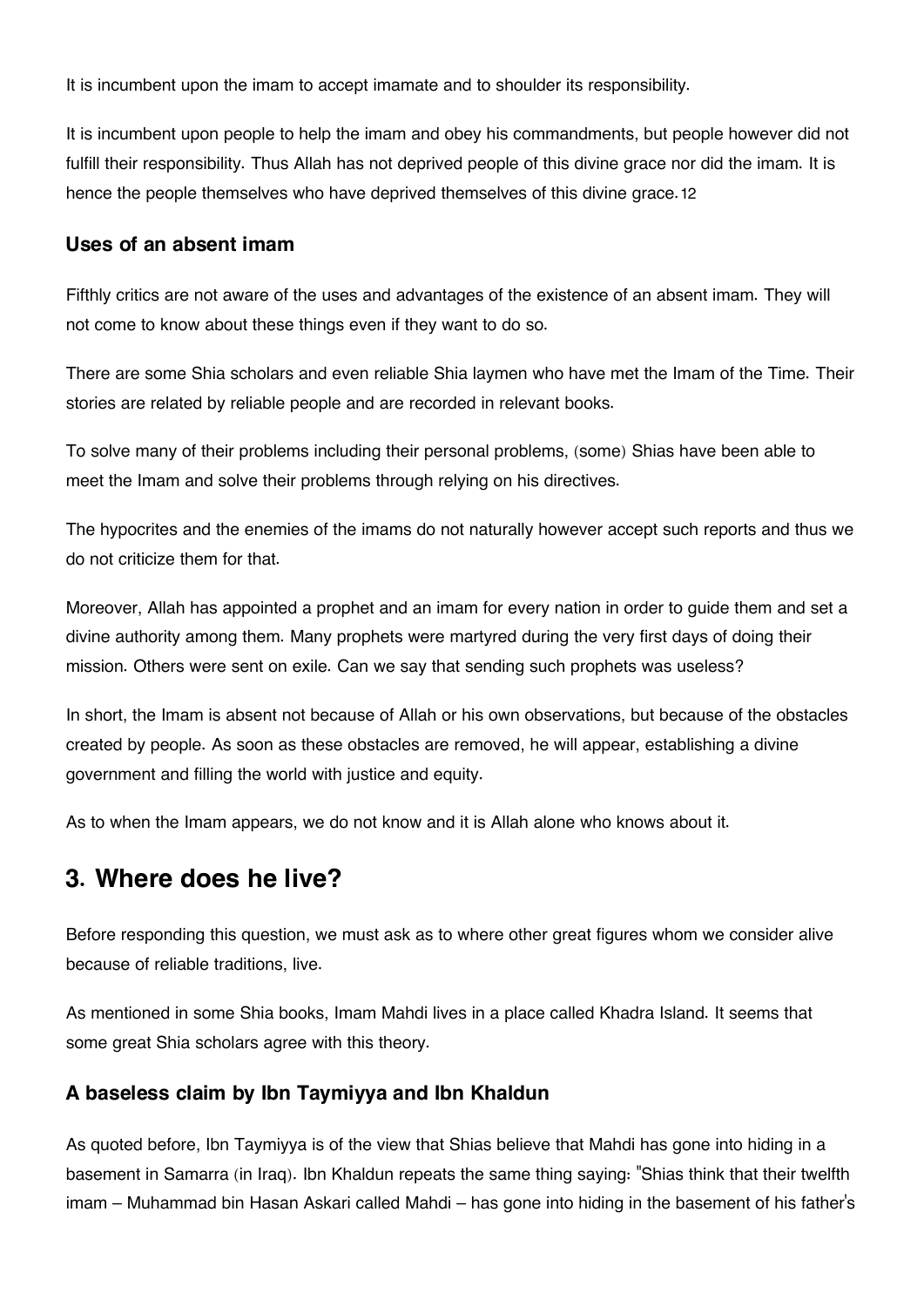house in Hilla, after he and his mother were arrested. (According to them) it is he who appears in the end of time establishing justice and equity in the world.

This Shiite belief is based on a tradition Timihdi has mentioned concerning Mahdi in his book. They are still waiting for his reappearance and that is why they call him 'awaited imam'.

After offering evening prayer, they stand every night at the door of this basement. They bring an animal for him to ride on and appeal to him by calling his name to appear. As darkness looms, they disperse. This is what they do in the coming nights as well. The aim is to show that they are, as they have pledged, waiting…"[13](#page--1-0)

These are some of the lies they attribute to poor Shias. Some Shias' enemies have even expressed these lies in the form of poems saying: "Is it not the proper time for the basement to give birth to …."

### **[A response by Shiite scholars](#page--1-0)**

I wish these people referred to a single Shiite tradition or a single word said by a Shiite scholar to prove their lies and accusations.

Great early and later Shiite scholars have decisively rejected such accusations. Below are some of their words:

Sheikh Arbili says: "Those who believe in Imam Mahdi do not claim that he lives in a basement. They instead believe that he is alive moving to and residing at different places in the world…"[14](#page--1-0)

Sheikh Noori Tabarsi (another Shiite scholar) says: "Though we tried our best, we could not find any evidence to show the truthfulness of their words (that Mahdi lives in a basement). Above all, traditions have made no mention of this 'basement' either".[15](#page--1-0)

Sayyid Sadr says: "The opinions expressed by some Shiite laymen are attributed to us by some Sunni scholars. I could not find any evidence to show these opinions are right".[16](#page--1-0)

Commenting on this issue, Allama Sheikh Abd al-Husayn Amini says: "The accusation of 'basement' is more embarrassing than any other accusations. Though some other Sunni scholars have related this accusation as well, he (Ibn Tamiyya) has extremely exaggerated about it adding donkeys to horses.

He claims that Shias do this ritual every night and they have been doing it for the past one thousand years.

This is while Shias do not believe that their imam has disappeared in a basement. He has not hidden himself in that place nor will he arise from that place. According to Shiite beliefs that are based on sound traditions, Mahdi will appear in Mecca.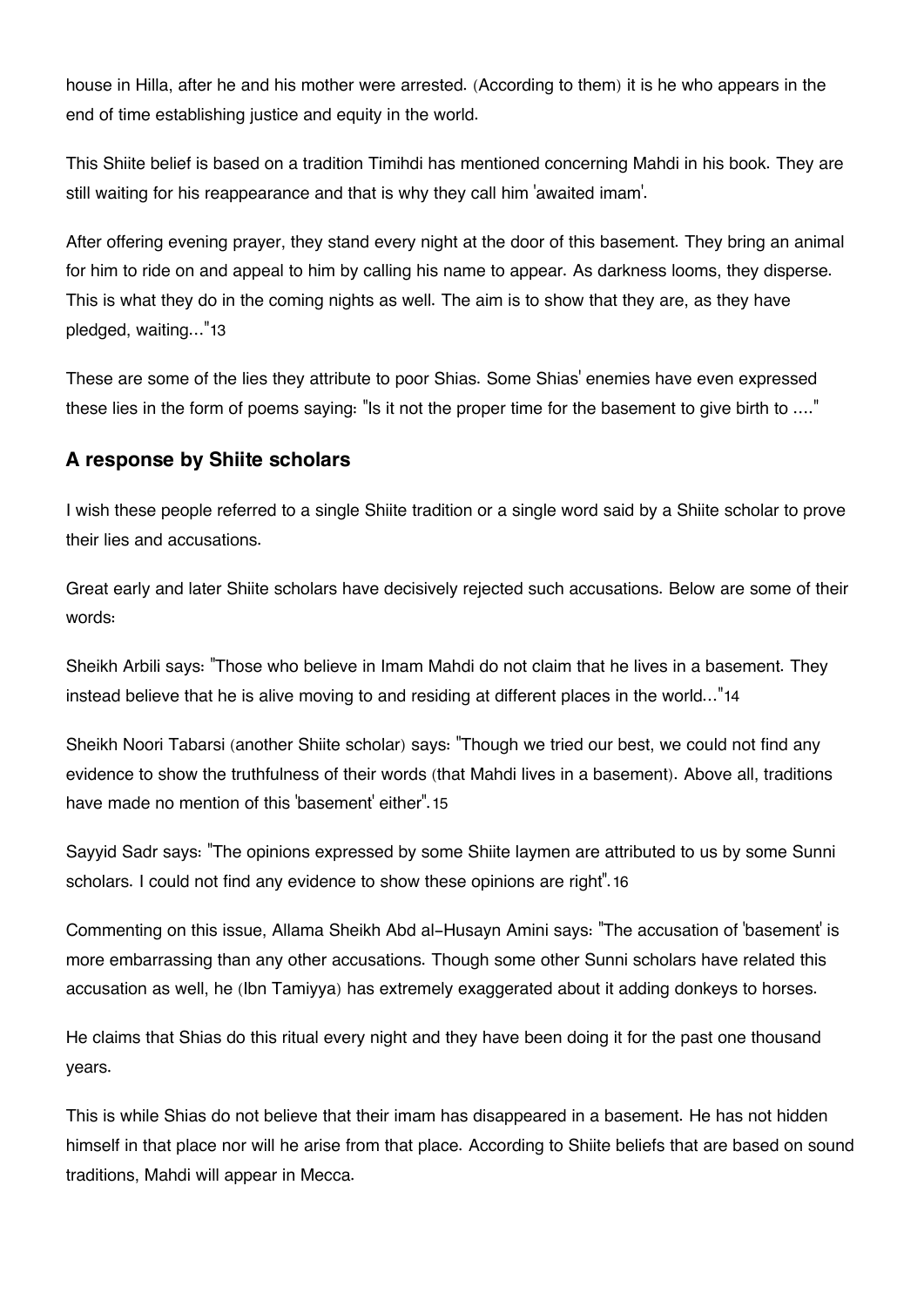No (important) Shia believes that the basement is the place where he disappeared. Basement is a place each house had at that time. They made it in order to use it when the weather was very hot.

The basement of the Imam's house is so important because it is related to him and other imams. This basement was used, like the rooms of his house, by three imams. Other houses belonging to anyone of the infallibles (including the Holy Prophet (S)) have the same place and status no matter where they are located. This is because Allah has said:

# فِي بُيُوتِ أَذِنَ اللَّهُ أَنْ تُرْفَعَ وَيُذْكَرَ فِيهَا اسْمُهُ يُسَبِّحُ لَهُ فِيهَا بِالْغُدُوِّ وَالْآصَالِ

## *In the houses which Allah has permitted to be exalted and that His name may be remembered in them, there glorify Him therein in the mornings and the evenings.* [17](#page--1-0)

I wish these liars reached a similar conclusion about the said basement so that we would not observe the signs of fabrication and lie in their words.

As an instance, in his travel account, Ibn Batuta says that the said basement is located in Hilla.[18](#page--1-0)

In his *Akhbar al-Duwal*, Qarmani claims that it is located in Baghdad. Others have pointed out that this place is located in Samarra. Qamisi who lived years later than the above mentioned figures, was not aware of the location of this basement. Only to deceive others, he has made use of the term 'basement'.

Having tried their best, Suwaidi and his likes were not able to find a single document in Shiite traditions or Shiite scholars' words, to prove their point of view."[19](#page--1-0)

#### **[The Samarra basement as a holy place](#page--1-0)**

Some Sunni scholars like Ibn Khallakan[20](#page--1-0) and Hafiz Ganji have considered the issue of 'basement' as indisputable and thus they have defended it on certain grounds.[21](#page--1-0)

It is worth mentioning that the quotations we quoted from Shiite scholars (that according to Shia he does not live a basement) do not reject respecting and paying homage to the basement located in the neighborhood of the holy shrines of Imam Hadi and Imam Hasan Askari in Samarra (in Iraq). This basement is no doubt a holy place used by Prophet's household and that is why believers visit it.

# **[4. When will Imam Mahdi reappear?](#page--1-0)**

As mentioned before, the reappearance of Imam Mahdi depends on the fulfillment of certain conditions. (If these conditions are fulfilled he will appear.) Some Shiite traditions state that he will suddenly reappear.[22](#page--1-0)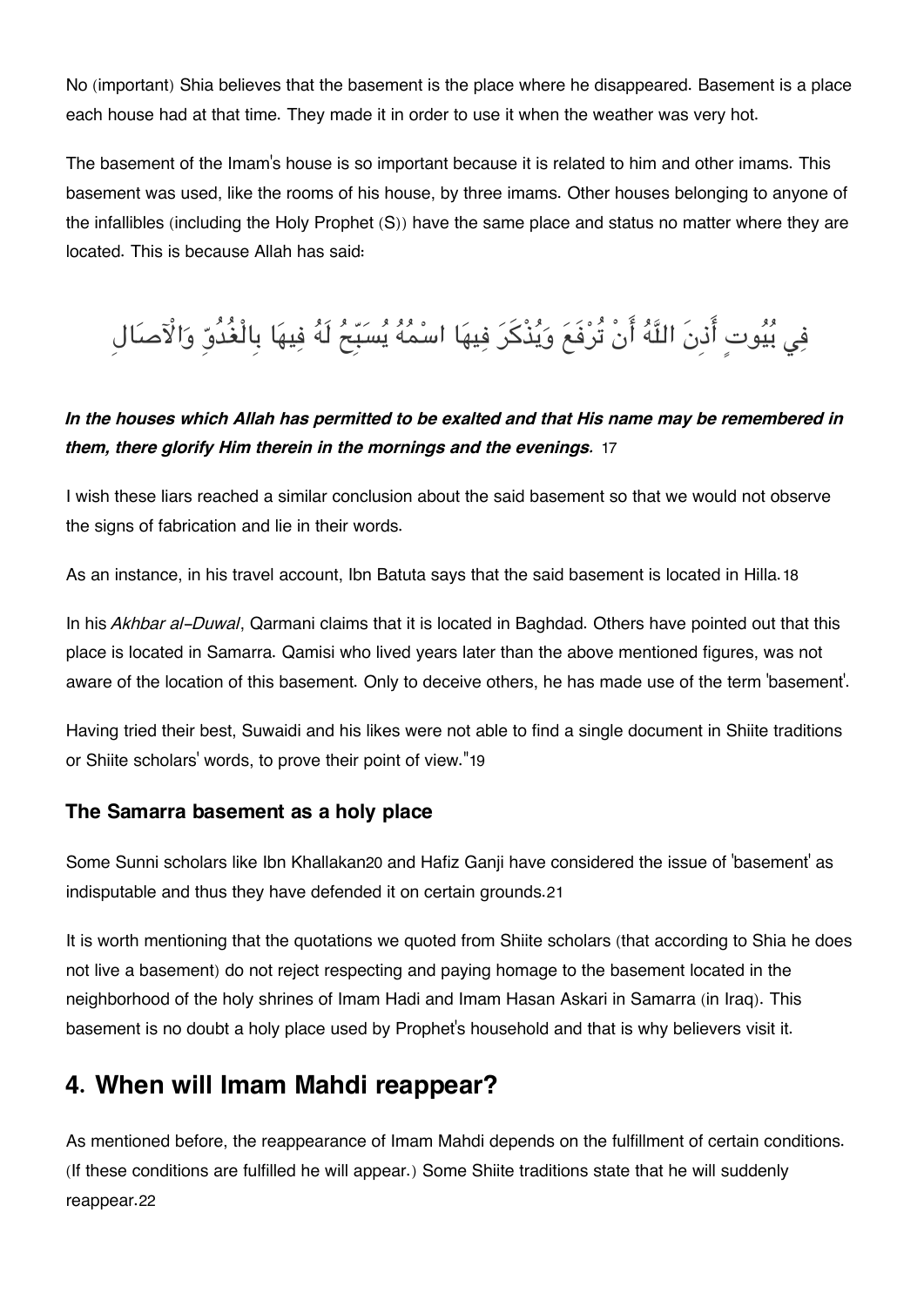### **[How does Imam Mahdi judge?](#page--1-0)**

Based on Shiite traditions, his judgments are similar to those of Prophet Dawood. The Holy Prophet (S) states:

انما اقضی بینکم بالبینات و الایمان و بعضکم الحن بحجته من بعض و ایما رجل قطعت له قطعه فانما اقطع له قطعه من نار

He is abler than others in terms of presenting formal arguments….[23](#page--1-0)

To explain it, it has to be said that whenever two people disputed on something they would go before the Holy Prophet (S). The Holy Prophet (S) would ask the complainant to offer his evidence. If he offered reliable evidence the Holy Prophet would take that thing (on which they were disputing) from the accused and gave it to him.

In other words, the Holy Prophet's judgments were based on formal arguments and outward evidence. That is why the Holy Prophet himself says that his judgments are based exclusively on formal arguments and evidence. He adds that if the complainant's arguments are false he must make sure that what he earns through such arguments is Hell's fire.

In other words, the Holy Prophet wants to say that he is duty bound to judge on the basis of formal argument and evidence. (To judge on such basis is not immune from errors). Thus if the complainant knows that he is not right he must not proceed further.

Thus Islamic judgments whether at the time of the Holy Prophet or after him were passed on the basis of formal and conventional rules and regulations and these rules and regulations were nothing more than formal arguments and evidence.

After reappearing, Imam Mahdi will not however judge on the basis of such rules and regulations. He will instead judge on the basis realities on the ground (for Allah helps him know the realities sooner than others).

For example, if he observes that (a) belongs to (x) but (y) claims that he owes it, he will take (a) from (y) and give it (x) (without following the formal procedures). Similarly if he observes that (x) has unjustly occupied (a), he will order him to evacuate it and submit it to its owner, even though (x) has strong formal arguments acceptable at courts.

In other words, Imam acts in accordance with realities rather than conventional rules and regulations. (It is on the basis of such a procedure that) he can quickly return all rights back to their owners.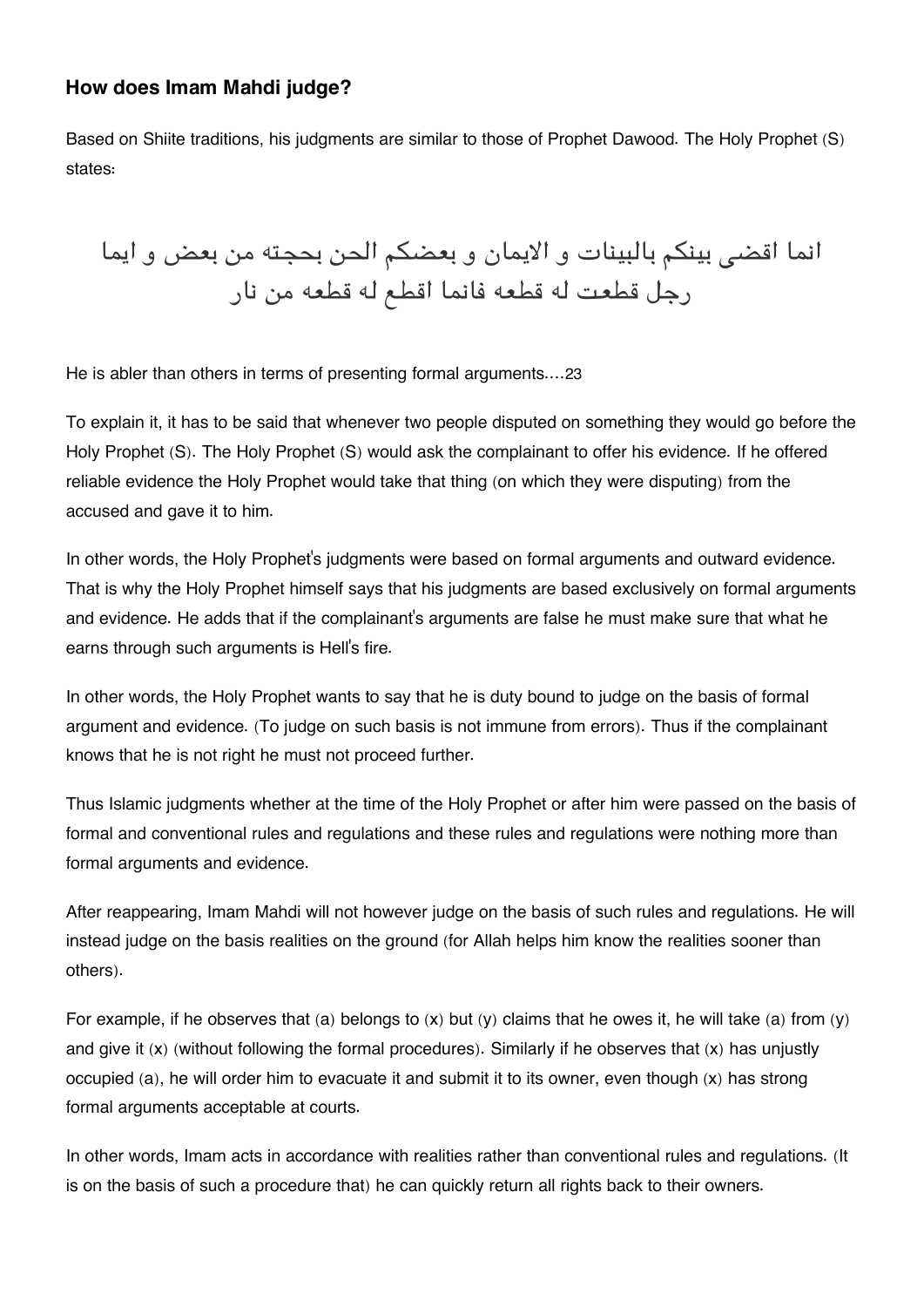## **[Waiting and Those Who Wait](#page--1-0)**

Now that we came to know that the Imam appears very suddenly and that he judges on the basis of realities rather than formal rules, we need to know about our duties (during the time of occultation) towards ourselves, Allah

and others. We can better understand the importance of these duties if we pay attention to the following two points:

One: It is possible for the Imam to reappear at any moment.

Two: Once he reappears, he will judge (as mentioned before) on the basis of realities rather than formal rules.

Given all these, what are the responsibilities of each one of us?

In a tradition, it has been stated that the best deed is waiting for his reappearance.[24](#page--1-0)

Considering all these facts, we can come to know why the holy imams prevented their companions from making haste in asking for his reappearance and stressed that they only needed to follow their Lord and pray for his reappearance.

In other words, waiting for the Imam's reappearance and his righteous government is a good way for individual and social reform. If we are able to reform ourselves, we will be included among the Imam's companions and helpers.

#### **[Waiting and praying for Imam](#page--1-0)'s reappearance**

We are told to pray a lot for the infallibles' reappearance and wait for their arrival. Waiting is nothing but self-purification and compliances with the realities on the basis of which the Imam will rule. We need to give to others what we owe to them. In our societies, there might be people with properties they really do not owe. Once the Imam reappears, he will confiscate such properties and give them back to their real owners.

Thus we can pave the ground for his reappearance if we pay attention to the issue of self-purification and practically abide by religious rules on personal and social levels.

Commenting on the issue of reappearance, Imam Ali (a.s) says:

ِ الزَمُوا الأَرْضُ وَ اصْبِرُوا عَلَى الْبَلاءِ وَ لا تُحَرِّكُوا بِايْدِيكُمْ وَ سَيُوفِكُمْ فِي هُوَى الْسِنَتِكُمْ وَ لا تَستَعْجِلُوا بِمَا لَمْ يَعَجِّلْهُ اللَّهُ لَكُمْ فَإِنَّهُ مَنْ مَاتَ مِنْكُمْ عَلَى فِرَاشِهِ وَ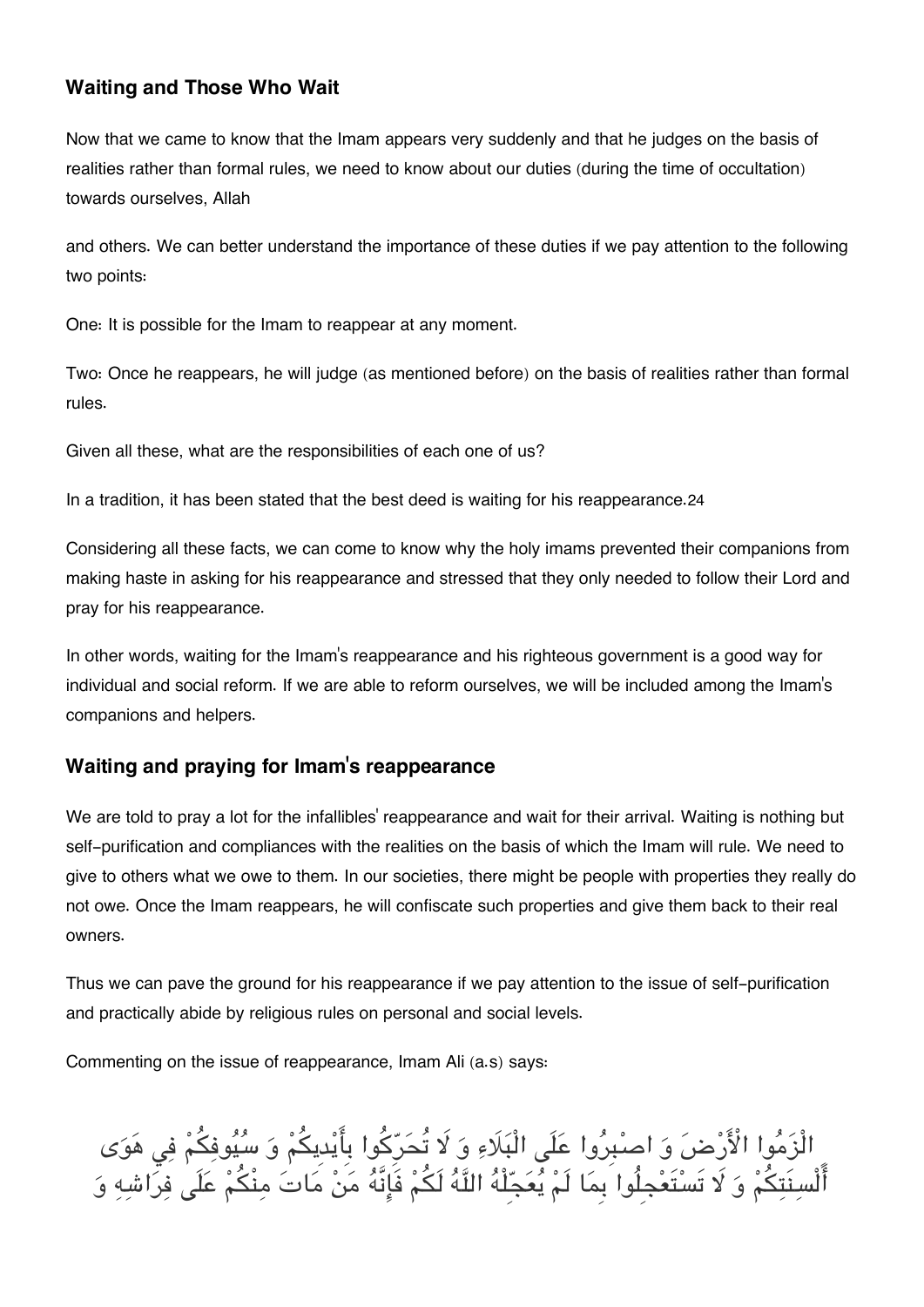هُوَ عَلَى مَعْرِفَةِ حَقّ رَبِّهِ وَ حَقّ رَسُولِهِ وَ أَهْل بَيْتِهِ مَاتَ شَهِيداً وَ وَقَعَ أَجْرُهُ عَلَى اللّهِ وَ اسْتَوْجَبَ ثَوَابَ مَا نَوَى مِنْ صَالِحٍ عَمَلِهِ وَ قَامَتِ النِّيّةُ مَقَامَ إِصَلاتِهِ لِسَيْفِهِ فَإِنْ لِكُلِّ شَيْءٍ مَدَّةً وَ أَجَلا

Stick to the earth, keep patient in trials, do not move your hands and swords after the liking of your tongues, and do not make haste in matters in which Allah has not asked for haste because any one of you who dies in his bed while he had knowledge of the rights of Allah and the rights of His Prophet and members of the Prophet's house, will die as martyr. His reward is incumbent on Allah. He is also eligible to the recompense of what good acts he has intended to do, since his intention takes the place of drawing his sword. Certainly, for everything there is a time and a limit. [25](#page--1-0)

Shiite traditions maintain that anyone who has the above-mentioned qualities and dies before the Imam appears his reward is similar to the rewards of those who really serve Mahdi and fight in his company.

In a tradition, Imam maintains:

فانه من مات منكم على فراشه و هو على معرفه حق ربه و حق رسوله و اهل بیته مات شهیدا و وقع اجره عل اله و استوجب ثوب مانوی من صالح عمله و قامت النیه مقام اصلاته لسیفه فان لل شء مده و اجلا

Verily he who dies from among you in his bed while he recognizes the right of his Lord, the right of His Messenger and the right of Prophet's household dies as a martyr. His reward is upon Allah. He deserves the reward of the good deeds he has intended to perform. His intention to do good deeds will be considered as his actions. [26](#page--1-0)

#### **[Waiting and taking preparation for his reappearance](#page--1-0)**

Though we are supposed to pray for his immediate reappearance, we must get fully ready to help him in case he appears. If every Shia acts in accordance with his duties and recognizes the rights of Allah, His Messenger and Prophet's household, the ground will be automatically paved for the Imam's reappearance. (Now if the Imam reappear, so much the better, if not) they have at least acted in accordance with their duties towards their Imam. Our main goal was also to explain this.

We ask Allah, the Glorious, to (further) acquaint us with His rights, His Messenger's rights, and the rights of Prophet's household and help us do our duties.

Peace and blessing be upon Muhammad and his pure progeny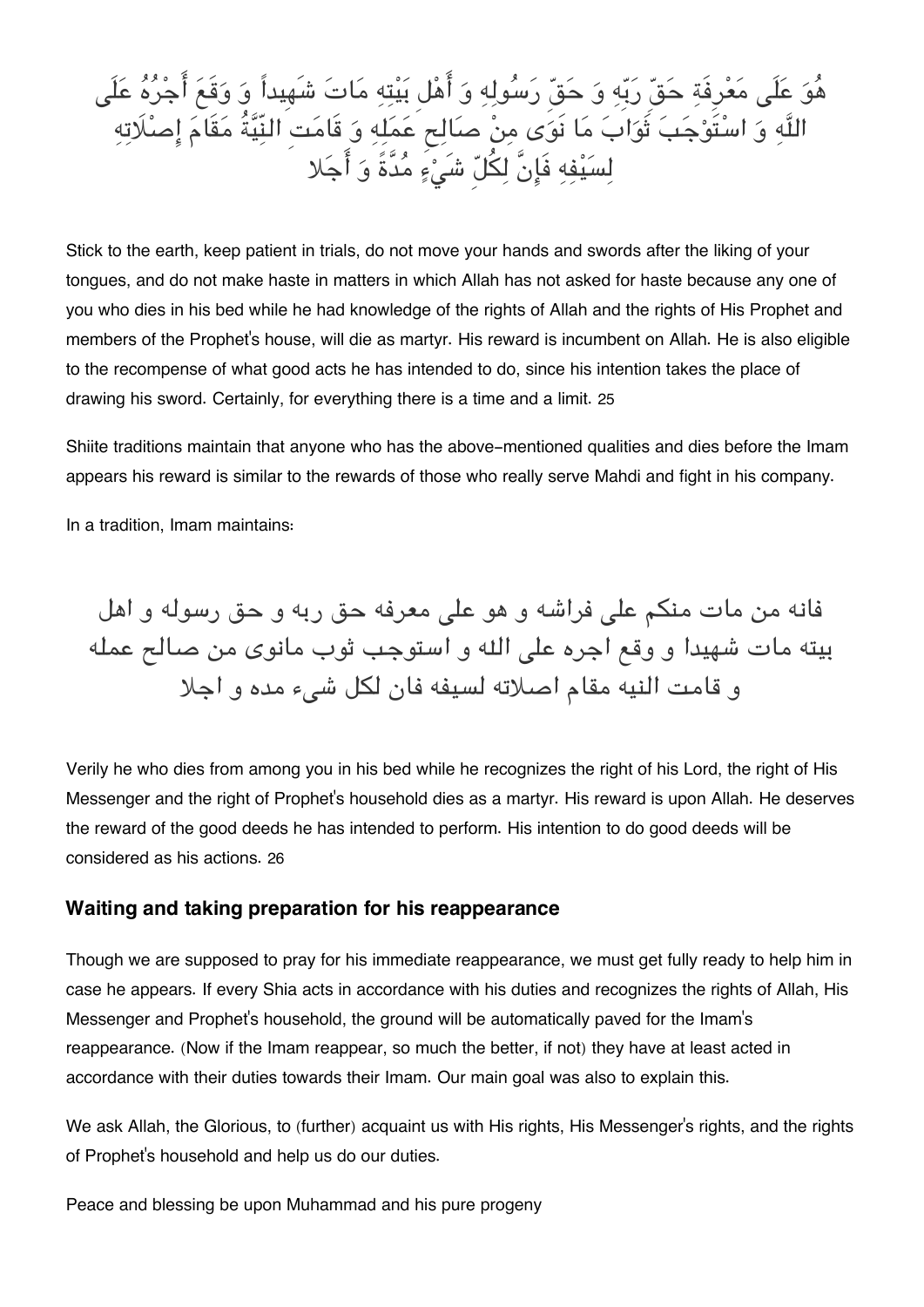- [1.](#page--1-0) Sharh al-Maqasid, vol. 5, p. 313.
- [2.](#page--1-0) Minhaj al-Sunna, vol. 4, p. 93.
- [3.](#page--1-0) Al-Isaba, vol. 1, p. 429.
- [4.](#page--1-0) Tahdib al-Asma wa al-Lughat, vol. 1, p. 176.
- [5.](#page--1-0) Miqat al-Mafatih, vol. 9, p. 962.
- [6.](#page--1-0) Quran, Sura an-Nisa, 4:59.
- [7.](#page--1-0) Kamal-al-Din, vol. 1, p. 287.
- [8.](#page--1-0) Quran, Shu'ara, 227.
- [9.](#page--1-0) Kamal-al-Din, vol. 2, p. 411.
- [10.](#page--1-0) Nu'amani, Kitab al-Ghayba, p. 140.
- [11.](#page--1-0) Ilal-al-Sharae'a, vol. 1, p. 245.
- [12.](#page--1-0) Kashf al-Murad fi Sharh Tajrid al-Itiqad, pp. 491 492.
- [13.](#page--1-0) Muqaddima Ibn Khaldun, p. 352.
- [14.](#page--1-0) Kashf al-Ghumma fi M'arifat al-Aamma, vol. 3, p. 283.
- [15.](#page--1-0) Kashf al-Astar an Wajh al-Imam al-Ghaeb an al-Absar, p. 212.
- [16.](#page--1-0) Al-Mahdi, p. 155.
- [17.](#page--1-0) Quran, Noor, 36.
- [18.](#page--1-0) Safar Nama Ibn Batuta, vol. 2, p. 198.
- [19.](#page--1-0) Al-Ghadir fi al-Kitab wa al-Sunna wa al-Adab, vol. 3, p. 308.
- [20.](#page--1-0) Wafayat al-Aayan, vol. 1, p. 372.
- [21.](#page--1-0) Al-Bayan fi Akhbar Sahib al-Zaman.
- [22.](#page--1-0) Sheik Mufid, Kitab al-Mazar, p. 9 and al-Ihtijaj, vol. 2, p. 324.
- [23.](#page--1-0) Al–Kafi, vol. 7, p. 414. There are other versions of this tradition as well. See for example this one: نات
- .Jawmi'a al–Kilam, p. 698. و الأيمان و بعضكم ألحن بحجّته من بعض فأيّما رجل قطعت له من مال أخيه شيئا فإنّما قطعت له به قطعة من النّار
- [24.](#page--1-0) Saduq, al-Khisal, p. 616.
- [25.](#page--1-0) Nahj al-Balagha, Sermon 190.
- [26.](#page--1-0) Ta'awil al-Ayat, p. 642, Bihar al-Anwar, vol. 52,p. 144.

# **Bibliography**

- 1. The Holy Quran
- 2. Nahj al-Balagha

3. Ahmad bin Muhammad bin Siddiq, Abu al-Fayz Ghamari Hasani Azhari Maghribi, Ibraz al-Wahm al-Maknoon,

4. Abu Mnsur Ahmad bin Ali bin Abi Talib Tabarsi, al-Ihtijaj, Beirut, Mu'assia Aalami.

5. Shams al-Din Sakhawi, Istijlab Irtiqa al-Ghuraf.

6. Ahmad bin Ali bin Hajar Asqalani, al-Isaba fi Tameez al-Sahaba, Beirut, Dar al-Kutub al-Ilmiyya, 1415 AH.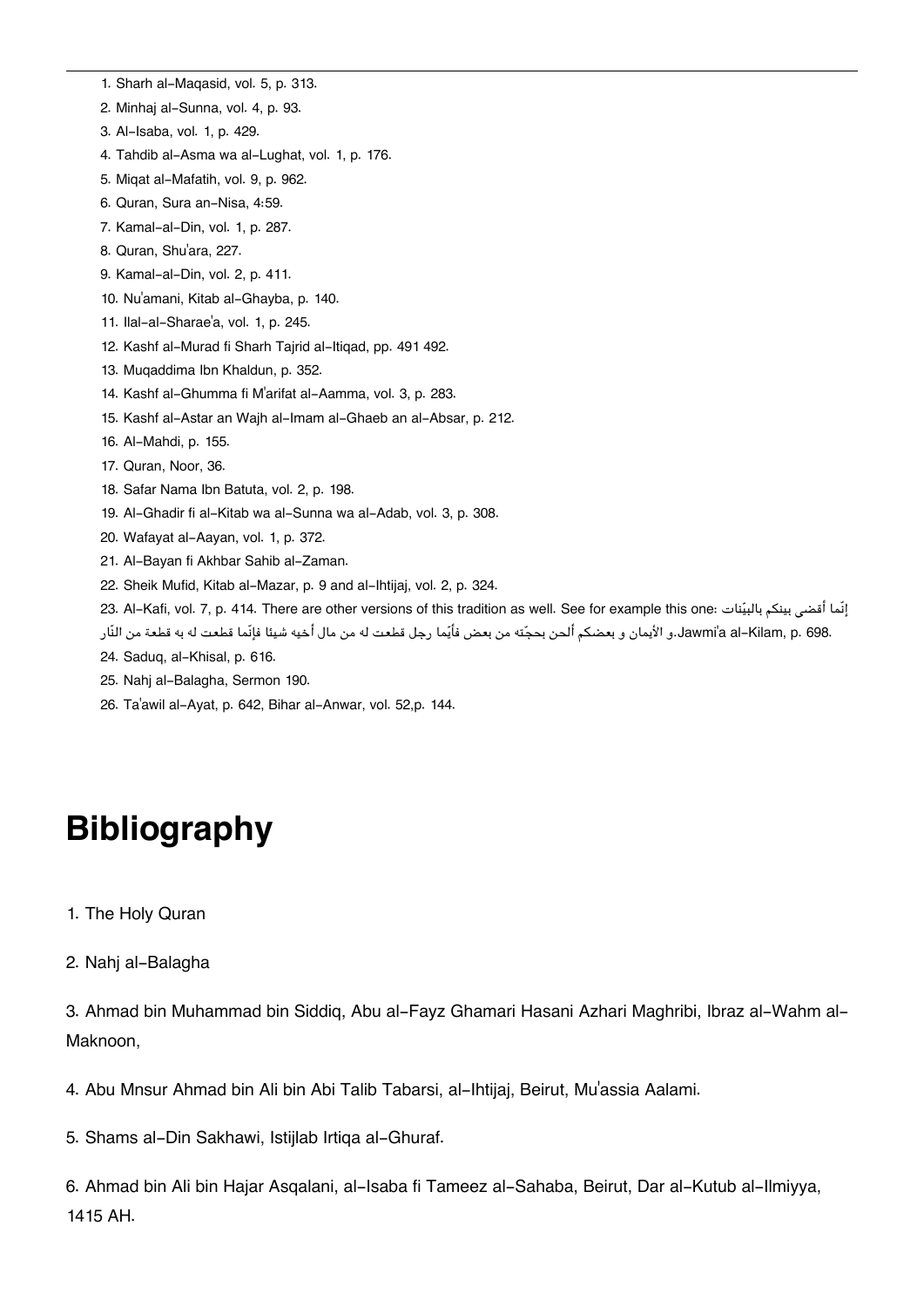7. Sayyid Muhsin Amin, A'ayan al-Shia, Beirut, Dar al-Ta'aruf, 1403 AH.

8. Muhammad Baqir Majlisi, Bihar al-Anwar, Beirut, Dar al-Ihya al-Thurath al-Arabi, 1403 AH.

9. Sheikh Ali Muttaqi Hindi, al-Burhan fi 'Alamat al-Mahdi, Qom, Matba'a Khayyam.

10. Abu Ja'afar, Muhammad bin Hasan bin Farrukh Saffar, Basaer al-Darajat, Tehran, Manshurat A'alami, 1404 AH.

11. Abu Abdullah Muhammad bin Yusuf bin Muhammad Qarshi Ganji Shafi'ai, al-Bayan fi Akhbar Sahib al-Zaman, Njaf, Haidariyya, 1390 AH.

12. Sayyid Sharaf al-Din Ali Husayni Astarabadi Najafi, Ta'awil al-'Ayat, Qom, Madrasa Imam Hadi, 1407 AH.

13. Sheikh Mansur Ali Nasif, Al-Taj al-Jami'a Lilusul fi Ahadith al-Rasul, Beirut, Dar Ihya al-Turath al-Arabi.

14. Abdur Rahman bin Khaldun Maghribi, Tarikh Ibn Khaldun, Beirut, Dar al-Kitab Lubnani.

15. Khatib Baghdadi, Tarikh Baghdadi, Beirut, Dar al-Kutub al-Ilmiyya, first edition, 1417 AH.

16. Imam Fakhr Razi, Tafsir Fakhr Razi (Tafsir al-Kabir), Beirut, Dar Ihya al-Turath al-Arabi, third edition.

17. Nizam al-Din Nayshaburi, Gharaeb al-Quran wa Raghaeb al-Furqan.

18. Ibn Hajar Asqalani, Taqrib al-Tahdib, Beirut, Dar al-Kutub al-Ilmiyya, second edition, 1415 AH.

19. Sheikh Abdullah Muhammad Hasan bin Mula Abdullah Mamqani Najafi, Tanqih al-Maqal fi Ilm al-Rijal.

20. Nawavi, Tahdib al-Asma wa al-Lughat, Beirut, 1416 AH.

21. Ibn Hajar al-'Asqalani, Tahdib al-Tahdib, Beirut, Dar al-Kutub al-Illmiyya, 1415 AH.

22. Jamal al-Din Abu al-Hajjaj Yusuf Mazzi, Tahdib al-Kamal fi Asma al-Rijal, Beirut, 1415 AH.

23. Mubark bin Muhammad Shaybani known as Ibn Athir, Jami'a al-Usul, Beirut, Dar al-Fikr, 1417 AH.

24. Muhammad bin Ahmad Ansari Qurtabi, al-Jami'a li Ahkam al-Quran, Beirut, Dar Ihya al-Turath al-Arabi.

25. Ali bin Dawood Husayni Samhoodi, Jawaheer al-Aqdin, Beirut, Dar al-Kutub al-Ilmiyya, 1415 AH.

26. Jalal al-Din al-Suyuti, al-Havi lil Fatawa, Beirut, Dar al-Kutub al-Ilmiyya, 1408 AH.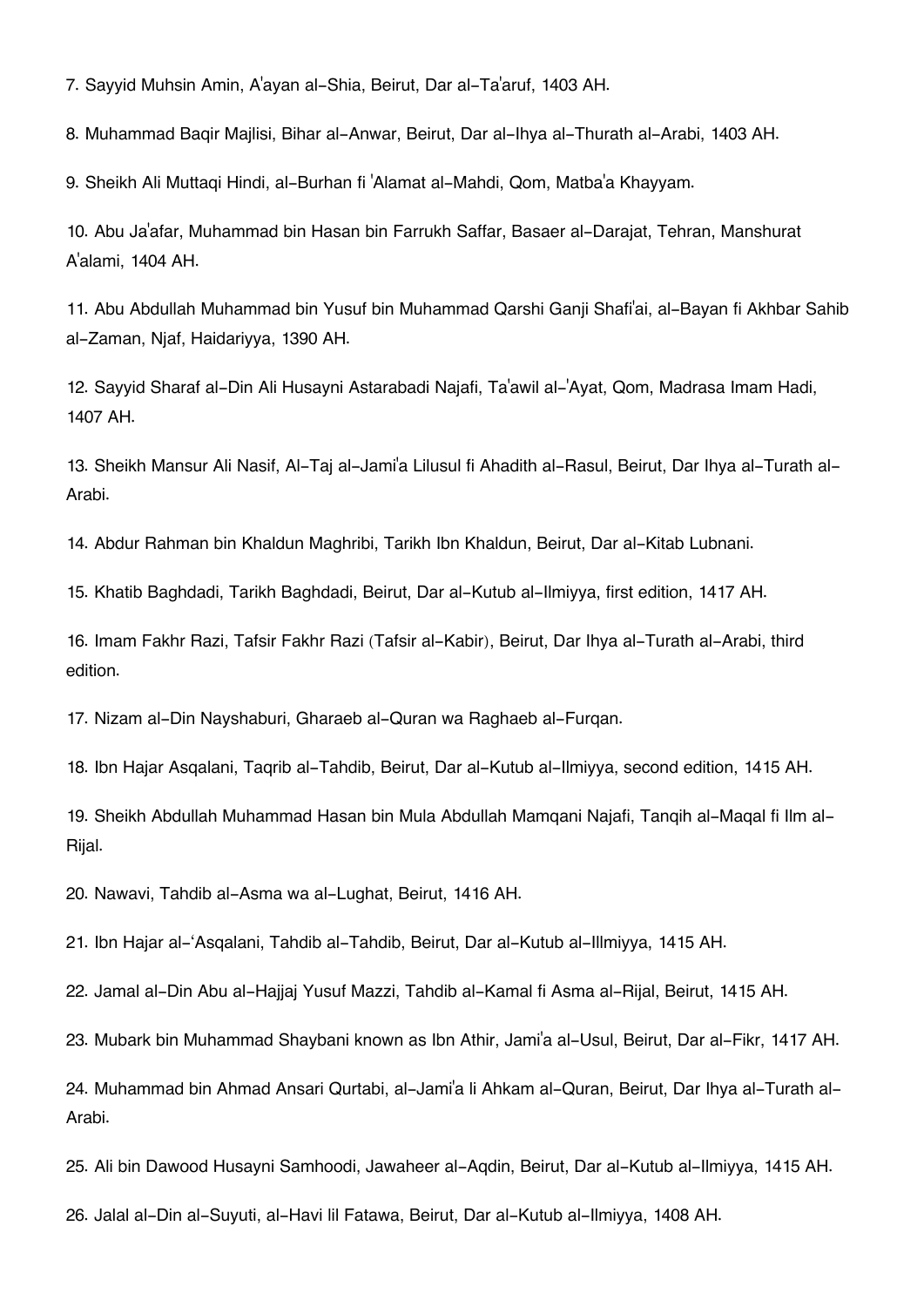27. Muhammad Ibn Ali Ibn Husayn Ibn Musa Ibn Babuwaih, known as Sheikh Saduq, al-Khisal, Qom, Intisharat Jami'a Mudarrisin.

28. Jalal al-Din Suyyti, al-Durr al-Mansur fi al-Tafsir bi al-Ma'athur, first edition, 1421.

29. Ibn Majah, Sunan, Beirut, Dar al-Jil, first edition, 1418 AH.

30. Abu Dawood, Sunan, Beirut, Dar al-Kutub al-Ilmiyya, first edition, 1416 AH.

31. Sa'ad al-Din Taftazani, Sharh al-Maqasid, Qom, Manshurat Sharif Razi, 1409 AH.

32. Zarqani Maliki, Sharh Mawahib al-Ladunniya, Beirut, Dar al-Ma'arifa, 1414 AH.

33. Abdullah bin Habban, Sahih Ibn Habban, Beirut, Mu'assisa al-Risala, 1414 AH.

34. Bukhari, Sahih, Beirut, Dar Ibn Kathir, fifth edition, 1414 AH.

35. Muhammad bin Isa bin Sura Tirmidhi, Sahih Tirmidhi, Beirut, Dar al-Fikr, 1403 AH.

36. Muslim bin Hajjaj Nayshaburi, Sahih Muslim, Beirut, Dar al-Fikr, first edition, 1407AH.

37. Ahmad Ibn Muhammad Ibn Muhammad Ibn Ali Ibn Hajar Haithami Makki, al-Sawaeq al-Muhriqa, Beirut, Mu'assisa Risalat, first edition, 1417 AH.

38. Muhammad bin Sa'ad, al-Tabaqatal-Kubra, Beirut, Dar al-Kutub al-Ilmiyya, 1418 AH (second edition).

39. Yusuf bin Yahya bin Ali bin Abdulaziz Maqdisi Shafi'ai, 'Aqd al-Durar fi Akhbar al-Muntazar, Cairo, Maktaba Alam al-Fikr, 1399 AH.

40. Abu Umar Ahmad bin Abd Rabbihi Qurtubi, al-'Aqd al-Farid, Beirut, Dar al-Kitab al-Arabi, 1403 AH.

41. Muhammad bin Babway known as Sheikh Saduq, Ilal al-Sharae'a, Qom, Intisharat Sharif Razi, 1421 AH.

42. Abu Muhammad Abdullah bin Muslim bin Qatiba Daynoori, Uyun al-Akhbar, Qom, Manshurat Sharif Razi, 1415 AH.

43. Sheikh Abd al-Husayn Ahmad Amini Najafi, al-Ghadir fi al-Kitab wa al-Sunna wa al-Adab, Beirut, Dar al-Kitab al-Arabi.

44. Abu Abdullah Muhammad bin Ibrahim bin Ja'afar Nu'amani, al-Ghayba, Qom, Manshrat Anwar al-Huda, 1422 AH.

45. Ibn Hajar 'Asqalani, Fath al-Bari fi Sharh Sahih al-Bukhari, Beirut, Dar al-Kutub al-Ilmiyya, first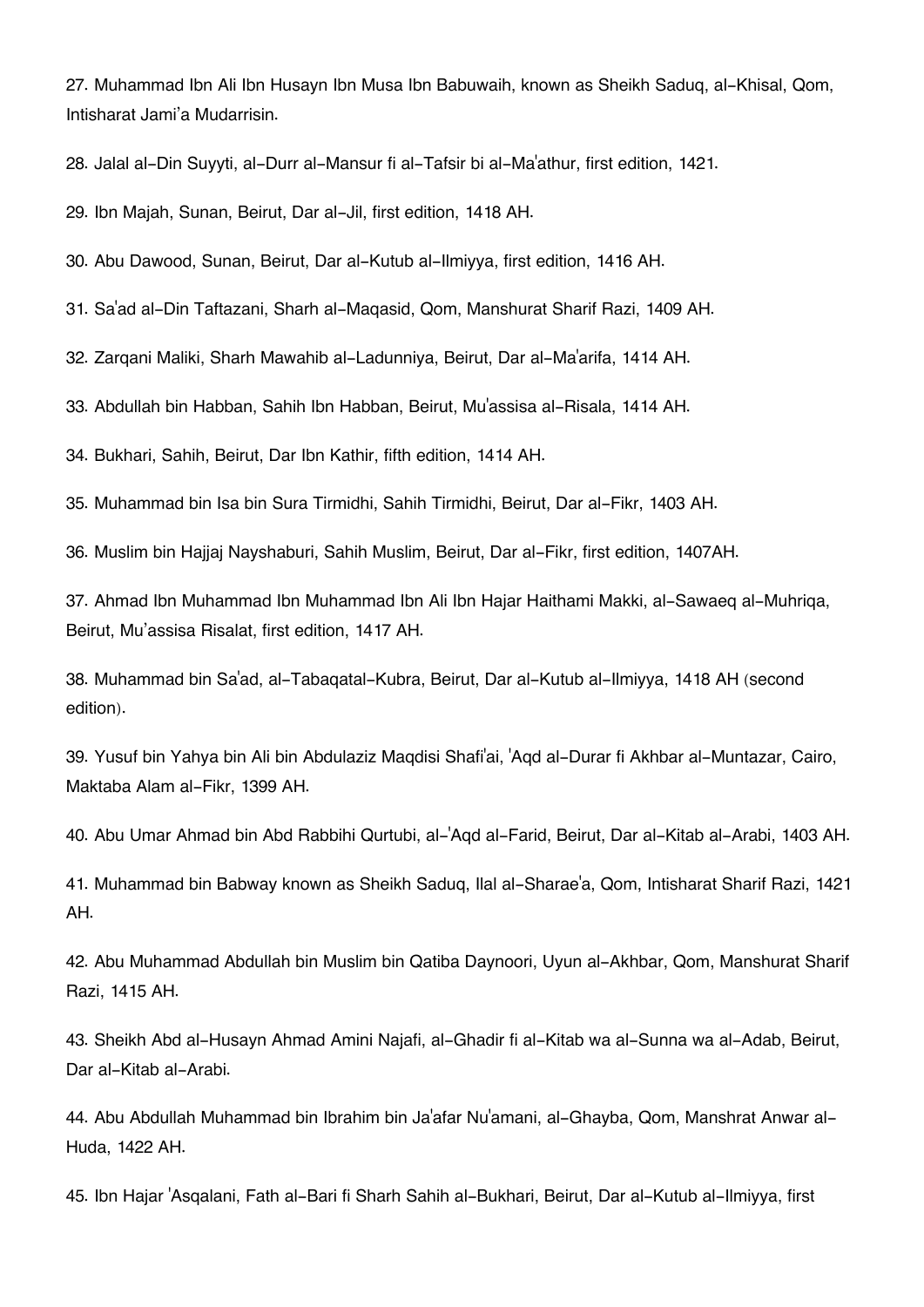edition, 1410 AH.

46. Naem bin Hammad, al-Fitan, Qairo, Maktaba al-Tawheed, 1412 AH.

47. Ahmad Zayni Dahlan Makki Shafi'ai Mustafa Muhammad, al-Futuhat al-Islamiyya.

48. Ibrahim bin Muhammad Hamuei Juwayni Khurasani, Faraed al-Samtin, Beirut, Muassisa Mahmoodi, 1398 AH.

49. Ibn Sabbagh Maliki, al-Fusul al-Muhimma fi Ma'arifat al-Aemma, (Beirut), Maktaba Dar al-Kutub al-Tijariya.

50. Abdur Rauf Manawi, Fayz al-Qadir, Sharh al-Jami'a al-Saghir, Beirut, 1415 AH.

51. Muhammad Ibn Ya'aqub al-Kulaini, al-Kafi, Beirut, Dar al-Ta'aruf, third edition, 1401 AH.

52. Sheikh Husayn Noori Tabarsi, Kashf al-Astar 'an Wajh al-Imam al-Ghaeb 'an al-Absar.

53. Abu al-Hasan Ali bin Isa bin Abi al-Fath Arbili, Kashf al-Ghumma fi Ma'arifat al-'Aemma, Beirut, Dar al-Adwa.

54. Allama Jamal al-Din Hasan bin Yusuf Hilli, Kash al-Murad fi Sharh Tajrid al-Itiqad, Qom, Jam'a Mudarrisiin, 1407 AH.

55. Muhammad bin Yusuf Ganji Shafi'ai, Kifaya al-Talib fir Manaqib Ali bin Abi Talib, Najaf, Matba'ah Haidariyya, 1390 AH.

56. Abu Ja'afar Muhammad bin Ali bin Husayn bin Babuway Qomi known as Sheikh Saduq, Kamal al-Din wa Tamam al-Ni'ama, Tehran, Maktaba Saduq, 1390 AH.

57. Jamal al-Din Muhmmad bin Mukarram bin Manzur Ifriqi Misri, Lisan al-Arab, Beirut, Dar al-Fikr.

58. Mulla Ali Qari Hirawi, Mirqat al-Mafatih fi Sharh Mishkat al-Masabih, Beirut, Dar Ihya al-Turath al-Arabi.

59. Muhammab bin Na'aman Ukbari Baghdadi known as Sheikh Mufid, al-Mazar, Qom, Madrasa Imam Mahdi.

60. Hakim Nayshaburi, al-Mustadrak al al-Sahihain, Beirut, Dar al-Kutub al-Ilmiyya, first edition, 1411 AH.

61. Ahmad bin Hanbal Shaybani, Musnad Ahmad, Beirut, Dar Ihya al-Turath al-Arabi, third edition, 1415 AH.

62. Khatib Tabrizi, Mishkat al-Masabih, Beirut, Dar al-Fikr, 1411 AH.